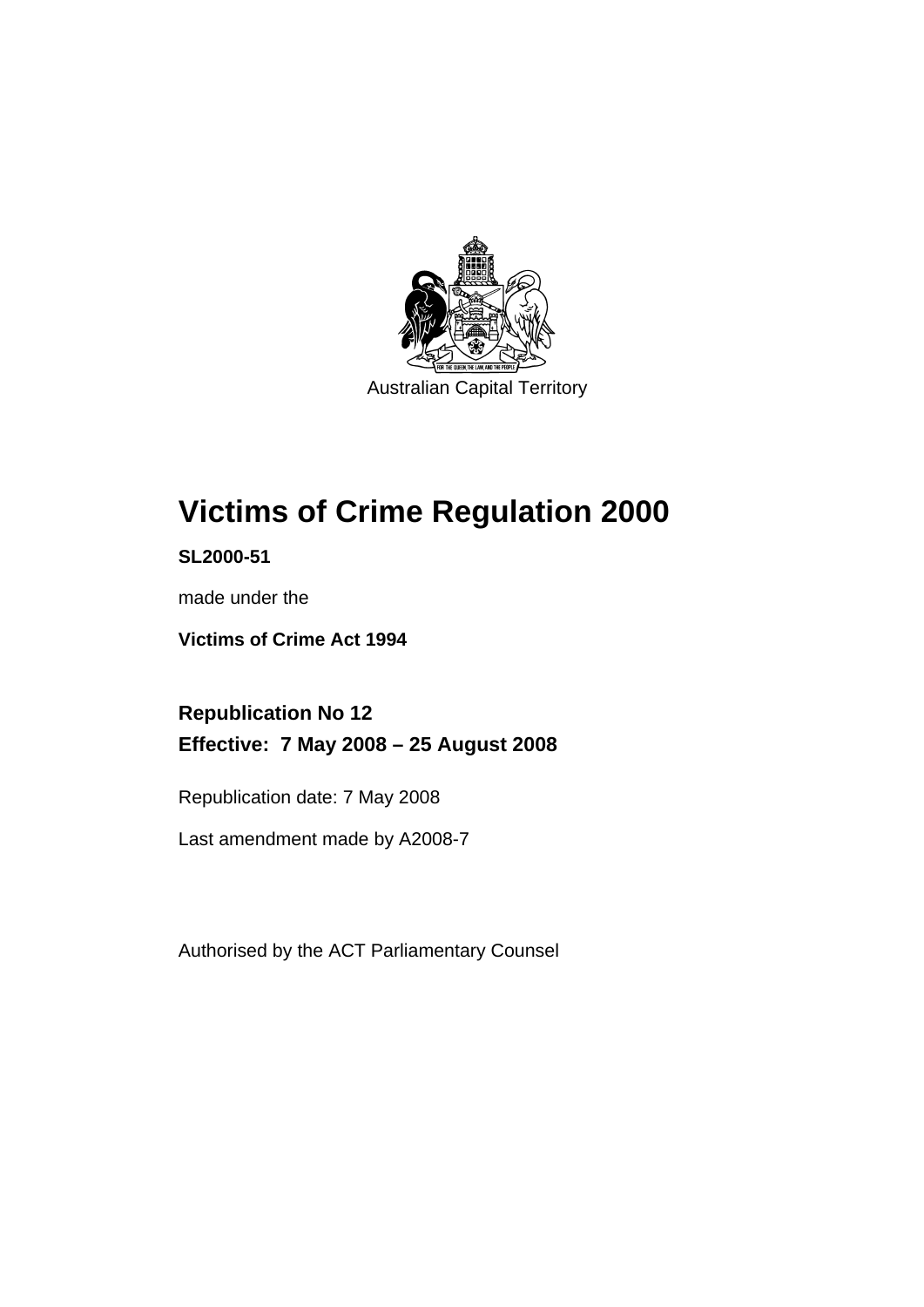### **About this republication**

#### **The republished law**

This is a republication of the *Victims of Crime Regulation 2000*, made under the *[Victims of](#page-6-0)  [Crime Act 1994](#page-6-0)* (including any amendment made under the *Legislation Act 2001*, part 11.3 (Editorial changes)) as in force on 7 May 2008*.* It also includes any amendment, repeal or expiry affecting the republished law to 7 May 2008.

The legislation history and amendment history of the republished law are set out in endnotes 3 and 4.

#### **Kinds of republications**

The Parliamentary Counsel's Office prepares 2 kinds of republications of ACT laws (see the ACT legislation register at www.legislation.act.gov.au):

- authorised republications to which the *Legislation Act 2001* applies
- unauthorised republications.

The status of this republication appears on the bottom of each page.

#### **Editorial changes**

The *Legislation Act 2001*, part 11.3 authorises the Parliamentary Counsel to make editorial amendments and other changes of a formal nature when preparing a law for republication. Editorial changes do not change the effect of the law, but have effect as if they had been made by an Act commencing on the republication date (see *Legislation Act 2001*, s 115 and s 117). The changes are made if the Parliamentary Counsel considers they are desirable to bring the law into line, or more closely into line, with current legislative drafting practice.

This republication does not include amendments made under part 11.3 (see endnote 1).

#### **Uncommenced provisions and amendments**

If a provision of the republished law has not commenced or is affected by an uncommenced amendment, the symbol  $\mathbf{U}$  appears immediately before the provision heading. The text of the uncommenced provision  $\overline{or}$  amendment appears only in the last endnote.

#### **Modifications**

If a provision of the republished law is affected by a current modification, the symbol  $\mathbf{M}$ appears immediately before the provision heading. The text of the modifying provision appears in the endnotes. For the legal status of modifications, see *Legislation Act 2001*, section 95.

#### **Penalties**

The value of a penalty unit for an offence against this republished law at the republication date is—

- (a) if the person charged is an individual—\$100; or
- (b) if the person charged is a corporation—\$500.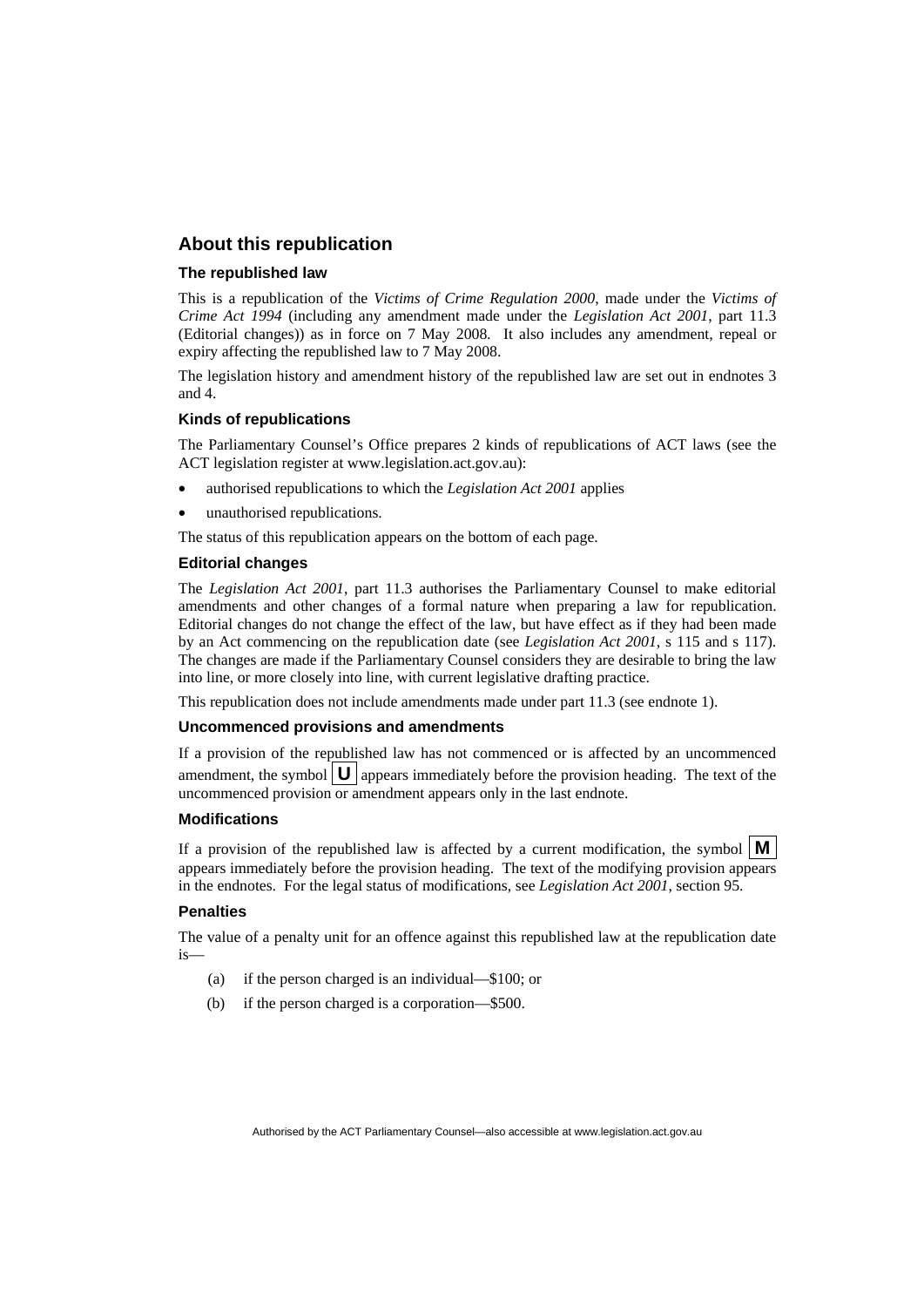

# **[Victims of Crime Regulation 2000](#page-6-0)**

made under the

**[Victims of Crime Act 1994](#page-6-0)** 

### **Contents**

|                     |                                     | Page       |
|---------------------|-------------------------------------|------------|
| Part 1              | <b>Preliminary</b>                  |            |
| 1                   | Name of regulation                  | 2          |
| 3                   | Dictionary                          | 2          |
| 4                   | <b>Notes</b>                        | 2          |
| Part 2              | Victims assistance board            |            |
| <b>Division 2.1</b> | <b>Establishment and membership</b> |            |
| 5                   | Establishment                       | 3          |
| 6                   | <b>Functions</b>                    | 3          |
| 7                   | Membership of board<br>4            |            |
| 8                   | Appointed members of board<br>4     |            |
| 9                   | Conditions of appointment generally | 5          |
| R <sub>12</sub>     | Victims of Crime Regulation 2000    | contents 1 |
| 07/05/08            | Effective: 07/05/08-25/08/08        |            |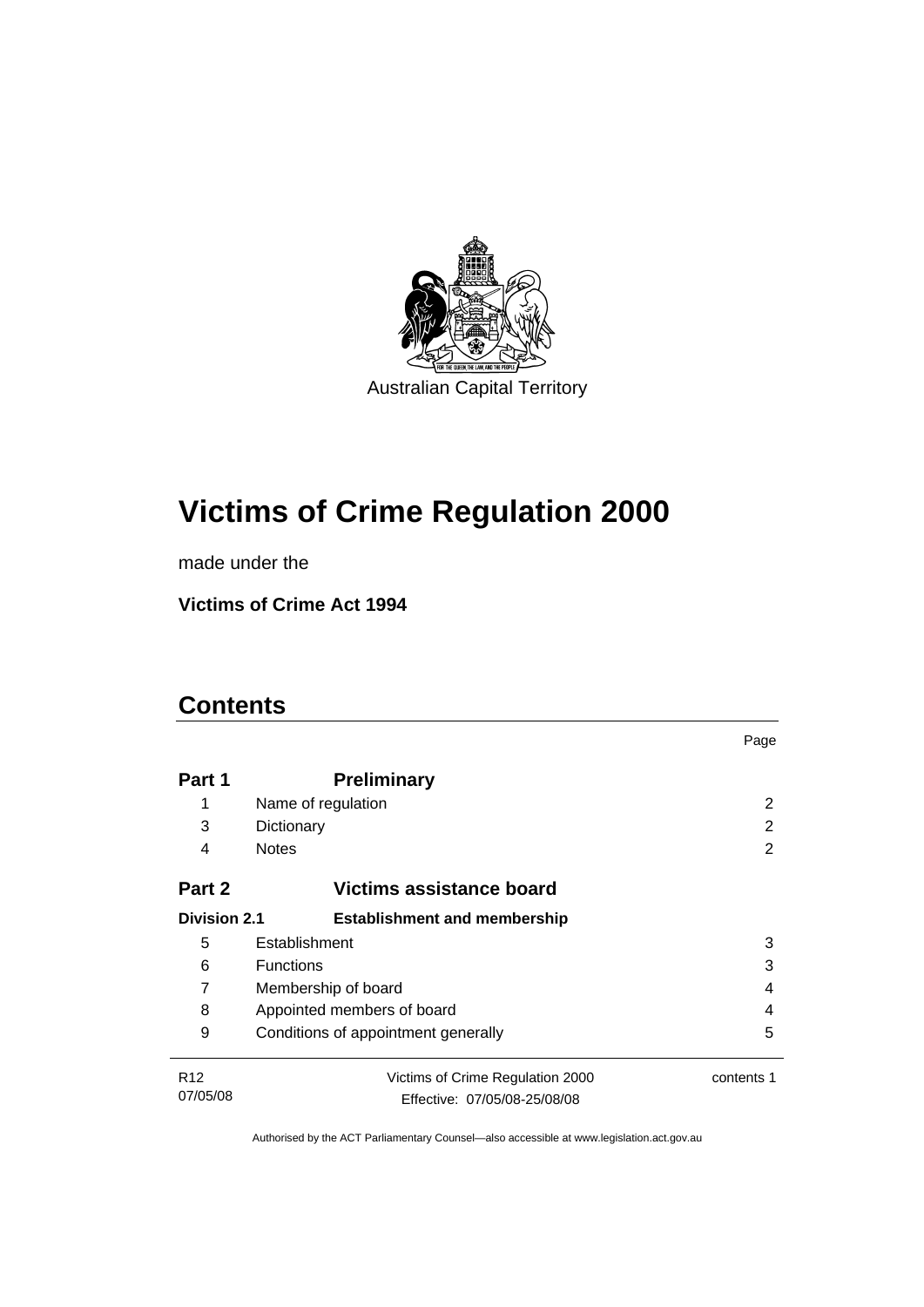|                     |                                                     | Page            |
|---------------------|-----------------------------------------------------|-----------------|
| 10                  | Chairperson and deputy chairperson                  | 6               |
| 11                  | Duration of appointment                             | 6               |
| <b>Division 2.2</b> | <b>Proceedings of board</b>                         |                 |
| 13                  | Time and place of meetings                          | $\overline{7}$  |
| 14                  | Procedures governing conduct of meetings            | 7               |
| 15                  | Disclosure of interests                             | 8               |
| 16                  | Staff of the board                                  | 9               |
| 17                  | Guidelines                                          | 9               |
| 18                  | Independent arbitrators                             | 9               |
| Part 3              | <b>Victims services scheme</b>                      |                 |
| <b>Division 3.1</b> | The victims services scheme                         |                 |
| 19                  | Victims services scheme                             | 11              |
| 20                  | Objects of the victims services scheme              | 11              |
| 21                  | Responsible service agency                          | 12              |
| 22                  | Responsible service agency-functions                | 12              |
| 23                  | Responsible service agency-obligations              | 13              |
| 24                  | Eligible victims under the victims services scheme  | 14              |
| <b>Division 3.2</b> | <b>Review of eligibility decisions</b>              |                 |
| 25                  | Notice to be given of eligibility decisions         | 15              |
| 26                  | Who may apply for internal review of decisions      | 15              |
| 27                  | Applications for internal review                    | 16              |
| 28                  | Internal review                                     | 16              |
| 29                  | <b>Eligibility Review Committee</b>                 | 16              |
| 30                  | Review by committee                                 | 17              |
| 31                  | Committee review                                    | 17              |
| 32                  | Review by administrative appeals tribunal           | 17              |
| <b>Division 3.3</b> | Levels of service under the victims services scheme |                 |
| 33                  | Level 1 service                                     | 17              |
| 34                  | Level 2 service                                     | 18              |
| 35                  | Level 3 service                                     | 19              |
| 36                  | <b>Exceptional cases</b>                            | 20              |
| 37                  | How contact hours are provided                      | 21              |
| contents 2          | Victims of Crime Regulation 2000                    | R <sub>12</sub> |
|                     | Effective: 07/05/08-25/08/08                        | 07/05/08        |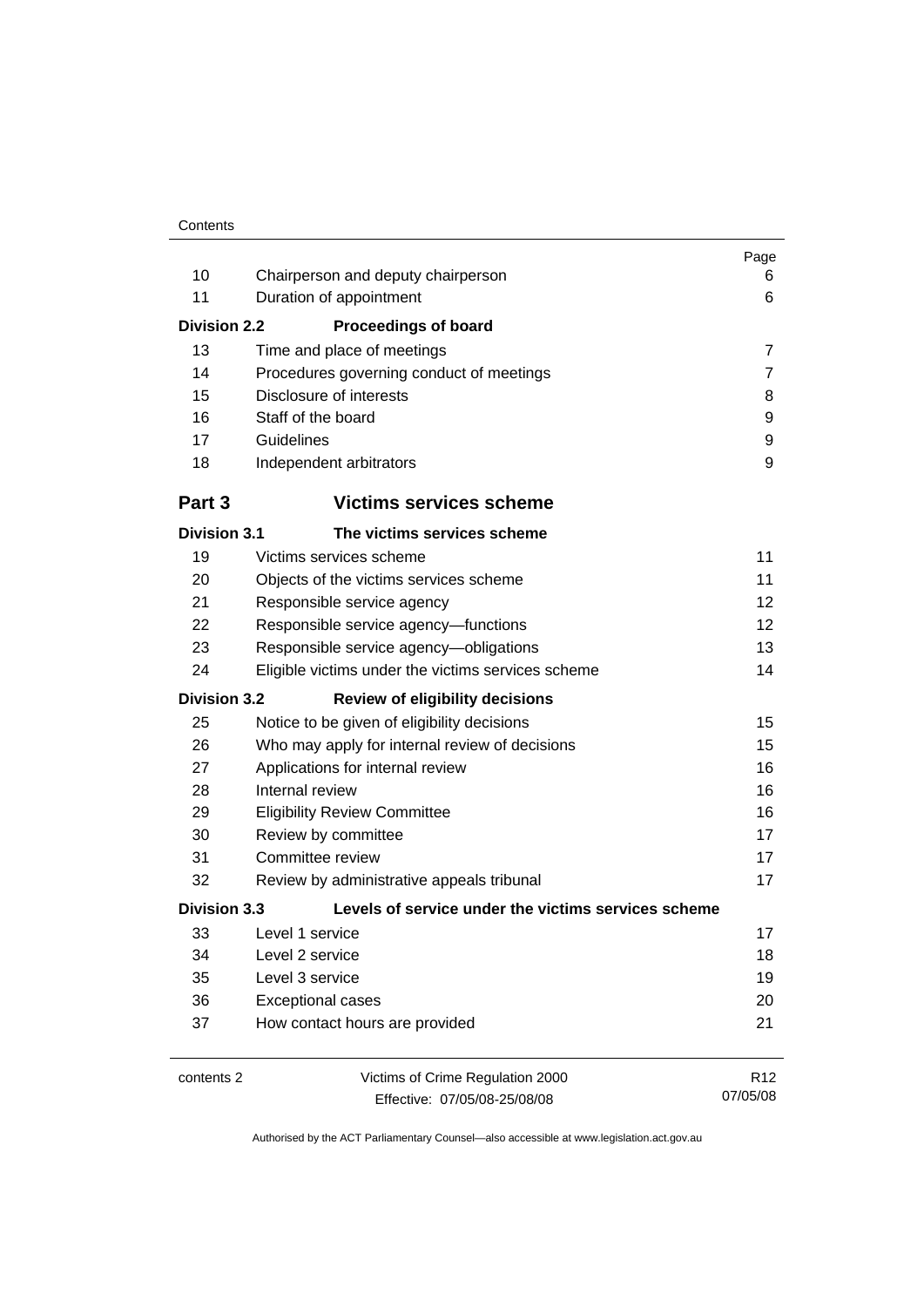|                             |                                                                                             | Contents   |
|-----------------------------|---------------------------------------------------------------------------------------------|------------|
|                             |                                                                                             | Page       |
| 38                          | Arbitration-care plans                                                                      | 22         |
| 39                          | Case closure                                                                                | 22         |
| <b>Division 3.4</b>         | Service providers                                                                           |            |
| 40                          | Approved service providers                                                                  | 22         |
| 41                          | Criteria for approval                                                                       | 23         |
| 42                          | Suspension of approval                                                                      | 24         |
| 43                          | Cancellation of approval                                                                    | 24         |
| <b>Division 3.5</b>         | General                                                                                     |            |
| 44                          | Volunteer program                                                                           | 25         |
| 45                          | Special financial assistance-statements                                                     | 25         |
| 46                          | Notice of decisions                                                                         | 25         |
| 47                          | Review of decisions                                                                         | 26         |
| Part 4                      | <b>Miscellaneous</b>                                                                        |            |
| 48                          | Guidelines-volunteers                                                                       | 27         |
| 49                          | Annual reporting authority                                                                  | 28         |
| 49A                         | Victims services levy-excluded offences                                                     | 28         |
| 50                          | Determination of fees for services provided by approved service<br>providers                | 28         |
| 51                          | Approved forms                                                                              | 28         |
| Part 5                      | <b>Modification of regulation</b>                                                           |            |
| 52                          | Application of pt 5                                                                         | 29         |
| 53                          | Dictionary, definition of health professional                                               | 29         |
| 54                          | Dictionary, definition of psychologist                                                      | 30         |
| 55                          | Expiry of pt 5                                                                              | 30         |
|                             |                                                                                             |            |
| <b>Schedule 1</b>           | Victims services levy-excluded offences                                                     | 31         |
| <b>Part 1.1</b>             | <b>Australian Road Rules</b>                                                                | 31         |
| <b>Part 1.2</b>             | <b>Road Transport (Safety and Traffic Management)</b><br><b>Regulation 2000</b>             | 36         |
| <b>Part 1.3</b>             | Australian National University Act 1991 (Cwlth)-<br>Parking and Traffic Statute (No 2) 2007 | 38         |
| R <sub>12</sub><br>07/05/08 | Victims of Crime Regulation 2000<br>Effective: 07/05/08-25/08/08                            | contents 3 |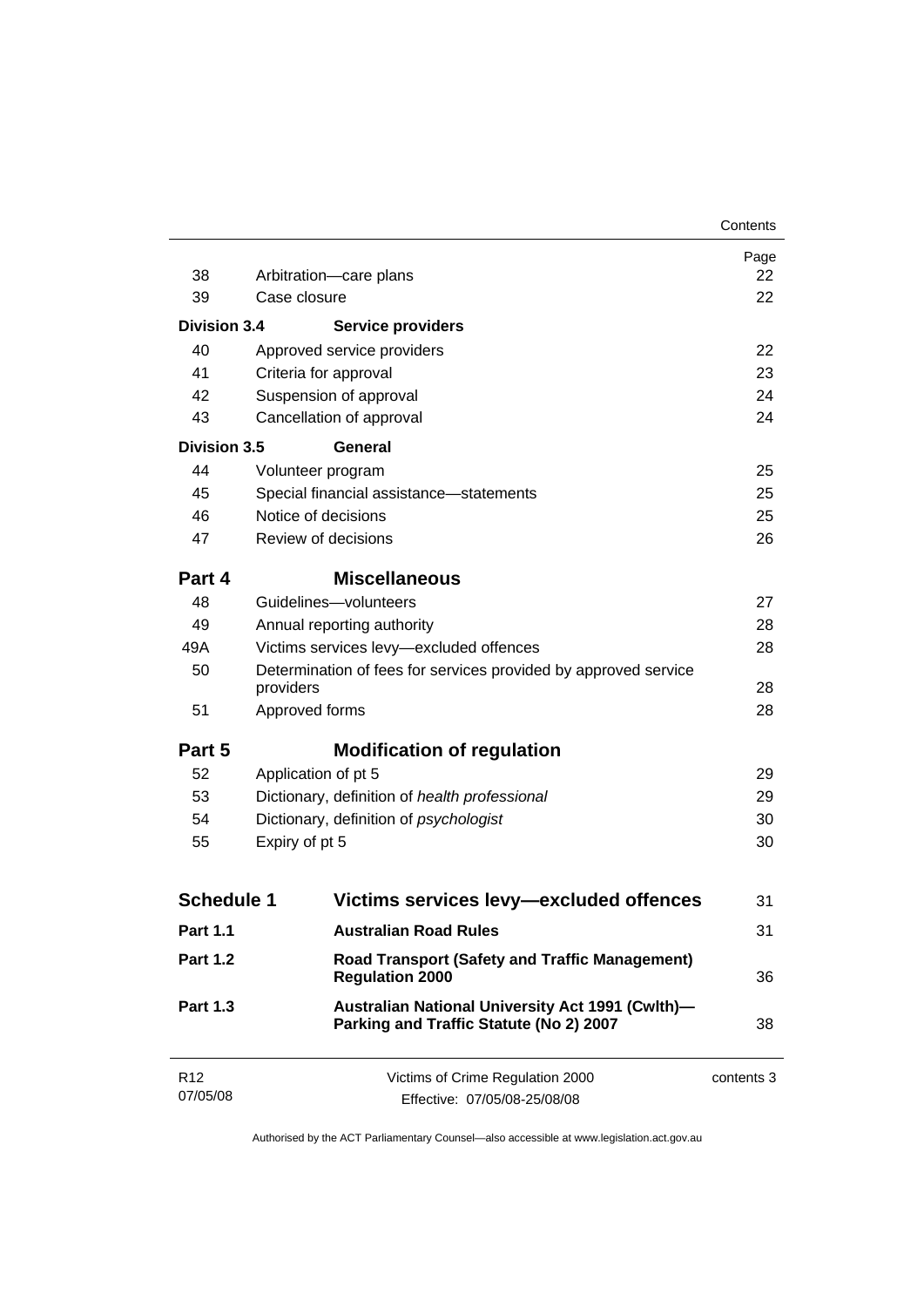**Contents** 

### **Dictionary** [41](#page-46-0)

#### **Endnotes**

|   | About the endnotes     | 45 |
|---|------------------------|----|
| 2 | Abbreviation key       | 45 |
| 3 | Legislation history    | 46 |
| 4 | Amendment history      | 48 |
| 5 | Earlier republications | 51 |

contents 4 Victims of Crime Regulation 2000 Effective: 07/05/08-25/08/08

R12 07/05/08

Page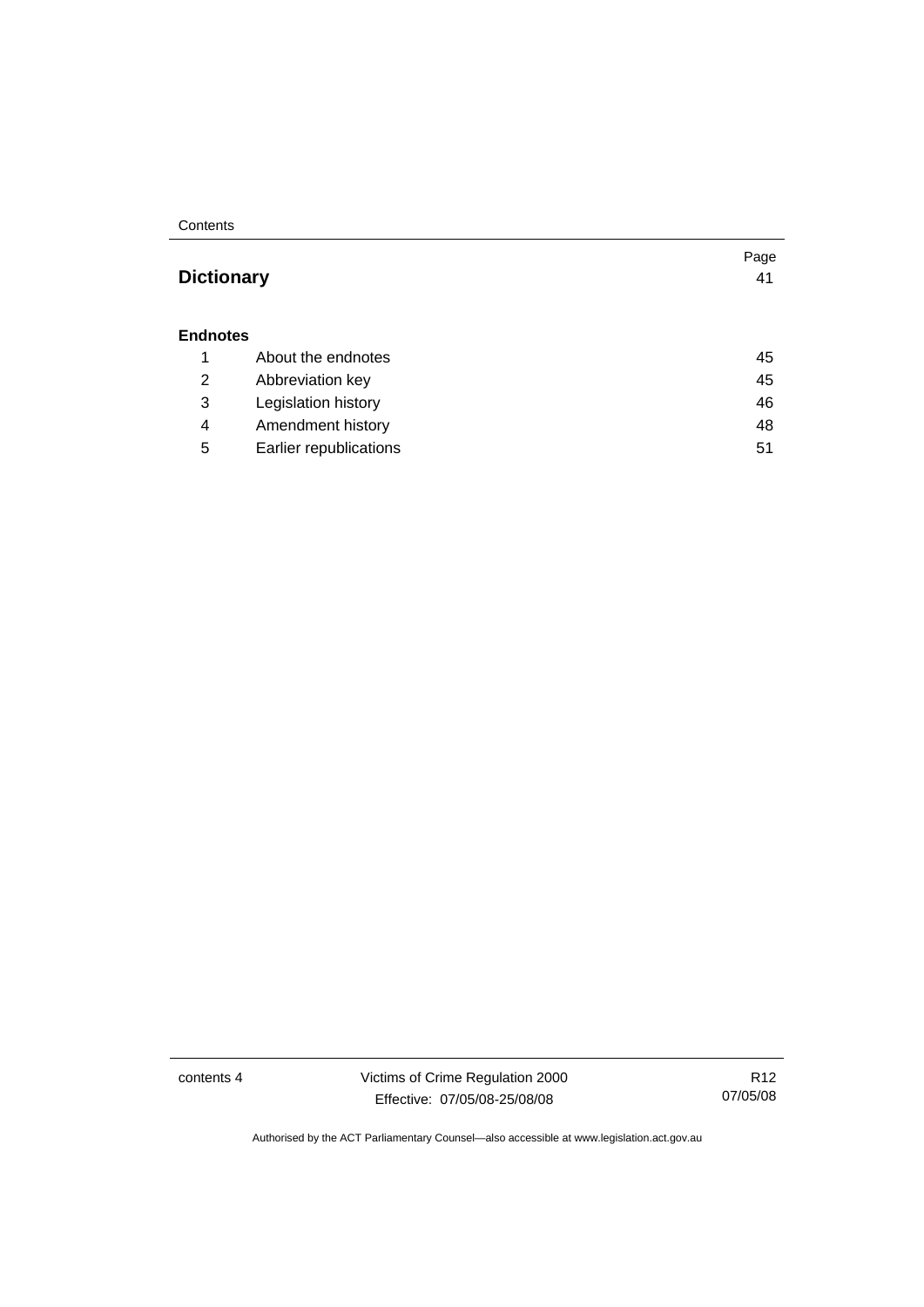<span id="page-6-0"></span>

# **Victims of Crime Regulation 2000**

made under the

I

**Victims of Crime Act 1994** 

R12 07/05/08 Victims of Crime Regulation 2000 Effective: 07/05/08-25/08/08

page 1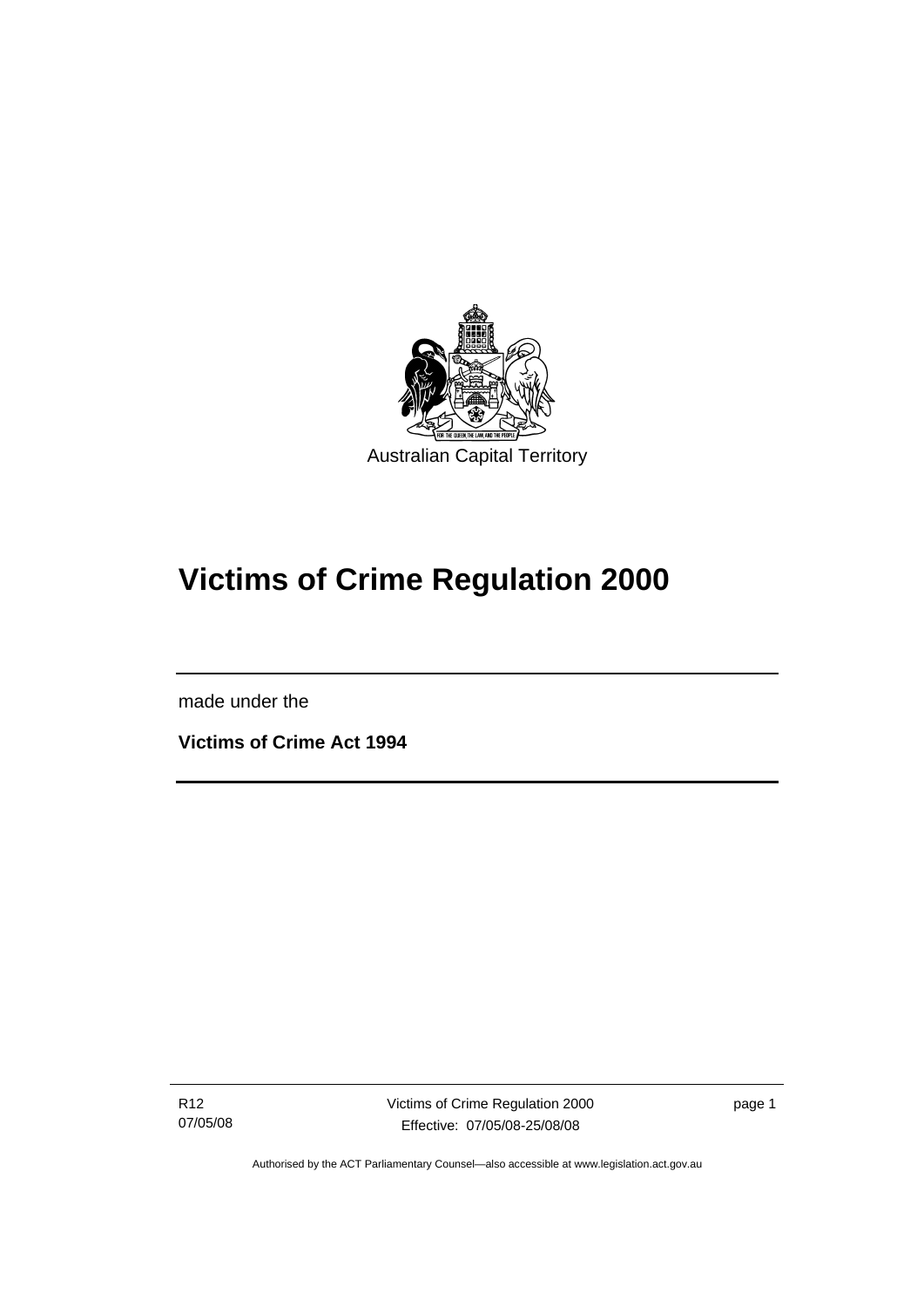#### <span id="page-7-0"></span>Part 1 **Preliminary**

Section 1

### **Part 1** Preliminary

#### **1 Name of regulation**

This regulation is the *Victims of Crime Regulation 2000*.

### **3 Dictionary**

The dictionary at the end of this regulation is part of this regulation.

*Note 1* The dictionary at the end of this regulation defines certain terms used in this regulation and includes references (*signpost definitions*) to other terms defined elsewhere.

> For example, the signpost definition '*serious crime*—see the *Victims of Crime (Financial Assistance) Act 1983*, section 2' means that the term 'serious crime' is defined in that section and the definition applies to this regulation.

*Note* 2 A definition in the dictionary (including a signpost definition) applies to the entire regulation unless the definition, or another provision of this regulation, provides otherwise or the contrary intention otherwise appears (see Legislation Act, s 155 and s 156 (1)).

#### **4 Notes**

A note included in this regulation is explanatory and is not part of this regulation.

*Note* See the Legislation Act, s 127 (1), (4) and (5) for the legal status of notes.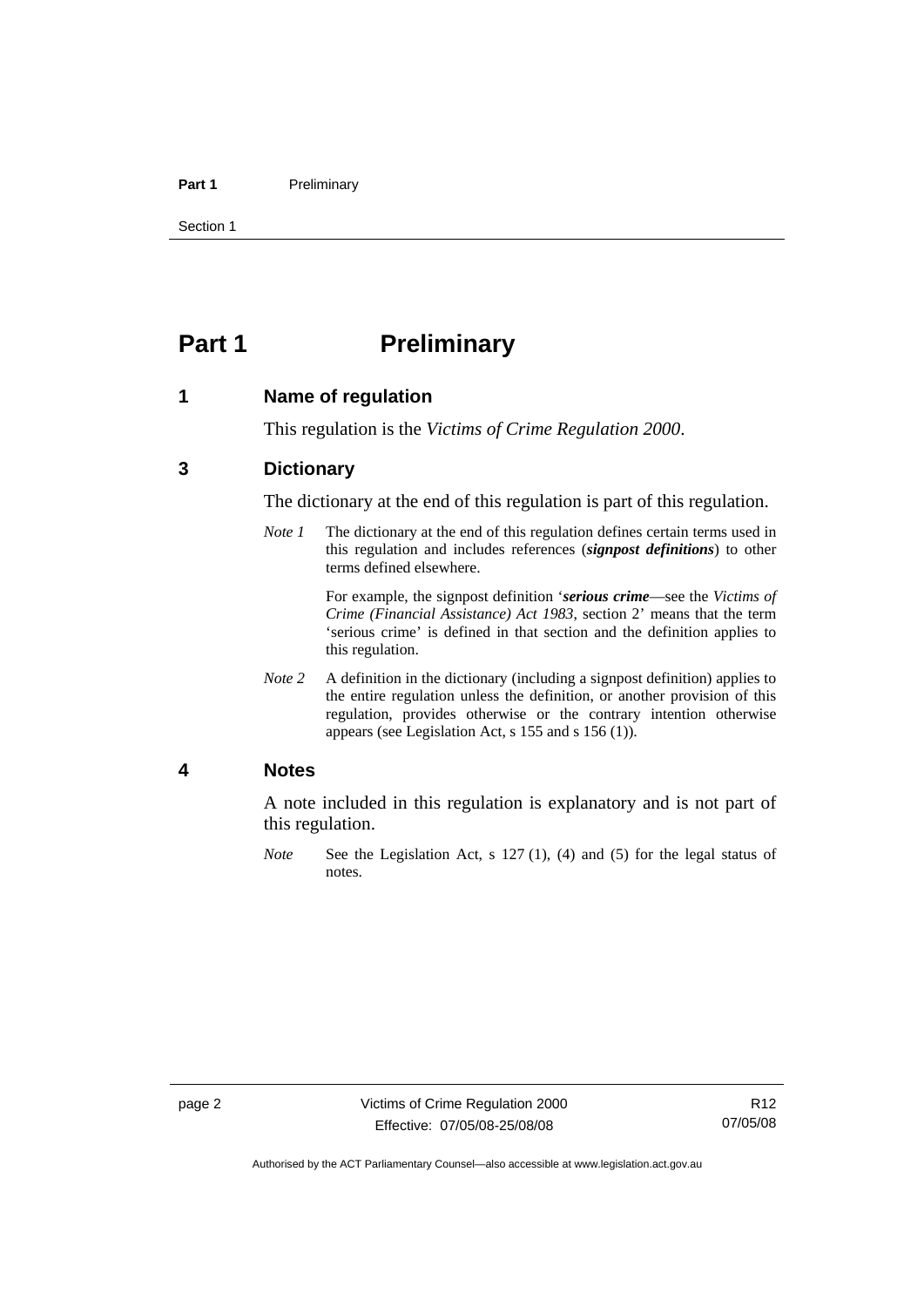### <span id="page-8-0"></span>**Part 2 Victims assistance board**

### **Division 2.1 Establishment and membership**

### **5 Establishment**

The Victims Assistance Board is established.

### **6 Functions**

The functions of the board are—

- (a) to monitor and evaluate the responsible service agency's management of the victims services scheme; and
- (b) to approve service providers; and
- (c) to prepare guidelines for the management of the victims services scheme; and
- (d) to make recommendations to the Minister about fees for services under the victims services scheme; and
- (e) to supervise the keeping by the responsible service agency of a statistical database about the operation of the victims services scheme; and
- (f) to approve independent arbitrators to resolve any disagreements between case coordinators for eligible victims and approved service providers; and
- (g) to advise the Minister on the operation of the victims services scheme and any change to the scheme it considers desirable; and
- (h) when asked by the coordinator, to give advice or information to the coordinator on issues about victims generally; and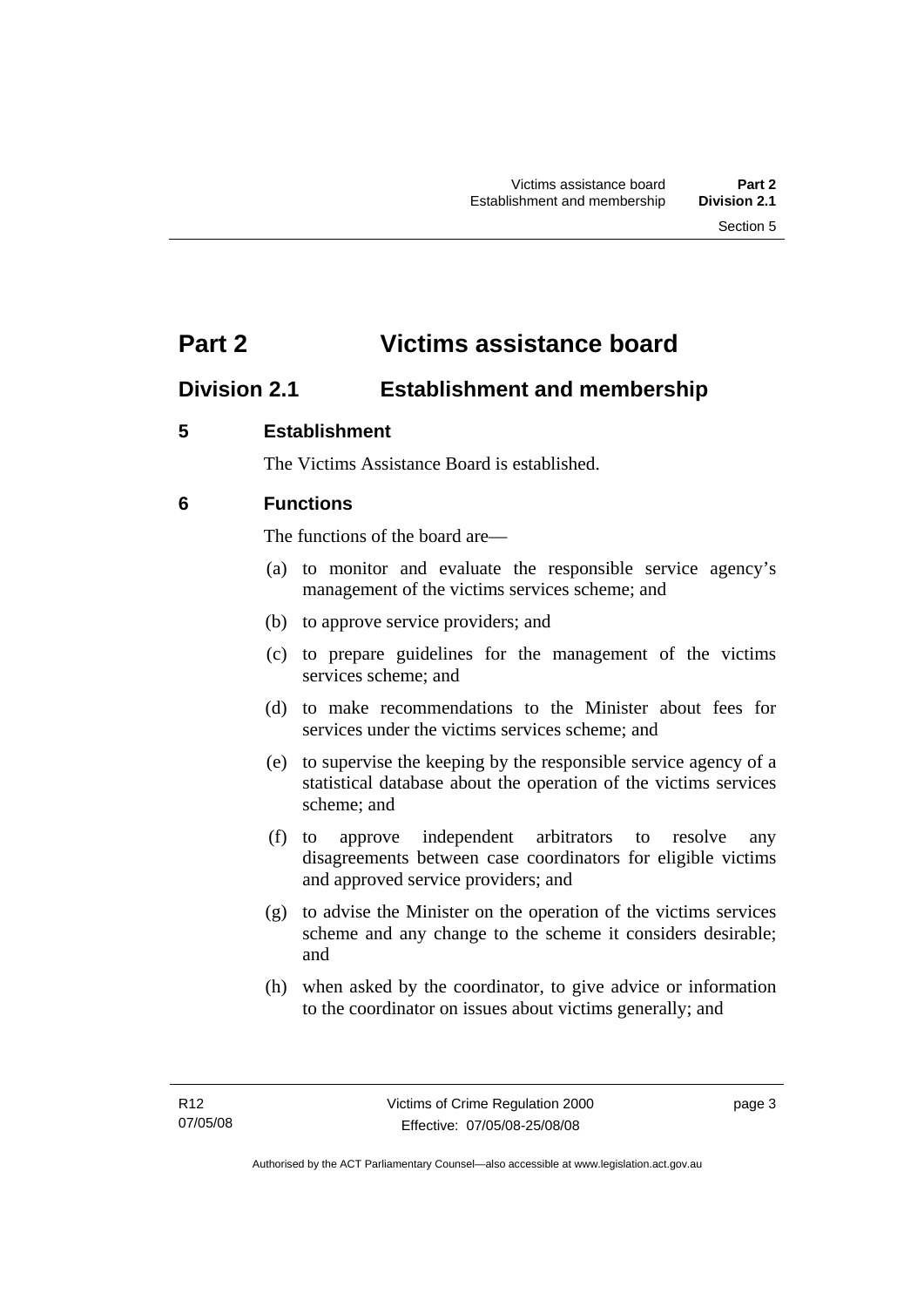(i) to exercise any other function given to the board under the Act or any other Territory law.

### <span id="page-9-0"></span>**7 Membership of board**

- (1) The board consists of—
	- (a) the coordinator; and
	- (b) the appointed members.
- (2) The appointed members are to be appointed by the Minister.
	- *Note 1* For the making of appointments (including acting appointments), see the Legislation Act, pt 19.3.
	- *Note 2* Certain Ministerial appointments require consultation with an Assembly committee and are disallowable (see Legislation Act, div 19.3.3).

### **8 Appointed members of board**

- (1) The Minister must appoint as members—
	- (a) a representative of each of the following:
		- (i) the DPP (the *DPP member*);
		- (ii) the Australian Federal Police (the *AFP member*);
		- (iii) ACT courts (the *courts member*);
		- (iv) the administrative unit allocated responsibility for the administration of justice (the *justice member*);
		- (v) the administrative unit allocated responsibility for the administration of community support services (the *community support member*);
		- (vi) the administrative unit allocated responsibility for the administration of youth policy and services (the *youth policy and services member*); and
	- (b) a person who, in the Minister's opinion, represents the interests of the indigenous communities (the *indigenous member*); and

R12 07/05/08

Authorised by the ACT Parliamentary Counsel—also accessible at www.legislation.act.gov.au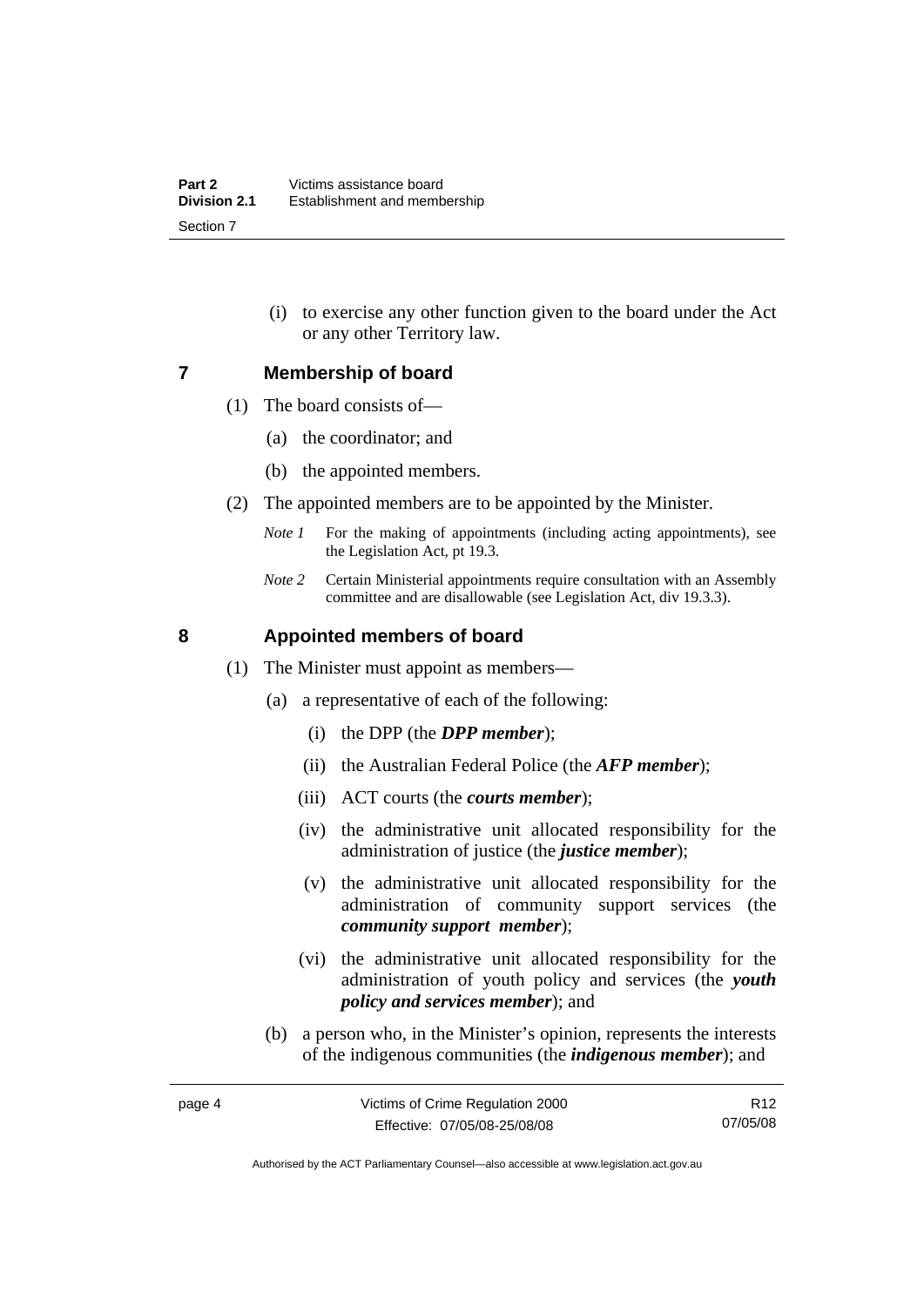Section 9

- <span id="page-10-0"></span> (c) a person who, in the Minister's opinion, represents the interests of other persons of non-English speaking background (the
- (d) a person who is a lawyer (the *legal profession member*); and

*migrant member*); and

- (e) a person who, in the Minister's opinion, represents the interests of health professions (other than a doctor or dentist) (the *health professions member*); and
- (f) a person who, in the Minister's opinion, represents the interests of victims services groups (the *victims groups member*); and
- (g) a psychiatrist or psychologist who, in the Minister's opinion, has experience in dealing with victims (the *psychiatrist/psychologist member*).
- (2) The courts member must be the registrar or a deputy registrar of the Supreme Court or the Magistrates Court.
- (3) A member must be employed, practise, or live, in the ACT.
- (4) The Minister must not appoint a public servant as a member mentioned in subsection  $(1)$  (b) to  $(g)$ .
	- *Note 1* For the making of appointments (including acting appointments), see the Legislation Act, pt 19.3.
	- *Note 2* In particular, an appointment may be made by naming a person or nominating the occupant of a position (see Legislation Act, s 207).
	- *Note 3* Certain Ministerial appointments require consultation with an Assembly committee and are disallowable (see Legislation Act, div 19.3.3).
	- *Note 4* A person may be reappointed to a position if the person is eligible to be appointed to the position (see Legislation Act, s 208 and dict, pt 1, def *appoint*).

### **9 Conditions of appointment generally**

(1) An appointed member holds the position on a part-time basis.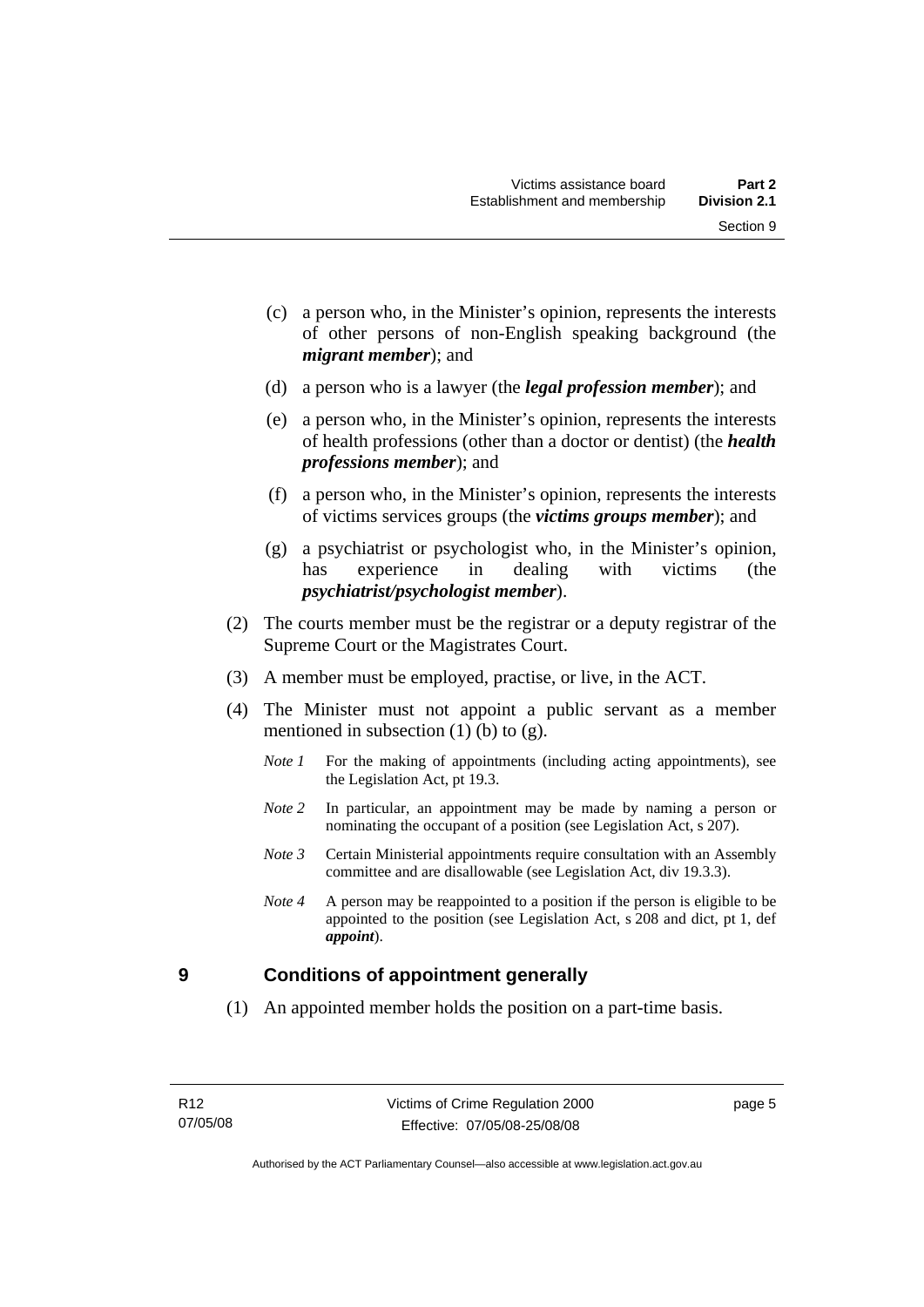<span id="page-11-0"></span> (2) An appointed member holds the position on the conditions not provided by this regulation or another territory law that are decided by the Minister.

### **10 Chairperson and deputy chairperson**

- (1) The members of the board must, whenever necessary, elect—
	- (a) an appointed member to be chairperson; and
	- (b) another appointed member to be deputy chairperson.
- (2) The board must tell the Minister of the election of a member as chairperson or deputy chairperson.

### **11 Duration of appointment**

- (1) An appointed member must not be appointed for longer than 2 years.
- (2) The Minister must end the appointment of—
	- (a) the DPP member, the AFP member, the courts member, the justice member, the community support member or the youth policy and services member if the Minister is satisfied that the member is no longer the representative of the relevant entity mentioned in section 8 (1) (a) (Appointed members of board); or
	- (b) the indigenous member, the migrant member, the health professions member or the victims groups member if the Minister is satisfied that the member no longer represents the interests of the relevant communities, professions or groups mentioned in section  $8(1)(b)$ , (c), (e) or (f); or
	- (c) any member if the member ceases to be eligible for appointment.
- (3) The Minister may end the appointment of an appointed member—
	- (a) for misbehaviour or physical or mental incapacity; or

Authorised by the ACT Parliamentary Counsel—also accessible at www.legislation.act.gov.au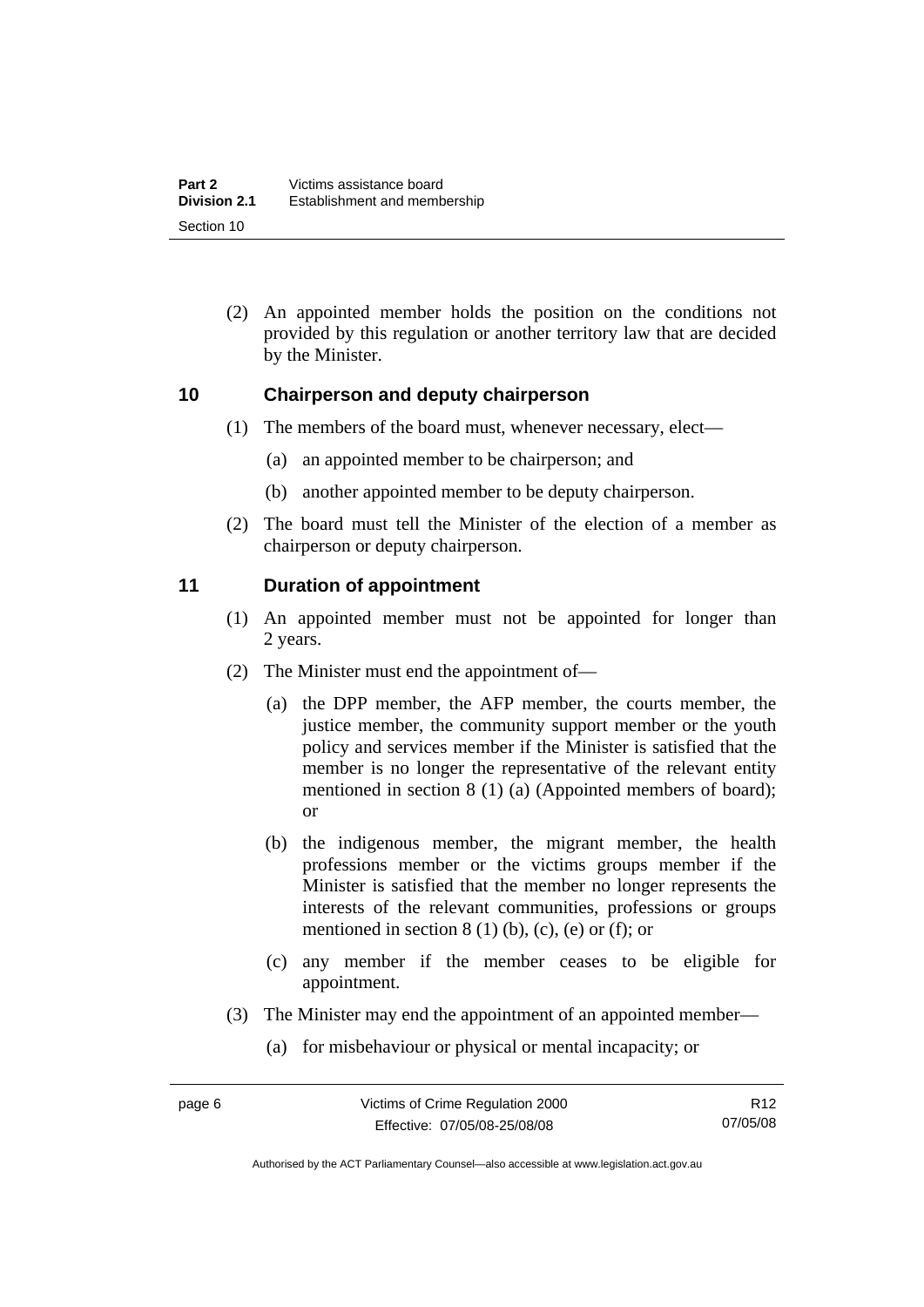- <span id="page-12-0"></span> (b) if the member becomes bankrupt, applies to take the benefit of any law for the relief of bankrupt or insolvent debtors, compounds with creditors or makes an assignment of remuneration for their benefit; or
- (c) if the member is absent for 3 consecutive meetings; or
- (d) if the member is convicted of an indictable offence; or
- (e) if the member fails to comply with section 15 (Disclosure of interests) without reasonable excuse.
- *Note* A person's appointment also ends if the person resigns (see Legislation Act, s 210).

### **Division 2.2 Proceedings of board**

### **13 Time and place of meetings**

- (1) Meetings of the board are to be held at the times and places it decides.
- (2) However, the board must meet at least once every 3 months.
- (3) The chairperson—
	- (a) may at any time call a meeting of the board; and
	- (b) must call a meeting if asked by the Minister or at least 6 members.

### **14 Procedures governing conduct of meetings**

- (1) The chairperson presides at all meetings at which the chairperson is present.
- (2) If the chairperson is absent, the deputy chairperson presides.
- (3) If the chairperson and deputy chairperson are both absent, the member chosen by the members present presides.
- (4) The board may decide the procedure to be followed for a meeting.

page 7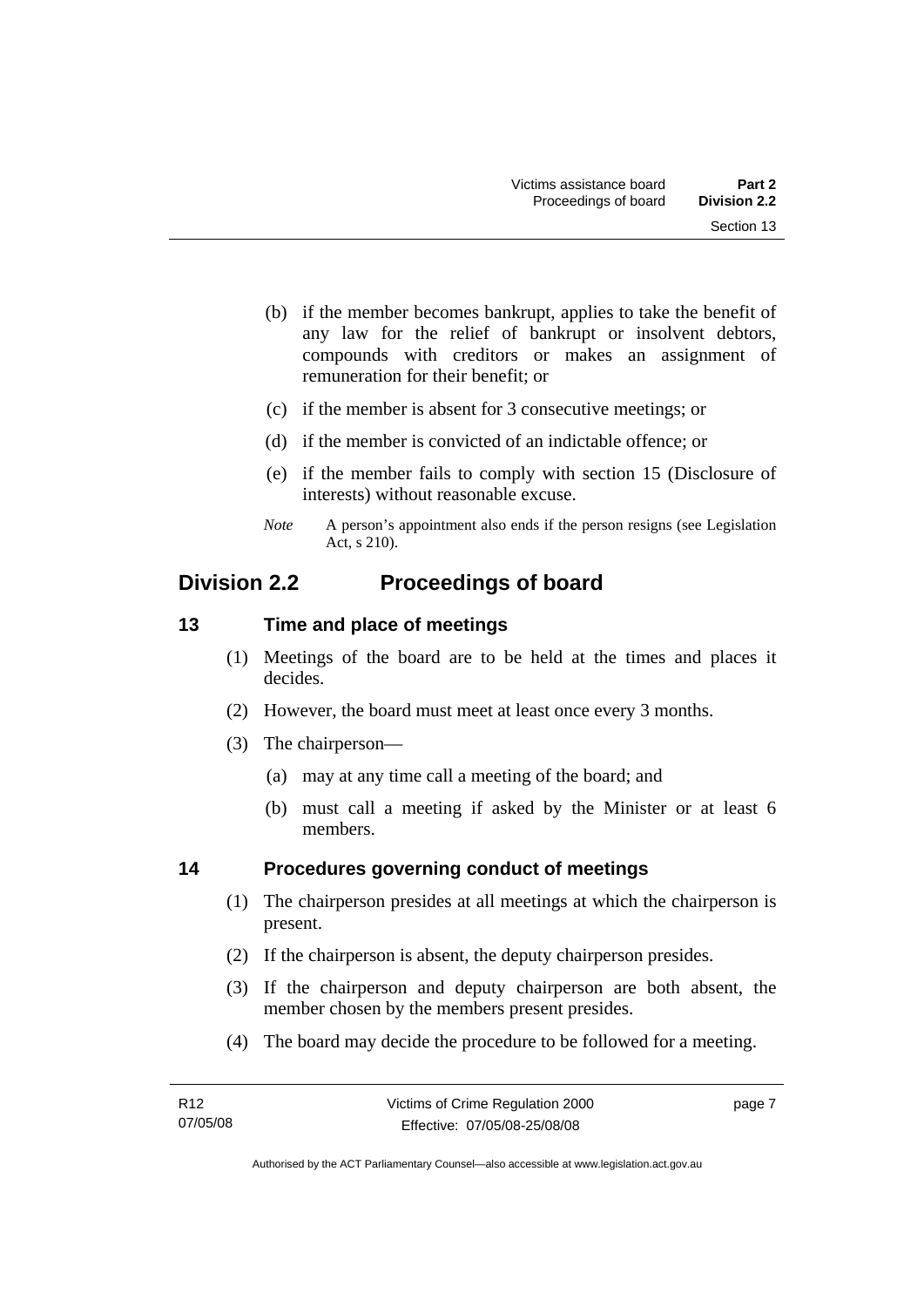- <span id="page-13-0"></span> (5) At a meeting of the board—
	- (a) 6 members form a quorum; and
	- (b) each member (other than the coordinator) has a vote on each question to be decided; and
	- (c) a question is to be decided by a majority of the votes of the members present and voting but, if the votes are equal, the member presiding has a casting vote.
- (6) The board must keep minutes of its meetings.

#### **15 Disclosure of interests**

- (1) This section applies to a member of the board if—
	- (a) the member has a direct or indirect financial interest in an issue being considered, or about to be considered, by the board; and
	- (b) the interest could conflict with the proper exercise of the member's functions in relation to the board's consideration of the issue.
- (2) As soon as practicable after the relevant facts come to the member's knowledge, the member must disclose the nature of the interest to a meeting of the board.
- (3) The disclosure must be recorded in the board's minutes and, unless the board otherwise decides, the member must not—
	- (a) be present when the board considers the issue; or
	- (b) take part in a decision of the board on the issue.
- (4) Any other member who also has a direct or indirect financial interest in the issue must not—
	- (a) be present when the board is considering its decision under subsection (3); or
	- (b) take part in making the decision.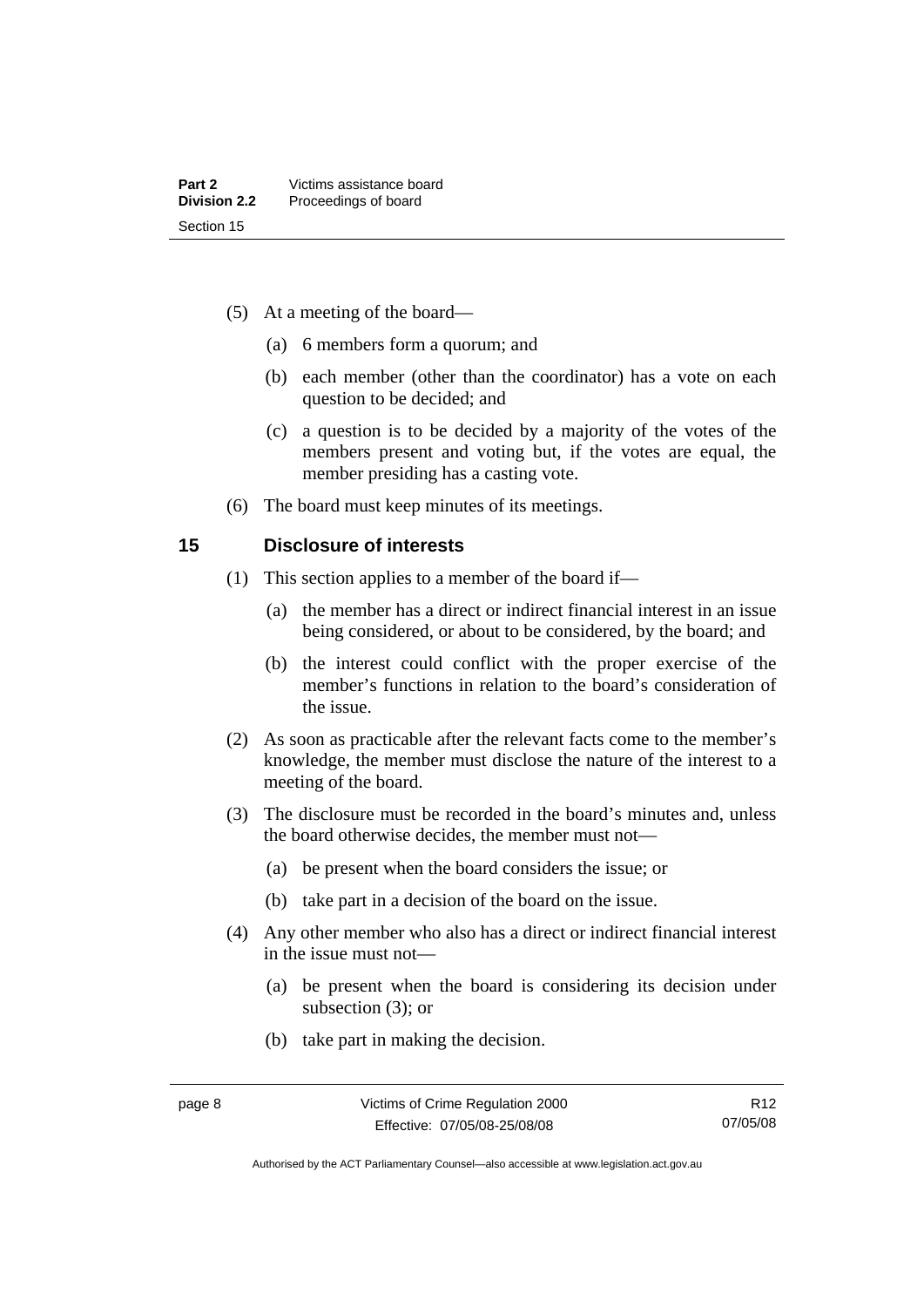### <span id="page-14-0"></span>**16 Staff of the board**

The staff of the board are to be employed under the *Public Sector Management Act 1994*.

### **17 Guidelines**

The board may make guidelines about—

- (a) the way a victim is assessed for eligibility to use the victims services scheme; and
- (b) the employment or engagement of people who will have contact with eligible victims; and
- (c) the preparation, content and implementation of care plans; and
- (d) the eligibility of entities to be approved as service providers; and
- (e) the referral of victims to approved service providers or other entities dealing with victims of crime; and
- (f) the establishment and operation of volunteer programs; and
- (g) the internal review of decisions made by the responsible service agency; and
- (h) the holding of indemnity insurance by approved service providers; and
- (i) other matters necessary or convenient to be decided with respect to the victims services scheme.

### **18 Independent arbitrators**

- (1) The board may approve independent arbitrators for this regulation.
- (2) A person is eligible to be approved as an independent arbitrator only if the person is an approved service provider.
- (3) The board must keep a list of approved independent arbitrators.

page 9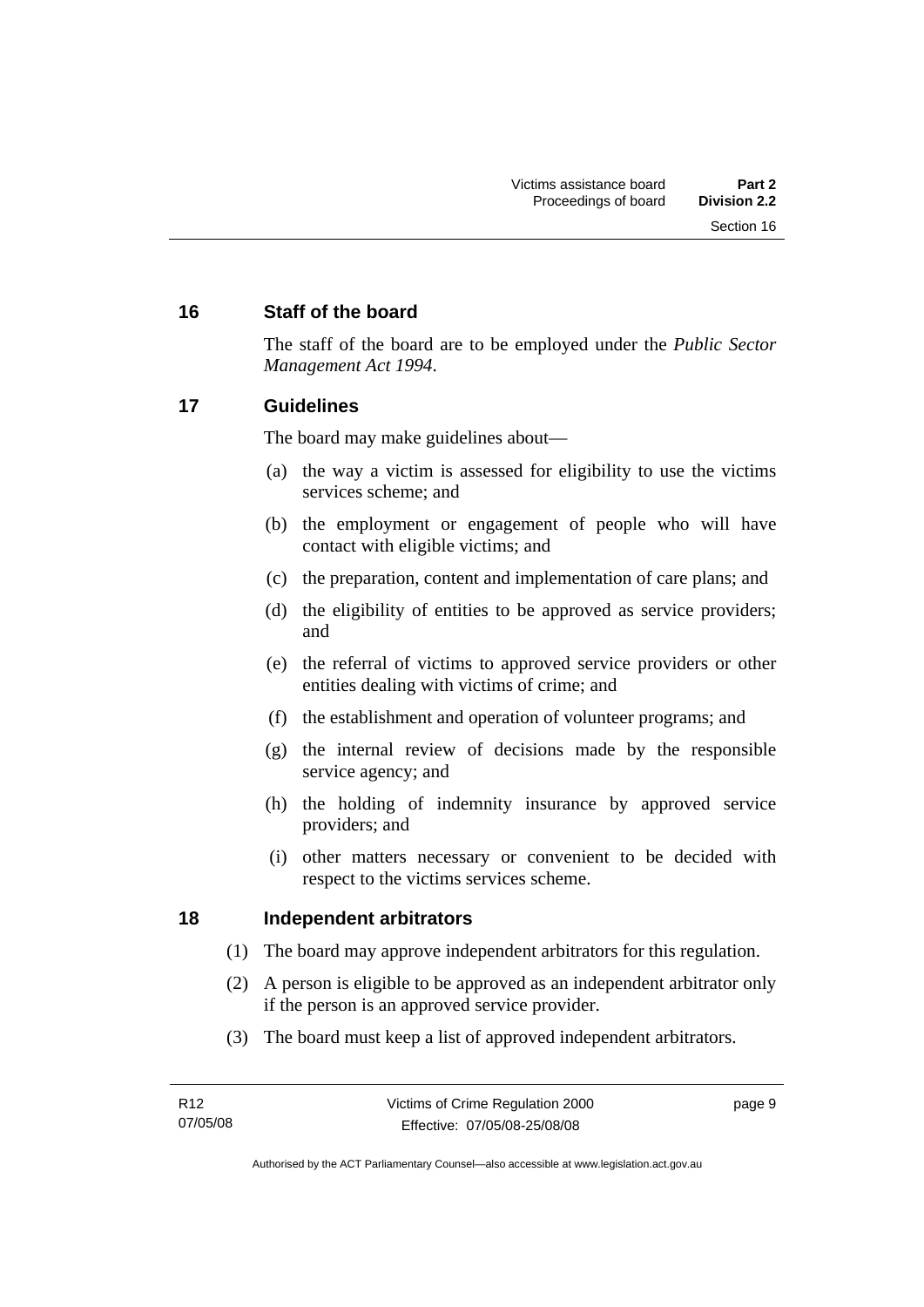| Part 2              | Victims assistance board |
|---------------------|--------------------------|
| <b>Division 2.2</b> | Proceedings of board     |
| Section 18          |                          |

- (4) The board must keep the list open for inspection (without charge) by an eligible victim.
- (5) If asked by an eligible victim, the board must give a copy of the list (without charge) to the victim.

page 10 Victims of Crime Regulation 2000 Effective: 07/05/08-25/08/08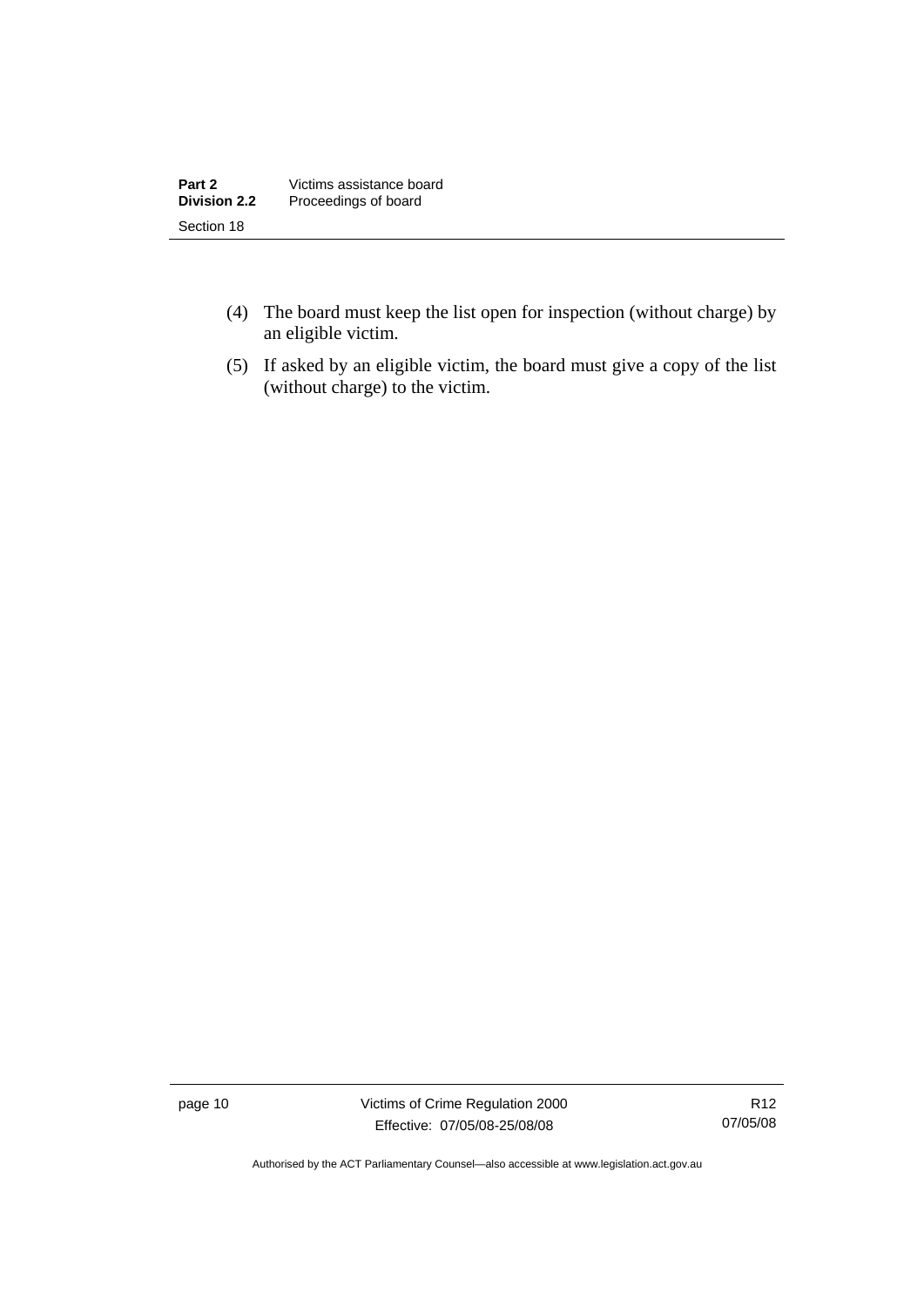### <span id="page-16-0"></span>**Part 3 Victims services scheme**

### **Division 3.1 The victims services scheme**

### **19 Victims services scheme**

A victims services scheme is established.

### **20 Objects of the victims services scheme**

The objects of the victims services scheme are—

- (a) to provide assistance to victims of crime that will—
	- (i) promote their recovery from the harm suffered because of crime; and
	- (ii) allow them to take part in the social, economic and cultural life of their community; and
- (b) to provide the assistance to victims of crime using a multidisciplinary approach; and
- (c) to provide the assistance to victims of crime in ways that are—
	- (i) timely; and
	- (ii) accessible; and
	- (iii) solution-focused; and
	- (iv) professional; and
	- (v) individualised; and
	- (vi) appropriate to the victim.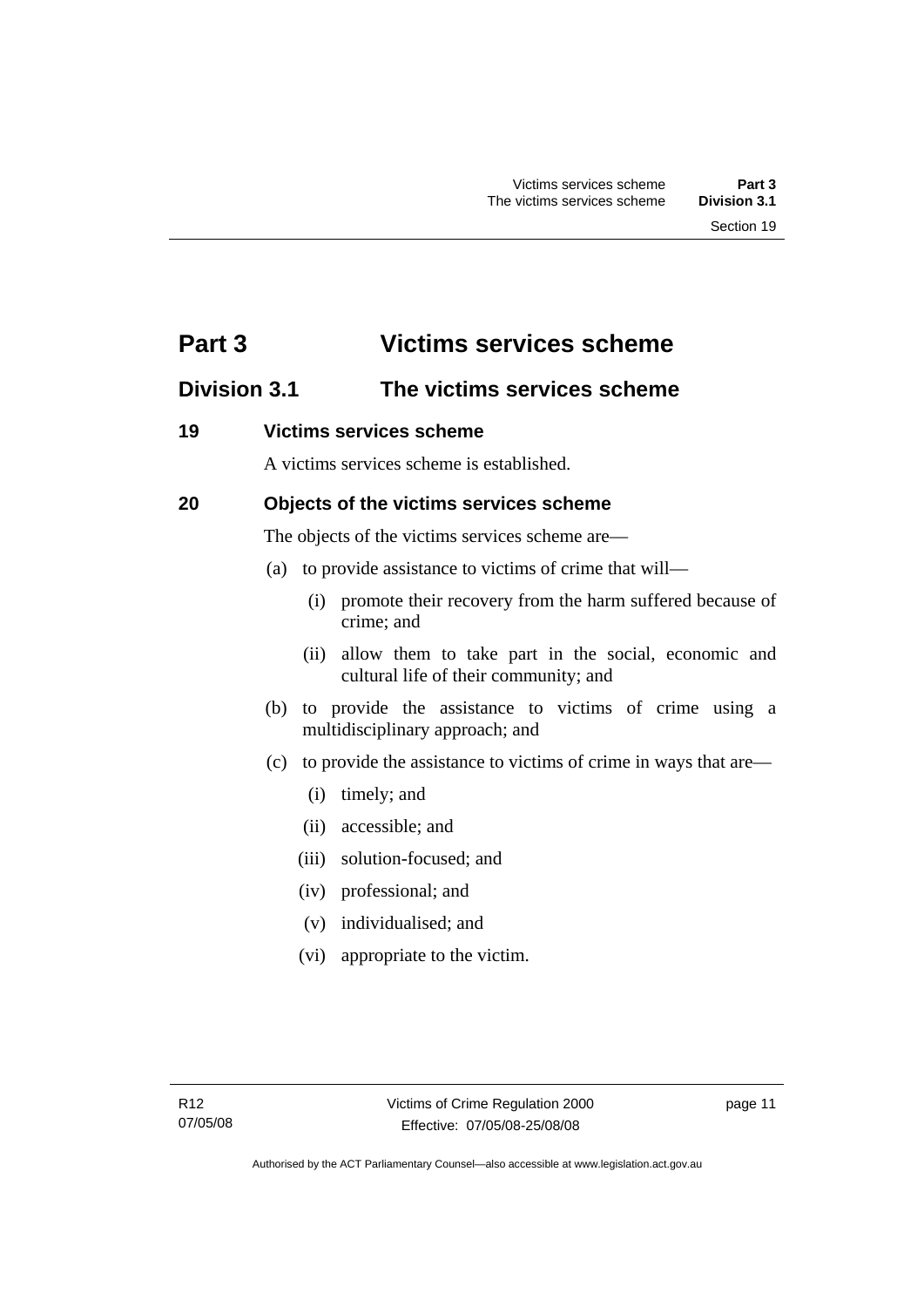### <span id="page-17-0"></span>**21 Responsible service agency**

For the Act, section 19 (2) (a), the chief executive is nominated as the service agency responsible for the management of the victims services scheme.

### **22 Responsible service agency—functions**

The functions of the responsible service agency are—

- (a) to decide the eligibility of people for the different levels of services under the victims services scheme; and
- (b) to provide, or arrange for the provision of, professional services for victims in accordance with this regulation and the guidelines made under section 17 (Guidelines); and
- (c) as appropriate, to refer victims to other entities who provide other assistance and support to victims; and
- (d) to keep records about victims for which services are provided; and
- (e) to train and supervise people engaged by it to provide services; and
- (f) to report to the board on the services it provides and the provision of services it arranges; and
- (g) to evaluate the day-to-day operation of the victims services scheme; and
- (h) to establish a victims support network in consultation with community organisations and other entities that deal with victims; and
- (i) to provide a telephone contact for people seeking information about, or services under, the victims services scheme; and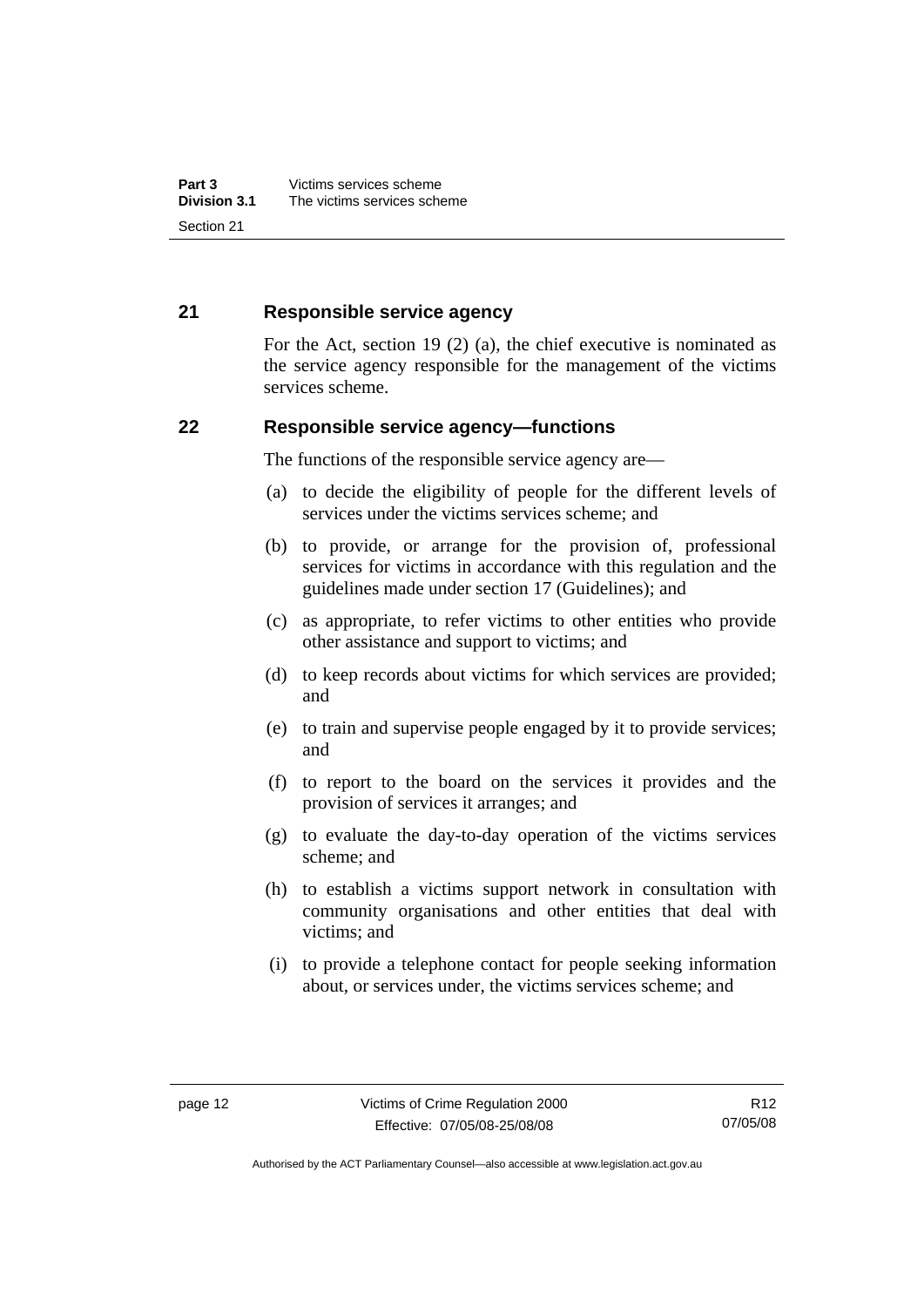- <span id="page-18-0"></span> (j) to develop and maintain a volunteer program to provide practical assistance and support to victims and to train and supervise volunteers for the program; and
- (k) to provide victims with information about the criminal justice system, the operation of the victims services scheme and complaint procedures; and
- (l) to keep financial records of its operations under the victims services scheme.

### **23 Responsible service agency—obligations**

- (1) The responsible service agency must comply with the guidelines made under section 17 (Guidelines) about the employment or engagement of people who will have contact with eligible victims.
- (2) Without limiting subsection (1), the responsible service agency must—
	- (a) be satisfied that a person who will have contact with eligible victims has—
		- (i) qualifications or experience in working with victims and with people from a diversity of ethnic and cultural backgrounds; and
		- (ii) experience or knowledge of working in a multidisciplinary team environment; and
	- (b) assess and evaluate the victims services it provides; and
	- (c) encourage the people it engages or employs to provide those services to undertake continuing education in the provision of services to victims; and
	- (d) take steps to ensure the people engaged or employed by it are familiar with the *Human Rights Commission Act 2005*.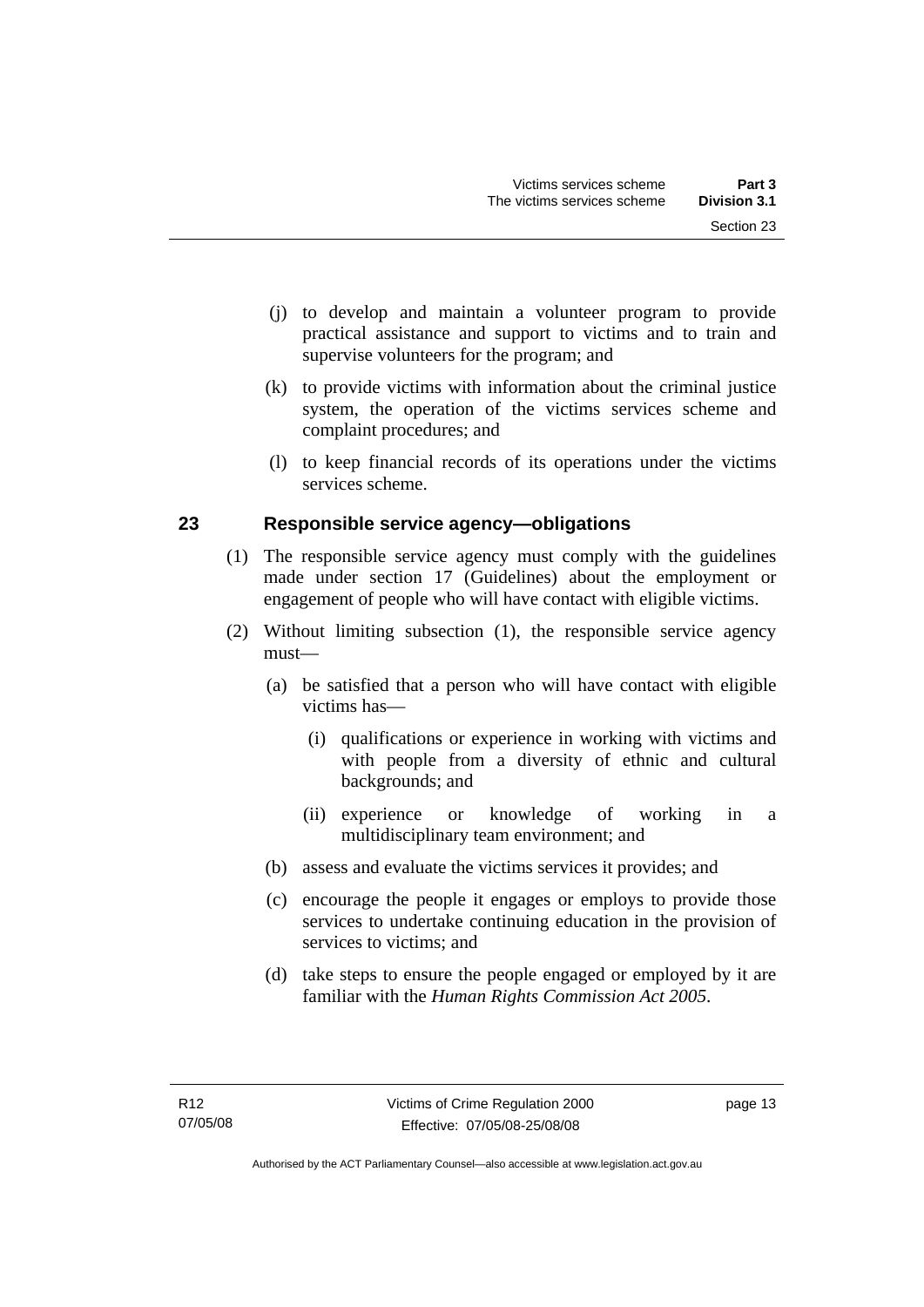<span id="page-19-0"></span> (3) The responsible service agency must take reasonable steps to ensure that a person employed or engaged by it who has been convicted of a serious crime does not have contact with an eligible victim.

### **24 Eligible victims under the victims services scheme**

- (1) An eligible victim may use the victims services scheme.
- (2) An *eligible victim* is a victim other than a victim—
	- (a) who suffers harm caused by, or arising out of the use of, a motor vehicle; or
	- (b) who suffers harm (directly or indirectly) as a result of committing an offence.
- (3) In deciding whether a person is an eligible victim, the responsible service agency may—
	- (a) have regard to statements made by or on behalf of the person; and
	- (b) ask the chief police officer, the DPP or the registrar of the Supreme Court or the Magistrates Court for information about whether or not the person is a suspect or has been convicted or found guilty of an offence arising from the circumstances in which the person suffered harm.
- (4) The chief police officer, the DPP and the registrar of the Supreme Court or the Magistrates Court may give the responsible service agency information of the kind mentioned in subsection (3) (b).
- (5) In this section:

*motor vehicle*—see the *Road Transport (General) Act 1999*, dictionary.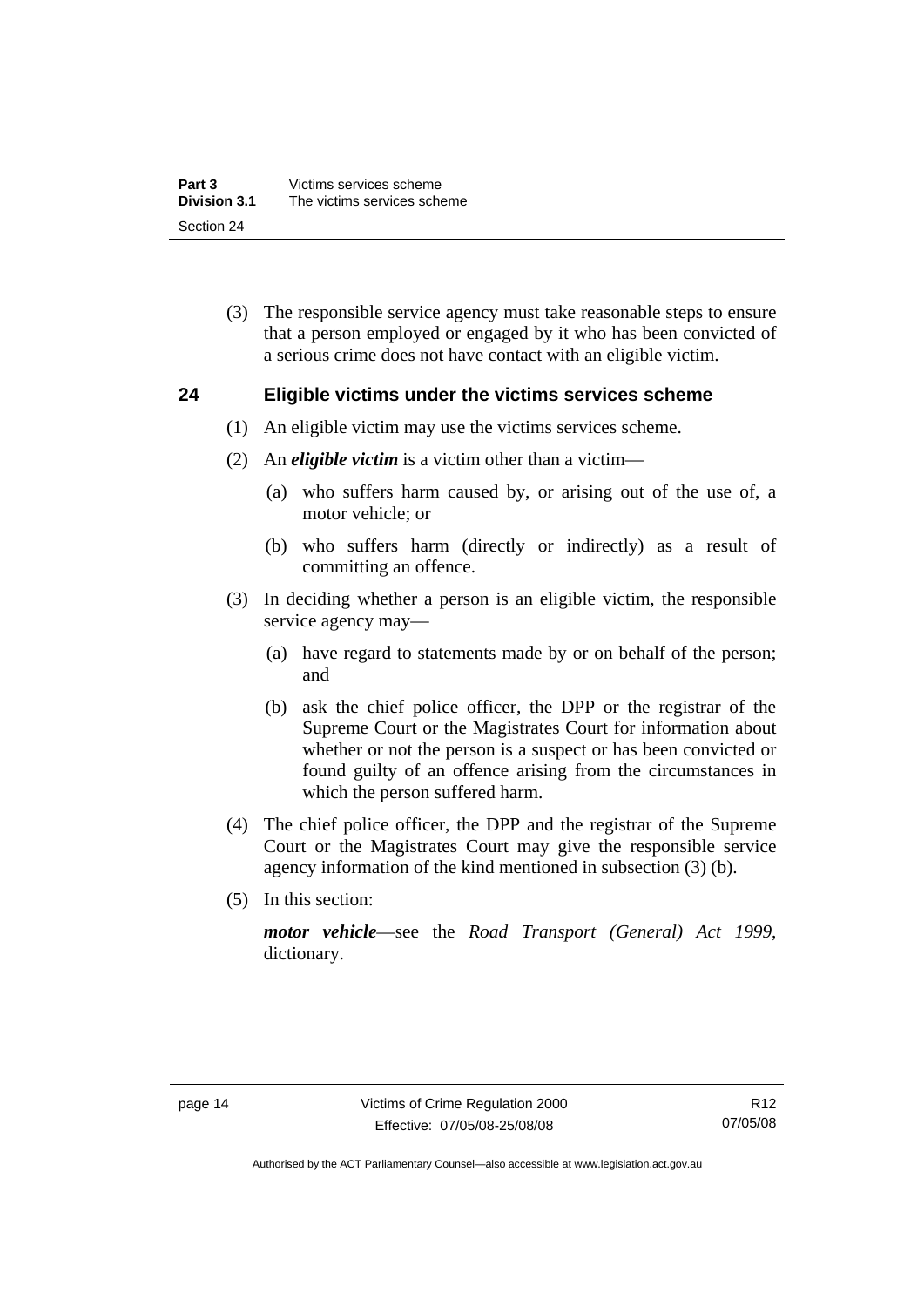### <span id="page-20-0"></span>**Division 3.2 Review of eligibility decisions**

### **25 Notice to be given of eligibility decisions**

- (1) If the responsible service agency decides that a person is not eligible for the victims services scheme (the *reviewable decision*), it must give written notice of the decision to the person (the *affected person*).
- (2) The notice must be in accordance with the requirements of the code of practice in force under the *Administrative Appeals Tribunal Act 1989*, section 25B (1) and, in particular, the notice must tell the person—
	- (a) that the person has the right—
		- (i) to apply for internal review of the reviewable decision by an internal reviewer; and
		- (ii) to apply to the committee for a review of the decision of the internal reviewer; and
		- (iii) to apply to the administrative appeals tribunal for a review of the decision of the committee; and
	- (b) how an application must be made; and
	- (c) about options available under other ACT laws to have the decision reviewed by a court or the ombudsman.

### **26 Who may apply for internal review of decisions**

- (1) If the affected person is dissatisfied with the reviewable decision, the affected person may apply in writing to the responsible service agency for an internal review of the reviewable decision.
- (2) The responsible service agency must arrange for a person not involved in making the decision (the *internal reviewer*) to review the decision.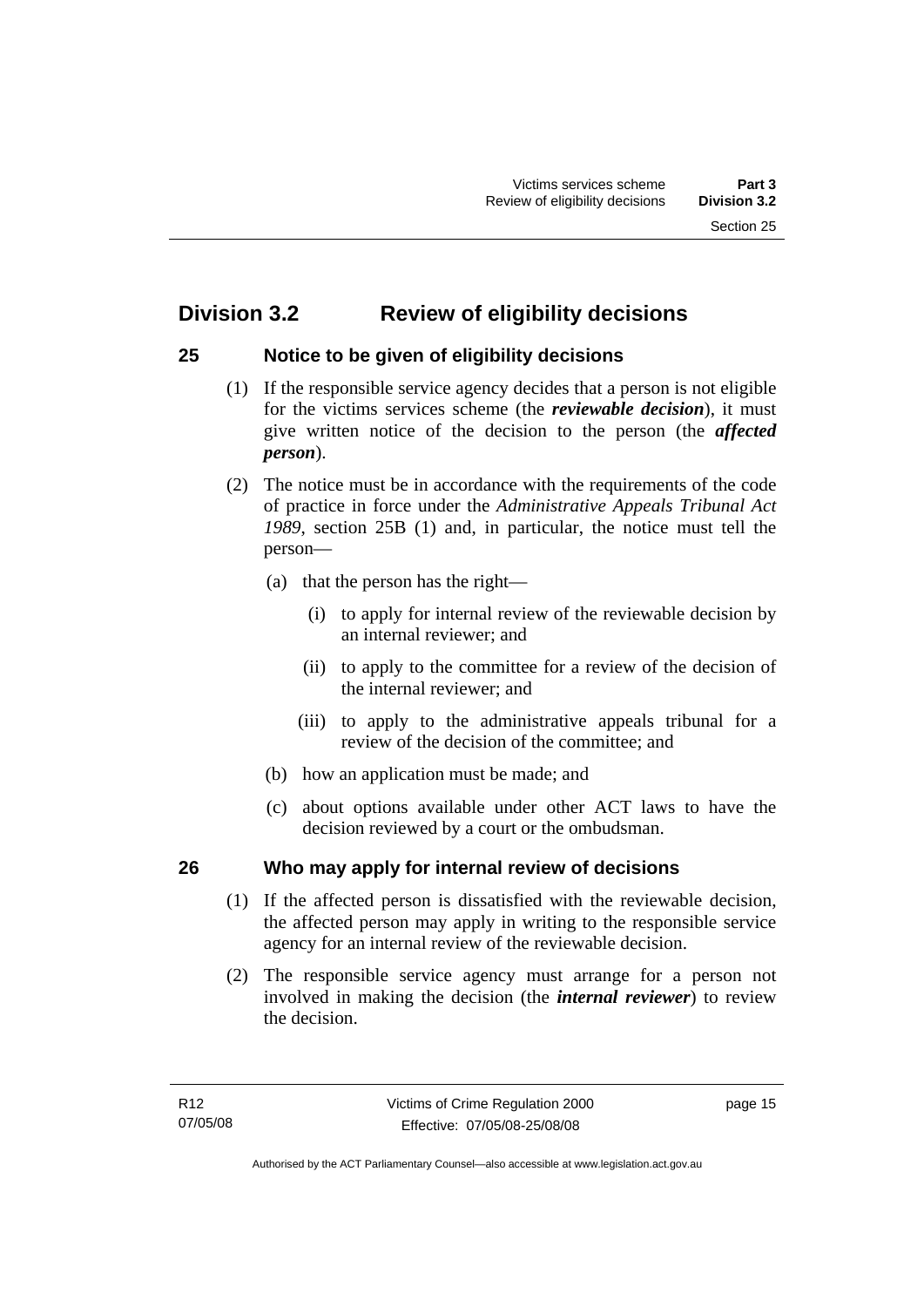### <span id="page-21-0"></span>**27 Applications for internal review**

- (1) Application for internal review of the reviewable decision must be made within—
	- (a) 28 days after the day when the person is told about the decision by the responsible service agency; or
	- (b) any longer period allowed by the internal reviewer, either before or after the end of the 28 days.
- (2) The application must set out the grounds on which internal review of the decision is sought.

### **28 Internal review**

- (1) The internal reviewer must review the reviewable decision, and confirm, vary or revoke the decision, within 28 days after the responsible service agency receives the application for internal review of the decision.
- (2) If the decision is not varied or revoked within the 28 days, the decision is taken to have been confirmed by the internal reviewer.
- (3) As soon as practicable after reviewing the decision, the internal reviewer must give written notice of the decision on the internal review to the affected person.
- (4) The notice must be in accordance with the requirements of the code of practice in force under the *Administrative Appeals Tribunal Act 1989*, section 25B (1).

### **29 Eligibility Review Committee**

- (1) An Eligibility Review Committee (the *committee*) is established.
- (2) The committee consists of the DPP member, the courts member and the legal profession member.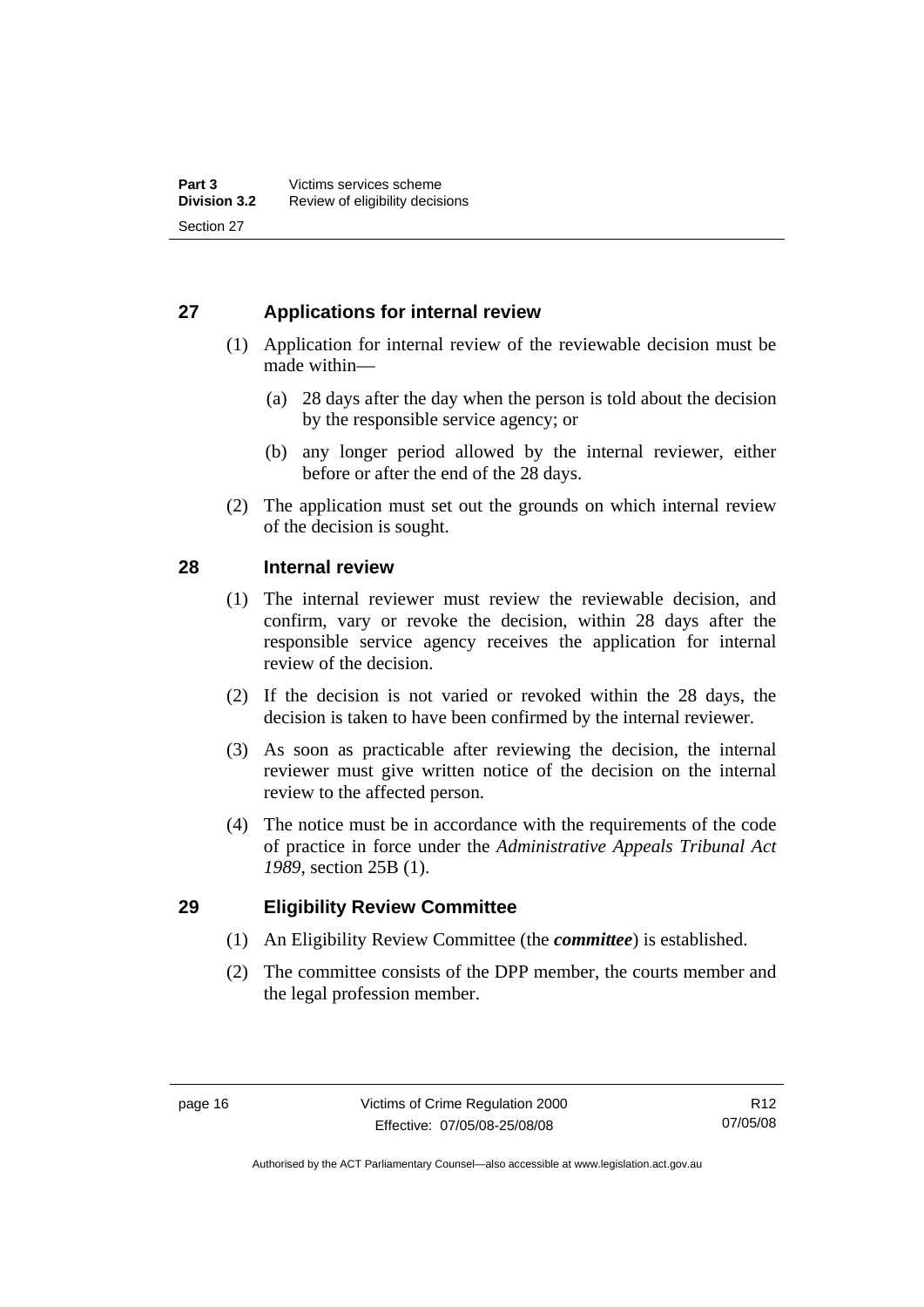### <span id="page-22-0"></span>**30 Review by committee**

If the affected person is dissatisfied with the decision of the internal reviewer, the affected person may apply in writing to the committee for review of the decision.

### **31 Committee review**

- (1) The committee must review the decision of the internal reviewer, and confirm, vary or revoke the decision, within 28 days after the committee receives the application for review of that decision.
- (2) If the decision is not varied or revoked within the 28 days, the decision is taken to have been confirmed by the committee.
- (3) As soon as practicable after reviewing the decision, the committee must give written notice of the decision on its review to the affected person.
- (4) The notice must be in accordance with the requirements of the code of practice in force under the *Administrative Appeals Tribunal Act 1989*, section 25B (1).

### **32 Review by administrative appeals tribunal**

If the affected person is dissatisfied with the decision of the committee, the affected person may apply to the administrative appeals tribunal for review of the committee's decision.

### **Division 3.3 Levels of service under the victims services scheme**

### **33 Level 1 service**

- (1) All eligible victims are entitled to receive level 1 service under the victims services scheme.
- (2) Level 1 service consists of not more than 2 contact hours.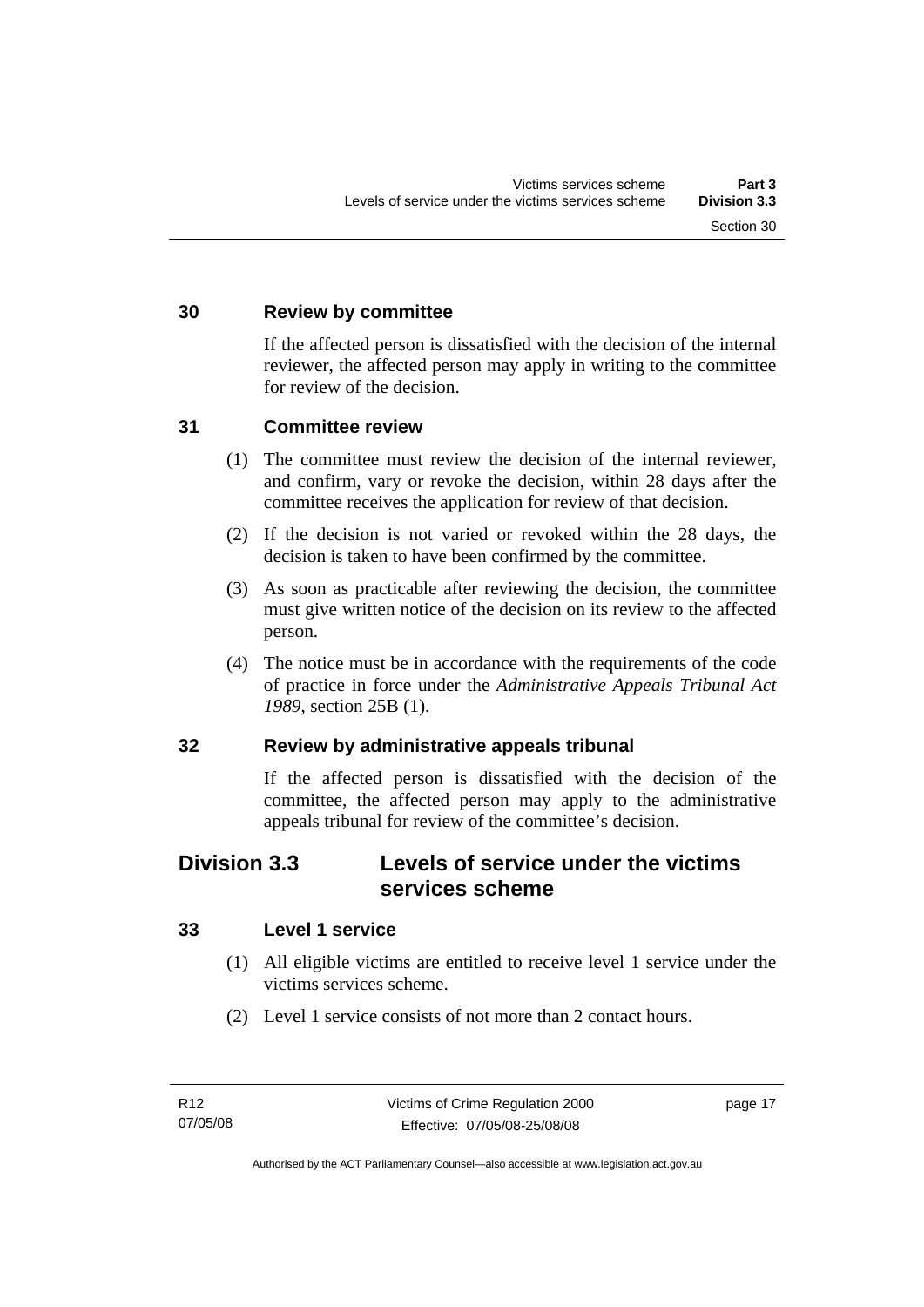<span id="page-23-0"></span> (3) The responsible service agency may, but is not required to, prepare a care plan for an eligible victim receiving level 1 service.

### **34 Level 2 service**

- (1) An eligible victim is entitled to receive level 2 service under the victims services scheme if the victim has completed level 1 service under the victims services scheme for the crime concerned and the victim—
	- (a) is a primary victim; or
	- (b) is a related victim; or
	- (c) would have been a related victim if the primary victim had died; or
	- (d) is a witness to a violent crime in circumstances in which it is probable that the witness would suffer harm.
- (2) Level 2 service consists of not more than 6 contact hours in addition to the level 1 service contact hours.
- (3) The responsible service agency must appoint a case coordinator to an eligible victim receiving level 2 service.
- (4) The case coordinator is responsible for managing the delivery of services to the eligible victim under this regulation.
- (5) The case coordinator must develop a care plan in consultation with the eligible victim.
- (6) The care plan must state—
	- (a) the rehabilitation goals for the eligible victim; and
	- (b) the number of contact hours and particular services to be provided to the victim for achieving those goals
- (7) Level 2 service is to be given in accordance with the care plan.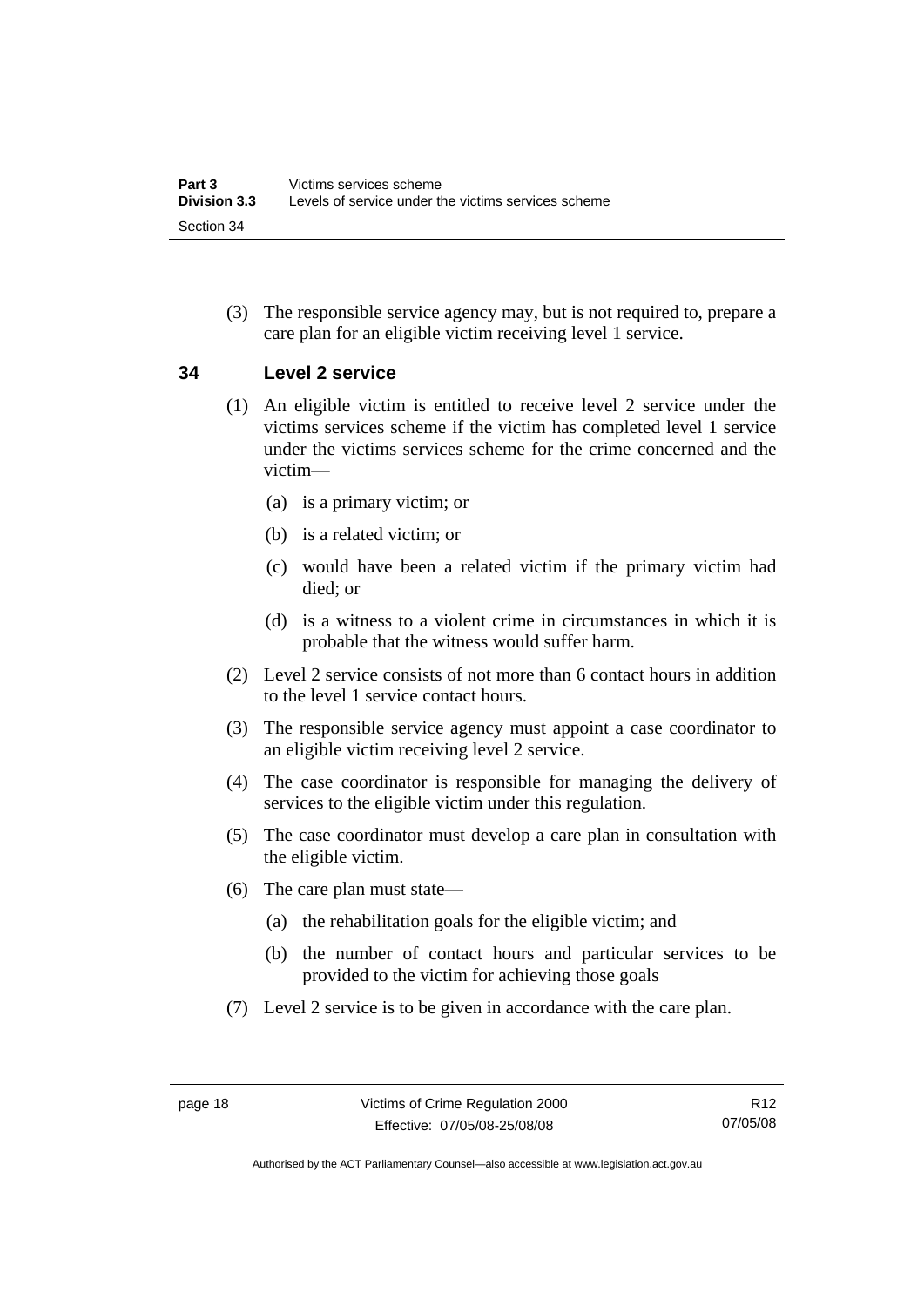- <span id="page-24-0"></span> (8) After the level 2 service contact hours have been given in accordance with the care plan, the responsible service agency or approved service provider who provided the level 2 contact hours must prepare and give a closure report to the case coordinator.
- (9) The closure report must include particulars of the number of contact hours and the extent to which the rehabilitation goals of the care plan were achieved.
- (10) On receiving the closure report for the eligible victim, if the case coordinator decides that the eligible victim would not receive therapeutic benefit from receiving level 3 service, the case coordinator must carry out case closure in relation to the victim.
- (11) In this section:

*related victim*—see the *Victims of Crime (Financial Assistance) Act 1983*, section 16.

*violent crime*—see the *Victims of Crime (Financial Assistance) Act 1983*, section 3.

### **35 Level 3 service**

- (1) An eligible victim entitled to receive level 2 service is entitled to receive level 3 service under the victims services scheme if—
	- (a) the victim has completed level 2 service for the crime concerned in accordance with the care plan; and
	- (b) the victim's case coordinator has decided under section 34 (8) (Level 2 services) that the victim would receive therapeutic benefit from receiving level 3 service.
- (2) Level 3 service consists of not more than 12 contact hours in addition to the level 1 and level 2 contact hours.
- (3) The case coordinator must develop a revised care plan for level 3 service contact hours in consultation with the eligible victim.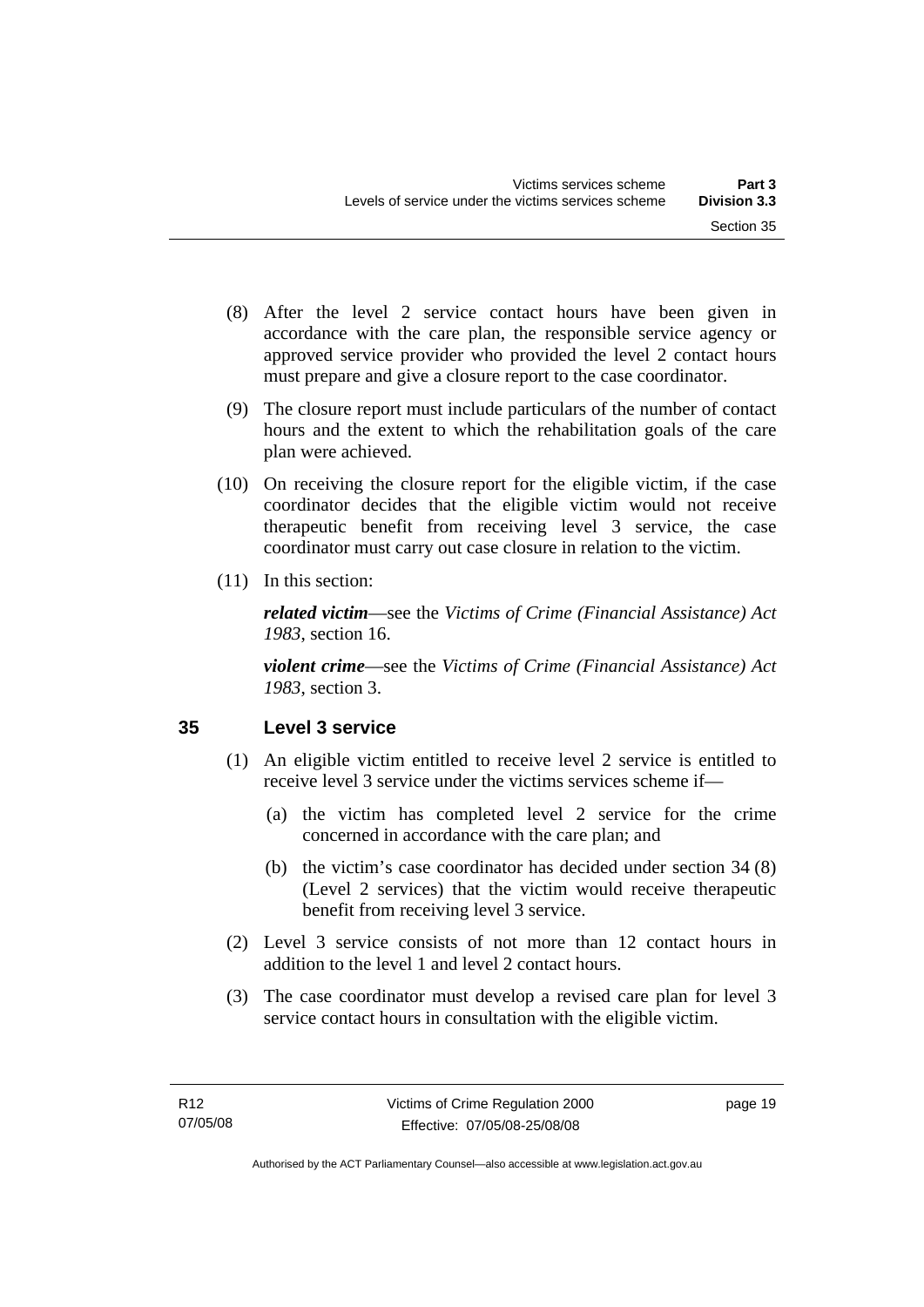- <span id="page-25-0"></span> (4) The revised care plan must state—
	- (a) the rehabilitation goals for the eligible victim; and
	- (b) the number of contact hours and particular services to be provided to the victim for achieving the goals.
- (5) After the level 3 service contact hours have been given in accordance with the revised care plan, the responsible service agency, or the approved service provider who provided the level 3 service contact hours, must prepare and give a closure report to the case coordinator.
- (6) The closure report must include particulars of the number of contact hours and the extent to which the rehabilitation goals of the revised care plan were achieved.
- (7) Subject to section 36, on receiving the closure report for the eligible victim, the case coordinator must carry out case closure in relation to the victim.

### **36 Exceptional cases**

- (1) This section applies if the case coordinator for an eligible victim makes a written recommendation to the manager of the responsible service agency that—
	- (a) on information available to the case coordinator, further contact hours in addition to level 3 service contact hours would give substantial therapeutic benefit to the victim; and
	- (b) the further contact hours cannot be provided under a scheme or program other than the victims services scheme.
- (2) The manager of the responsible service agency may refer the recommendation to the chief executive.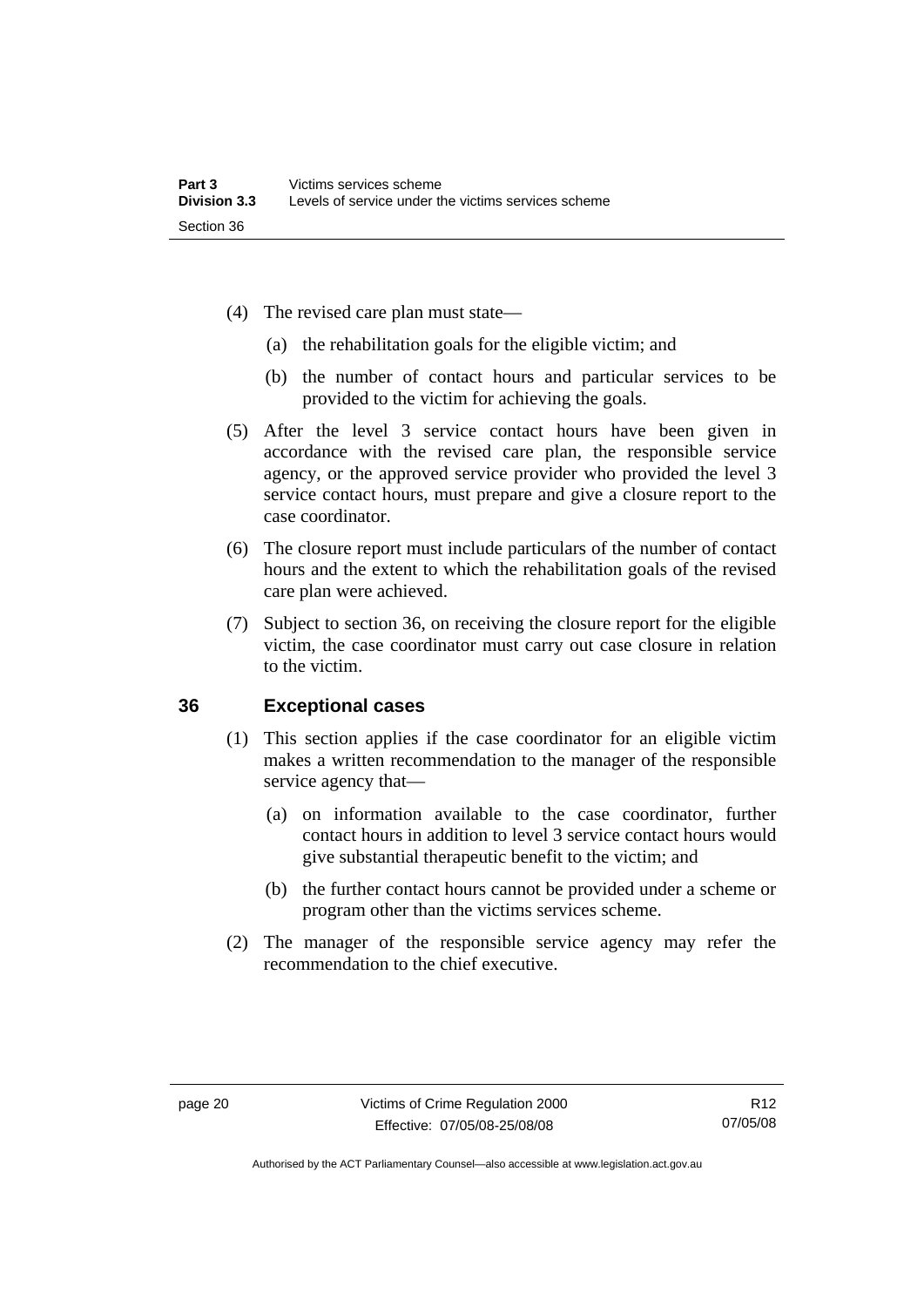- <span id="page-26-0"></span> (3) If the responsible service agency refers the recommendation to the chief executive, the chief executive must consider it and, by written notice, tell the responsible service agency whether or not the recommendation, or a variation of it, is to be carried out.
- (4) If the chief executive tells the responsible service agency that the recommendation or a variation of it is to be carried out, the responsible service agency must arrange for the provision of the further contact hours in accordance with the notice.
- (5) After the further contact hours have been given, the responsible service agency, or the approved service provider who provided the service, must prepare and give a closure report to the case coordinator.
- (6) The closure report must include particulars of the number of contact hours and the extent to which the rehabilitation goals of the revised care plan were achieved.
- (7) On receiving the closure report for the victim, the case coordinator must carry out case closure in relation to the victim.

### **37 How contact hours are provided**

- (1) Contact hours for an eligible victim who lives in the ACT must be provided by the responsible service agency or an approved service provider.
- (2) Contact hours for an eligible victim who lives outside the ACT may, with the written approval of the responsible service agency, be provided by a person that is not an approved service provider.
- (3) Contact hours under level 2 or level 3 service are to be given to an eligible victim in a way that, as far as possible, gives the victim a choice of completing the contact hours with the responsible service agency or an approved service provider chosen by the victim.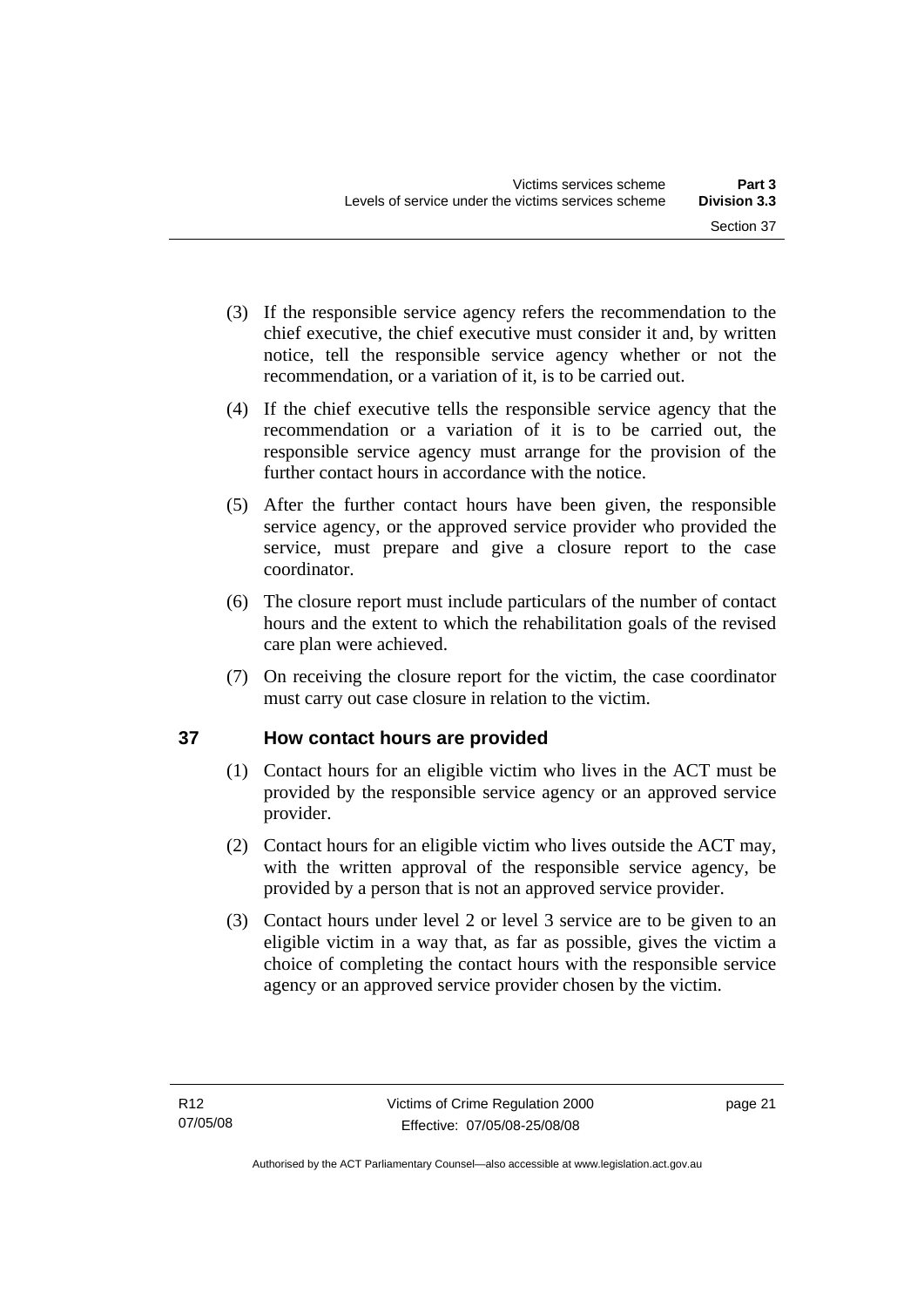### <span id="page-27-0"></span>**38 Arbitration—care plans**

If, for an eligible victim who is entitled to receive level 2 or level 3 service, the case coordinator and approved service provider do not agree about the content of a care plan, the need for additional contact hours or both, the case coordinator must refer the issue in writing to an independent arbitrator nominated by the manager of the responsible service agency.

### **39 Case closure**

Case closure for an eligible victim consists of the following procedure:

- (a) if the victim agrees—
	- (i) a discharge interview with the victim to measure the attainment of the victim's rehabilitation goals; and
	- (ii) the completion, by or on behalf of the victim, of a survey to evaluate the services received by the victim;
- (b) the completion by the victim's case coordinator of an evaluation of, and report about, the services provided to the victim.

### **Division 3.4 Service providers**

**40 Approved service providers** 

- (1) The board may approve service providers for this regulation.
- (2) The board must keep an up-to-date list of approved service providers.
- (3) The board may issue guidelines for using service providers that are not approved.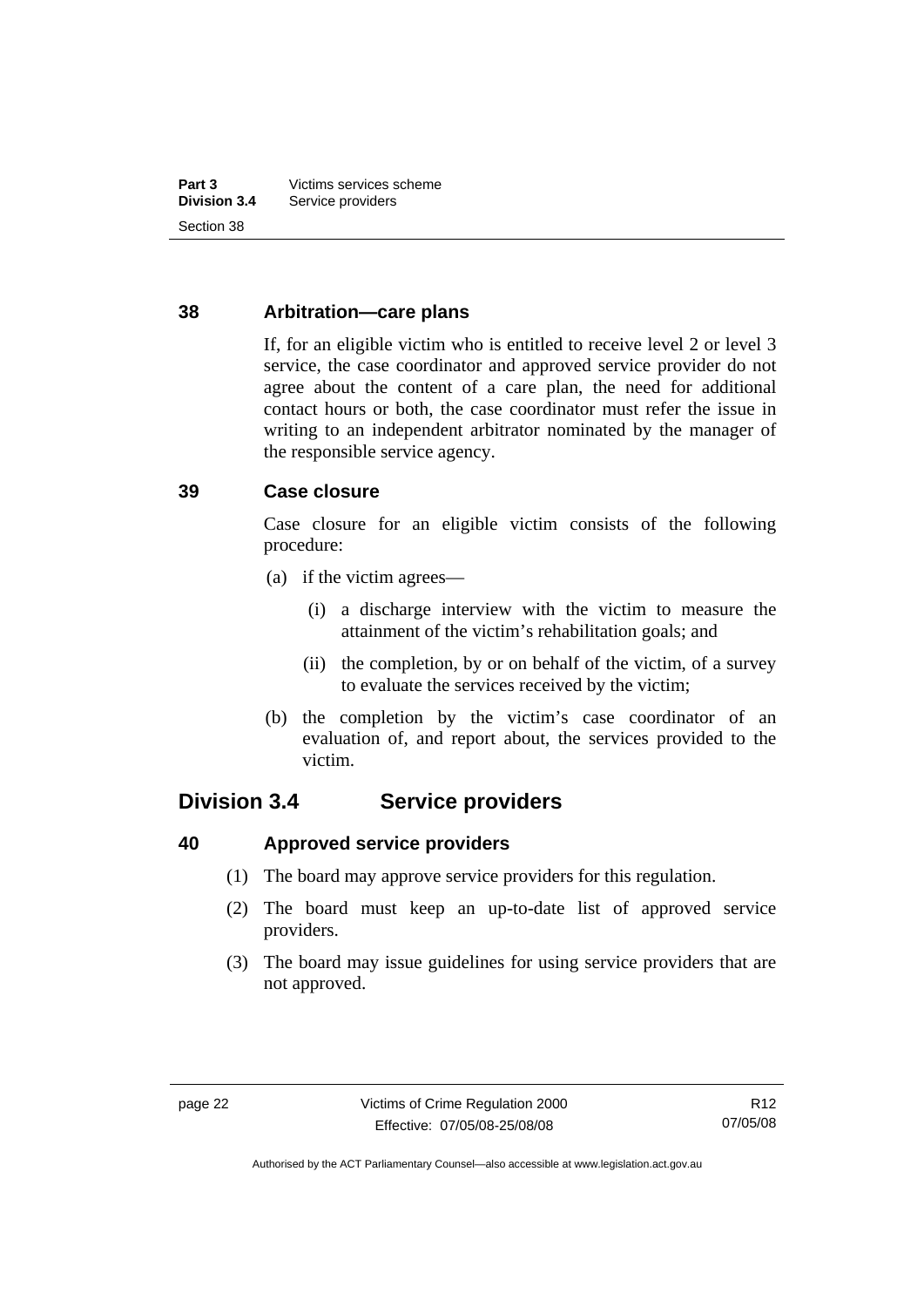### <span id="page-28-0"></span>**41 Criteria for approval**

The board may approve a person as a service provider only if satisfied that—

- (a) the person—
	- (i) is trained in the provision of services to victims; and
	- (ii) has experience or knowledge of working in a multidisciplinary team environment; and
	- (iii) holds an appropriate policy of indemnity insurance; and
- (b) if the service to be provided is a health professions service the person is an appropriately qualified health professional; and
- (c) the person has not been convicted of a serious crime; and
- (d) the person meets the guidelines made under section 17 (Guidelines) for approval as a service provider for the victims services scheme; and
- (e) the person is capable of satisfying the requirements of this regulation; and
- (f) the person will—
	- (i) undertake continuing education in the provision of services to victims; and
	- (ii) conduct an assessment and evaluation of the services it provides and ensure its services are subject to independent review; and
	- (iii) deal with eligible victims in a way that gives proper regard to their dignity, worth, independence, cultural diversity and human rights; and
	- (iv) provide services of appropriate quality with respect to safety, risk, health and community care outcomes and the interests of eligible victims; and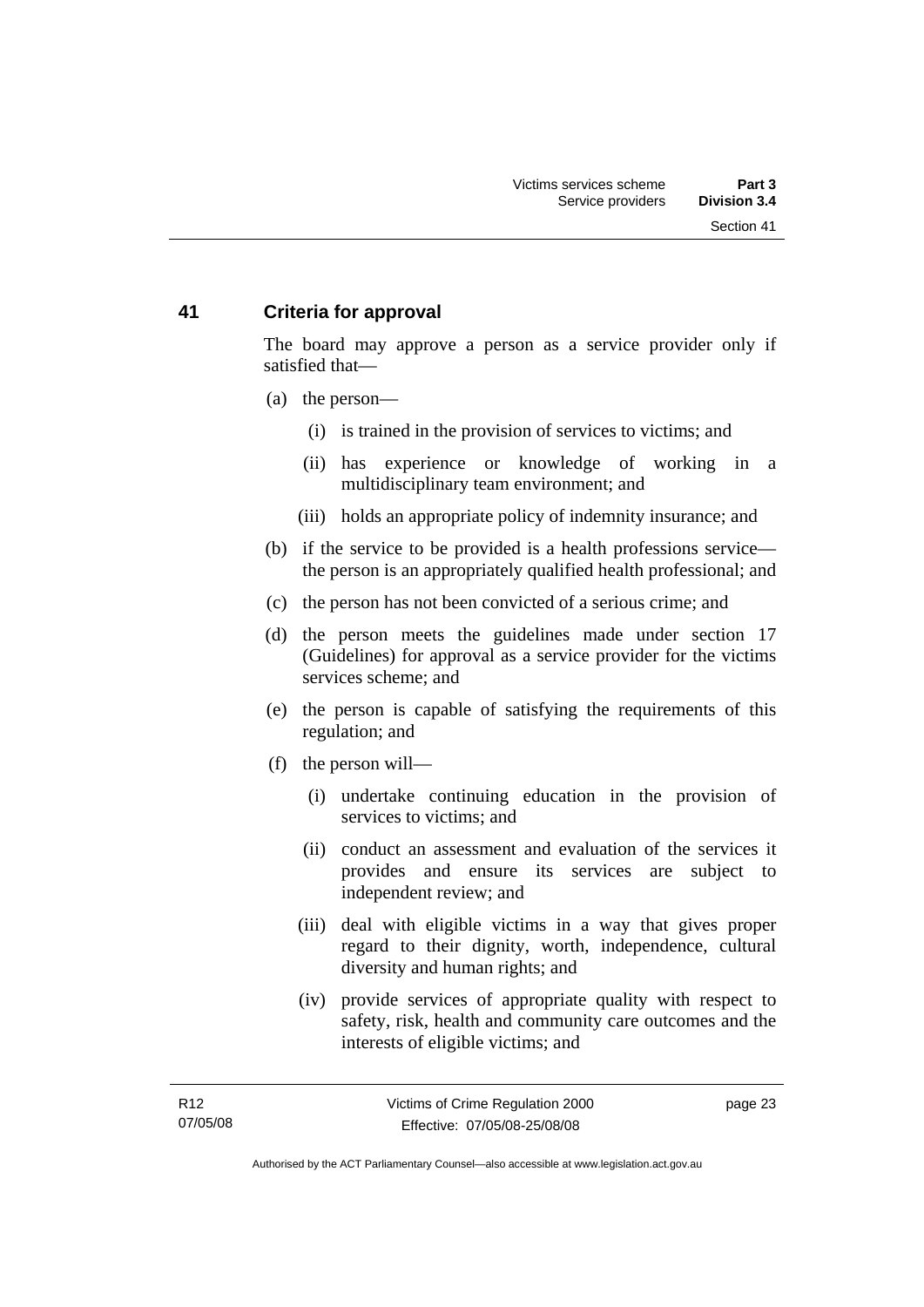- <span id="page-29-0"></span> (v) provide services that are consistent with best practice for the particular kind of service; and
- (vi) establish codes of conduct for people engaged or employed by it to promote the highest ethical and professional standards; and
- (vii) ensure premises used by people engaged or employed by it are secure, give eligible victims privacy and comply with occupational health and safety requirements; and
- (viii) take steps to ensure that people engaged or employed by it are familiar with the *Human Rights Commission Act 2005*; and
- (g) the person will not use contact hours for the preparation of reports for use in proceedings.

### **42 Suspension of approval**

- (1) The board may suspend the approval of a service provider if—
	- (a) the board is no longer satisfied, based on reasonable grounds, of the matters mentioned in section 41; or
	- (b) the service provider is a suspect in the commission of an indictable offence; or
	- (c) the service provider has been the subject of a complaint to the commission and the complaint has not been decided or is upheld.
- (2) In this section:

*commission* means the human rights commission.

**43 Cancellation of approval** 

The board must cancel the approval of an approved service provider if—

Authorised by the ACT Parliamentary Counsel—also accessible at www.legislation.act.gov.au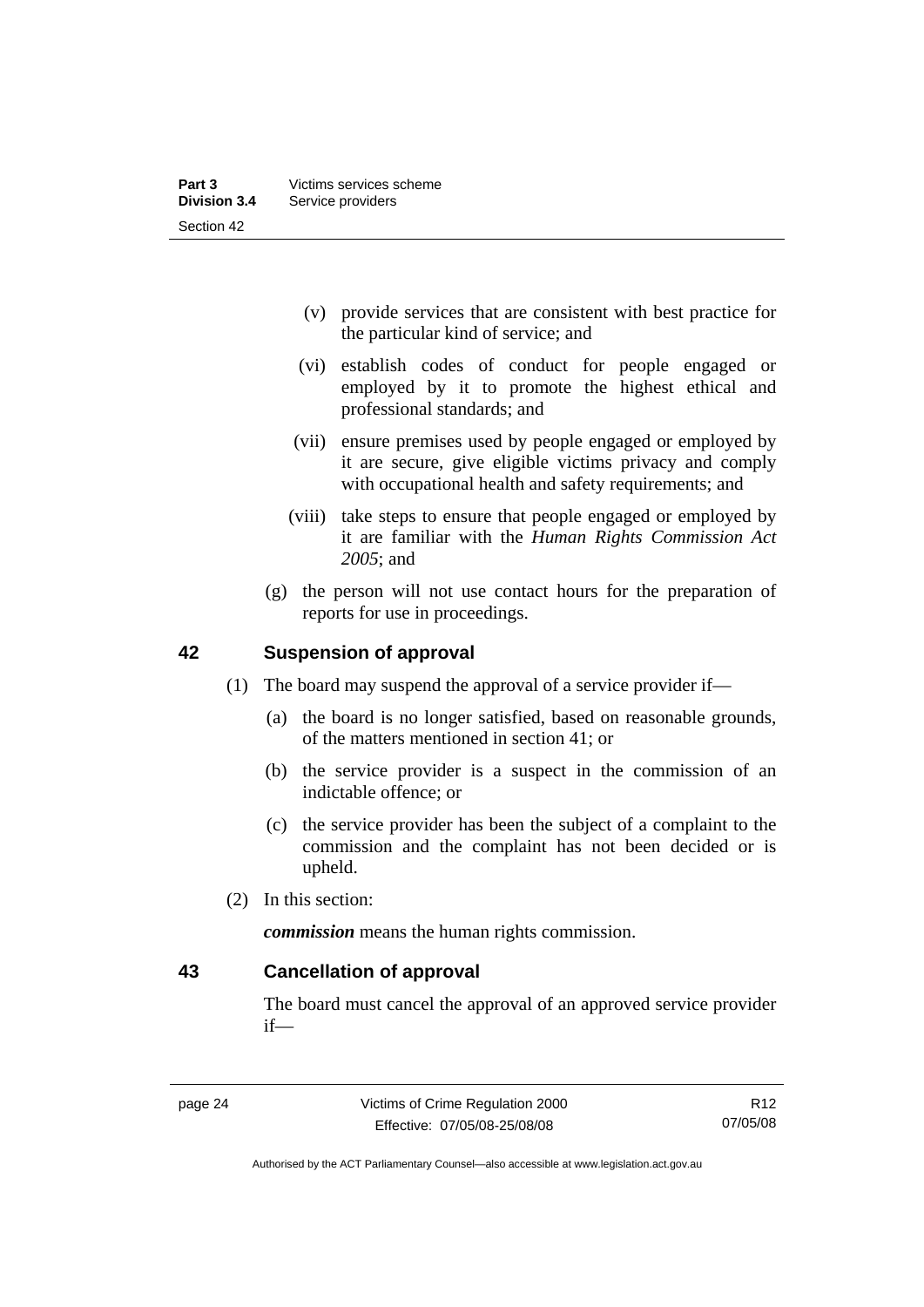- <span id="page-30-0"></span> (a) on at least 3 occasions, a ground existed on which the board would have been entitled to suspend the approval of the provider; or
- (b) if the ground for suspension of the approval of the provider is a state of affairs—the state of affairs has existed for 3 months or longer; or
- (c) the approved service provider has been convicted or found guilty of an indictable offence; or
- (d) for an approved service provider who provides a health professions service—the provider has ceased to be registered as a health professional.

### **Division 3.5 General**

### **44 Volunteer program**

An eligible victim may use a volunteer program.

### **45 Special financial assistance—statements**

If a primary victim asks the responsible service agency for a statement and certificate under the *Victims of Crime (Financial Assistance) Act 1983*, section 27, the manager of the responsible service agency must provide the statement and certificate.

### **46 Notice of decisions**

- (1) This section applies to a decision of the board—
	- (a) to refuse to approve a service provider under section 40 (Approved service providers); or
	- (b) to suspend an approved service provider under section 42 (Suspension of approval); or
	- (c) to cancel the approval of a service provider under section 43 (Cancellation of approval).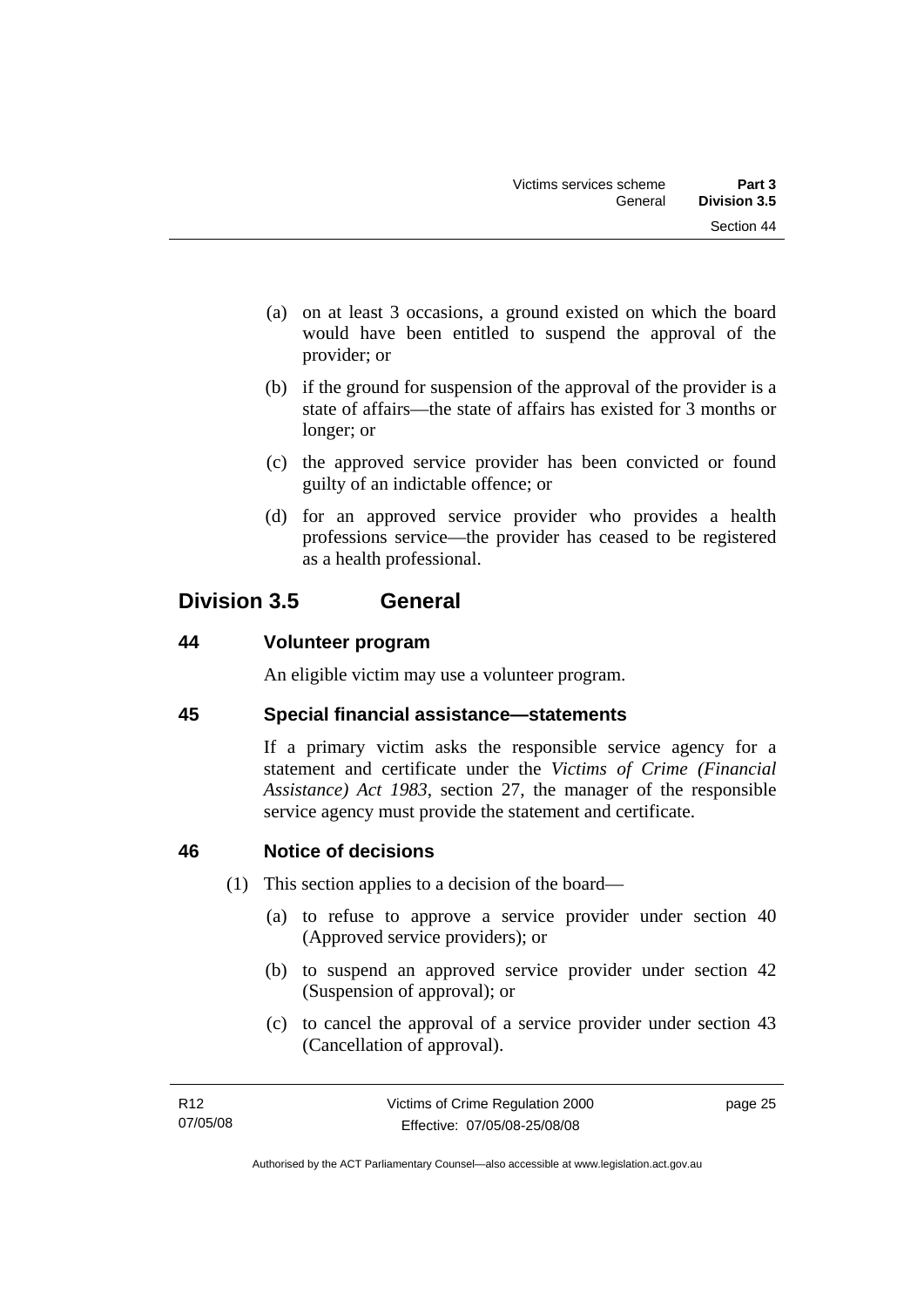- <span id="page-31-0"></span> (2) The board must give written notice of a decision to which this section applies to the person affected by the decision.
- (3) The notice must be in accordance with the requirements of the code of practice in force under the *Administrative Appeals Tribunal Act 1989*, section 25B (1).

### **47 Review of decisions**

Application may be made to the administrative appeals tribunal for a review of a decision of the board mentioned in section 46 (1).

page 26 Victims of Crime Regulation 2000 Effective: 07/05/08-25/08/08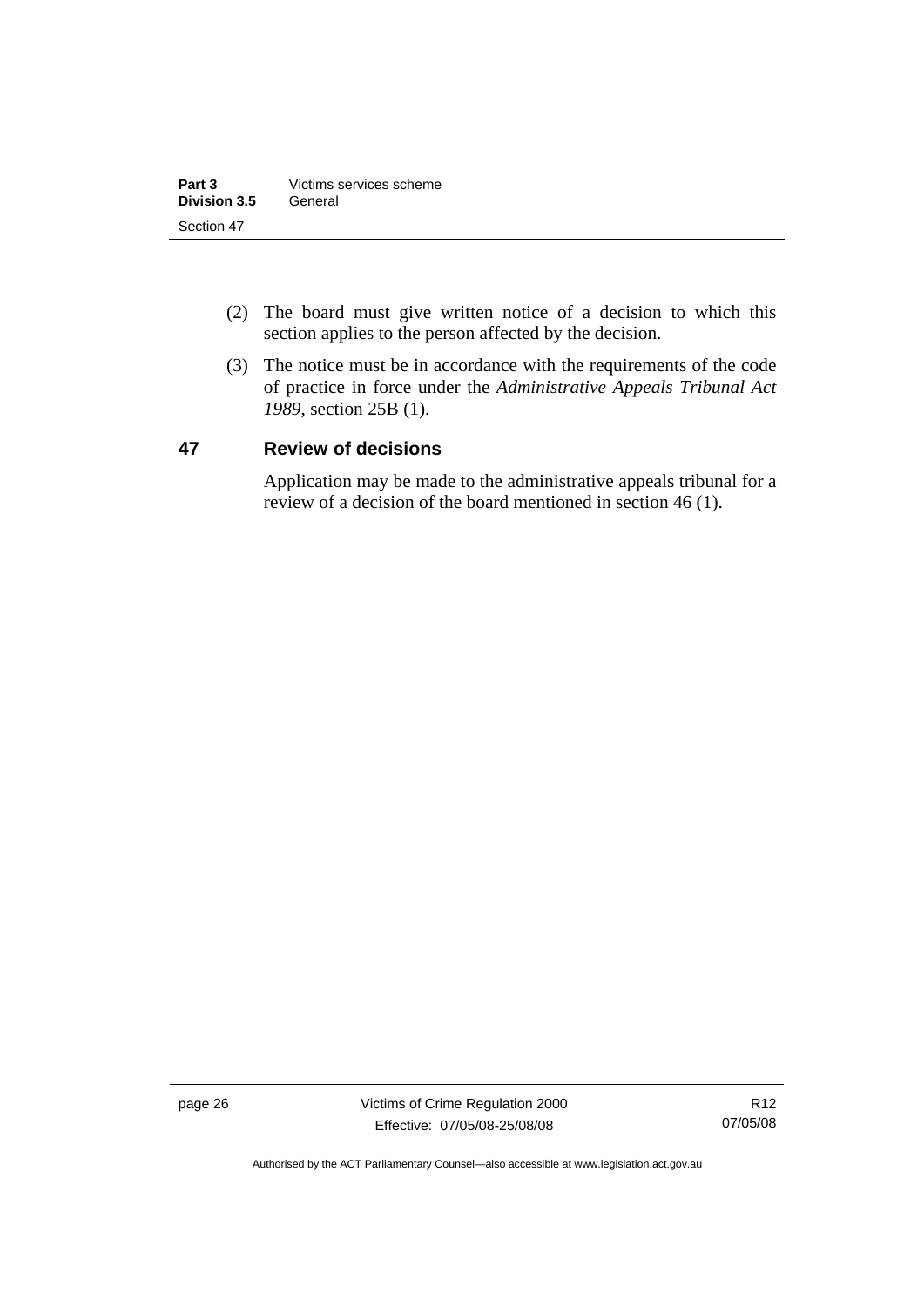### <span id="page-32-0"></span>**Part 4 Miscellaneous**

### **48 Guidelines—volunteers**

The board may make guidelines about the following:

- (a) fixing minimum standards of qualifications or experience for people who volunteer to provide practical assistance and support to victims;
- (b) the experience or knowledge required by a volunteer;
- (c) the undertaking by a volunteer of continuing education in the provision of services to victims;
- (d) the undertaking by a volunteer of training courses about dealing with people from a diversity of ethnic and cultural backgrounds;
- (e) the use of people who have committed a serious crime as volunteers;
- (f) the supervision of volunteers and the conducting of assessments and evaluations of the services provided by volunteers;
- (g) the occupational health and safety of volunteers;
- (h) indemnity insurance for the acts or omissions of volunteers;
- (i) the debriefing of volunteers;
- (j) other matters necessary or convenient to be decided with respect to volunteers.
- *Note* Under the *Occupational Health and Safety Act 1989*, s 8, the Minister administering that Act can declare people included in specified classes of people to be taken to be employed by the person to whom their services are voluntary given. The effect of the declaration is that an employer who must take all reasonably practicable steps to protect the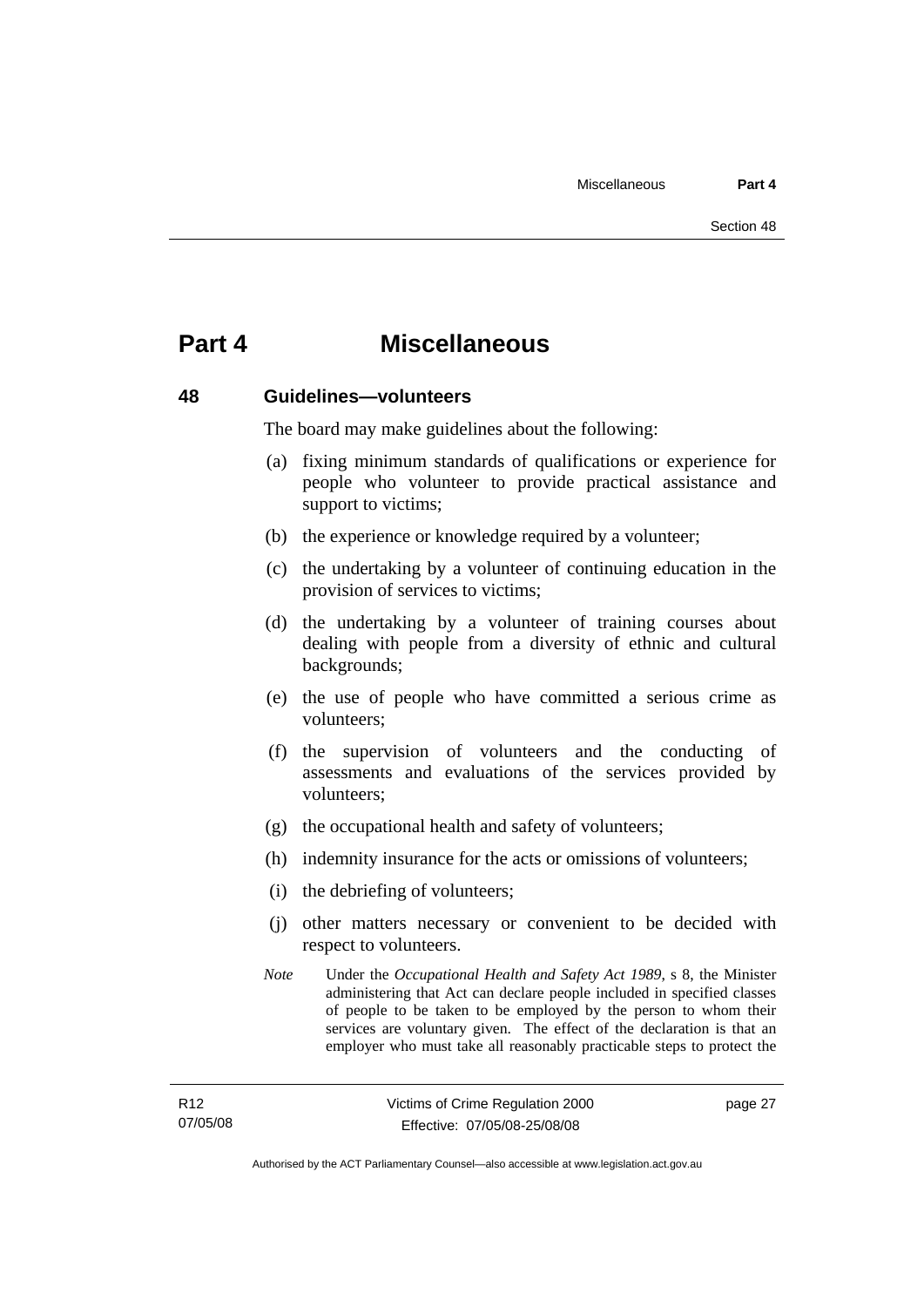#### <span id="page-33-0"></span>**Part 4** Miscellaneous

Section 49

health, safety and welfare of the employer's employees must give the same protection to a volunteer.

### **49 Annual reporting authority**

For the Act, section 19 (2) (f), the chief executive is the annual reporting authority for the victims services scheme.

### **49A Victims services levy—excluded offences**

For the Act, section 23, the offences mentioned in schedule 1 are prescribed offences to which the victims services levy does not apply.

### **50 Determination of fees for services provided by approved service providers**

- (1) The Minister may, in writing, determine the fees that are payable for services provided to an eligible victim under this regulation by an approved service provider.
- (2) A determination is a disallowable instrument.
	- *Note* A disallowable instrument must be notified, and presented to the Legislative Assembly, under the Legislation Act.

### **51 Approved forms**

(1) The Minister may, in writing, approve forms for this regulation.

*Note* For other provisions about forms, see the Legislation Act, s 255.

- (2) If the Minister approves a form for a particular purpose, the approved form must be used for that purpose.
- (3) An approved form is a notifiable instrument.

Note A notifiable instrument must be notified under the Legislation Act.

Authorised by the ACT Parliamentary Counsel—also accessible at www.legislation.act.gov.au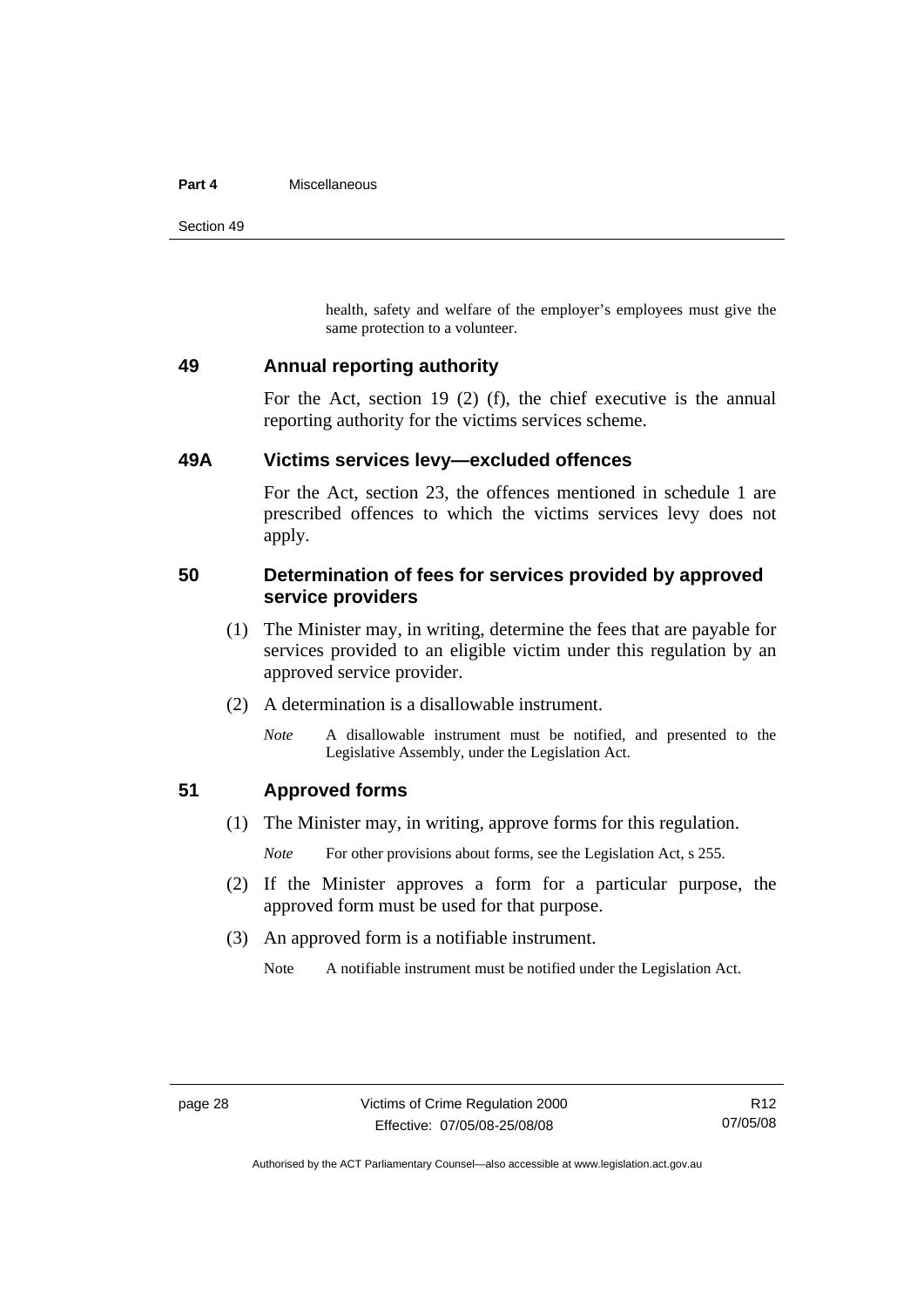### <span id="page-34-0"></span>**Part 5 Modification of regulation**

### **52 Application of pt 5**

This part modifies this regulation.

### **53 Dictionary, definition of** *health professional*

### *substitute*

#### *health professional*—

- (a) means a person registered under the *Health Professionals Act 2004*; and
- (b) includes a person registered under 1 of the following Acts (unless repealed):
	- (i) *Chiropractors and Osteopaths Act 1983*;
	- (ii) *Dental Technicians and Dental Prosthetists Registration Act 1988*;
	- (iii) *Dentists Act 1931*;
	- (iv) *Nurses Act 1988*;
	- (v) *Optometrists Act 1956*;
	- (vi) *Pharmacy Act 1931*;
	- (vii) *Physiotherapists Act 1977*;
	- (viii) *Podiatrists Act 1994*;
		- (ix) *Psychologists Act 1994*.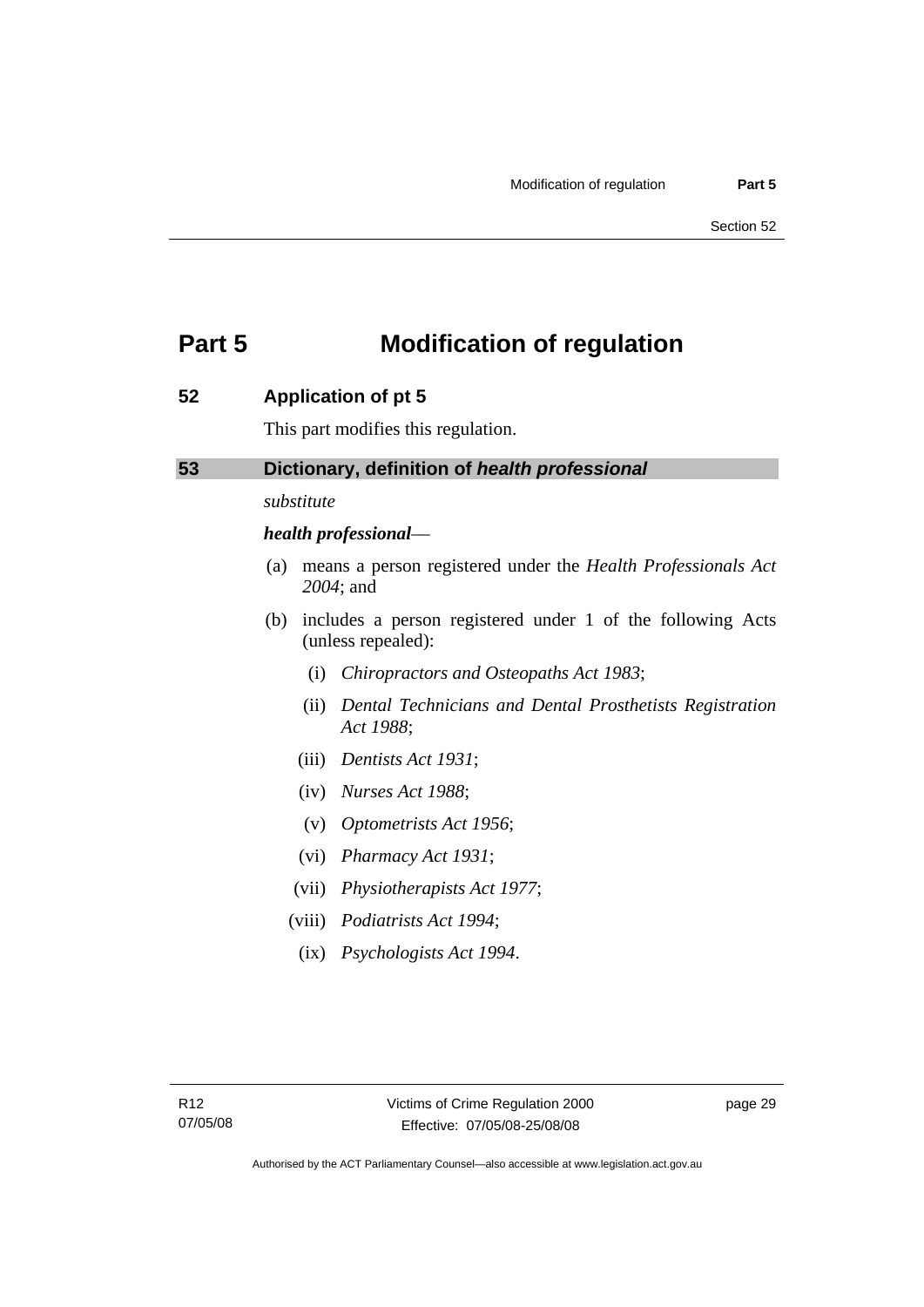#### <span id="page-35-0"></span>**Part 5 Modification of regulation**

Section 54

### **54 Dictionary, definition of** *psychologist*

*substitute* 

*psychologist* means—

- (a) a person registered as a psychologist under the *Health Professionals Act 2004*; and
- (b) a person registered under the *Psychologists Act 1994* (unless repealed).

### **55 Expiry of pt 5**

This part expires on the day the *Health Professionals Act 2004*, section 136 (Repeals) expires.

page 30 Victims of Crime Regulation 2000 Effective: 07/05/08-25/08/08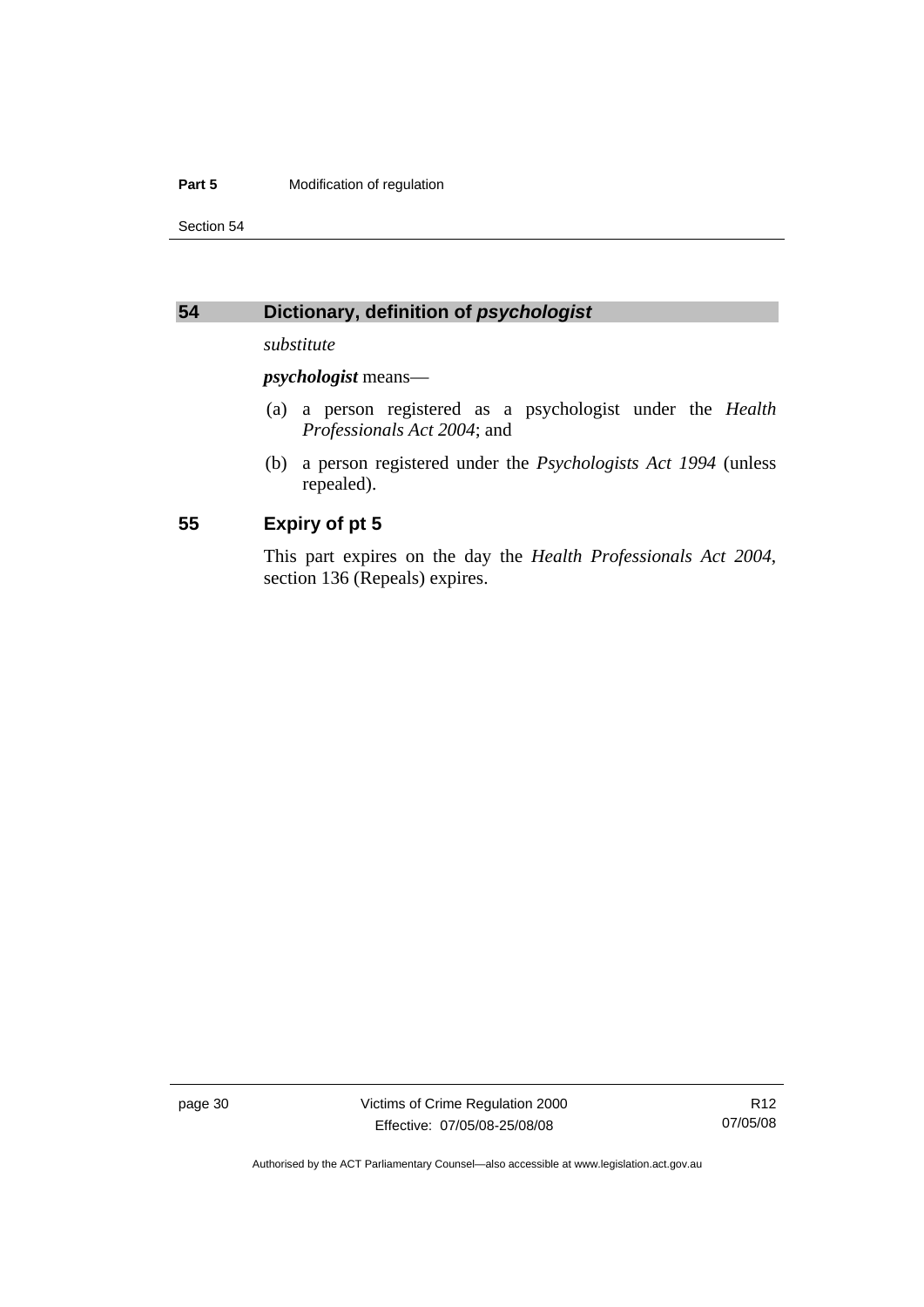## <span id="page-36-0"></span>**Schedule 1 Victims services levy excluded offences**

(s 49A)

### **Part 1.1 Australian Road Rules**

| column 1       | column 2                                    | column 3                                                 |
|----------------|---------------------------------------------|----------------------------------------------------------|
| item           | offence provision and, if<br>relevant, case | short description                                        |
| $\mathbf{1}$   | 167                                         | disobey no stopping sign                                 |
| $\overline{2}$ | 168(1)                                      | disobey no parking sign                                  |
| 3              | 169                                         | stop at side of road with continuous yellow<br>edge line |
| $\overline{4}$ | 170(2)                                      | stop on/near intersection (traffic lights)               |
| 5              | 170(3)                                      | stop on/near intersection (no traffic lights)            |
| 6              | 171(1)                                      | stop on/near children's crossing                         |
| 7              | 172(1)                                      | stop on/near pedestrian crossing                         |
| 8              | 173(1)                                      | stop on/near marked foot crossing                        |
| 9              | 174(2)                                      | stop near bicycle crossing lights                        |
| 10             | 175(1)                                      | stop on/near level crossing                              |
| 11             | 176(1)                                      | stop on clearway                                         |
| 12             | 177(1)                                      | stop on freeway                                          |
| 13             | 178                                         | stop in emergency stopping lane                          |
| 14             | 179(1)                                      | stop in loading zone                                     |
| 15             | 179(2)(a)                                   | stop in loading zone longer than $\frac{1}{2}$ hour      |
| 16             | $179(2)$ (b)                                | stop in loading zone longer than indicated               |
| 17             | 179(2)(c)                                   | stop in loading zone longer than permitted               |
|                |                                             |                                                          |

R12 07/05/08 Victims of Crime Regulation 2000 Effective: 07/05/08-25/08/08

page 31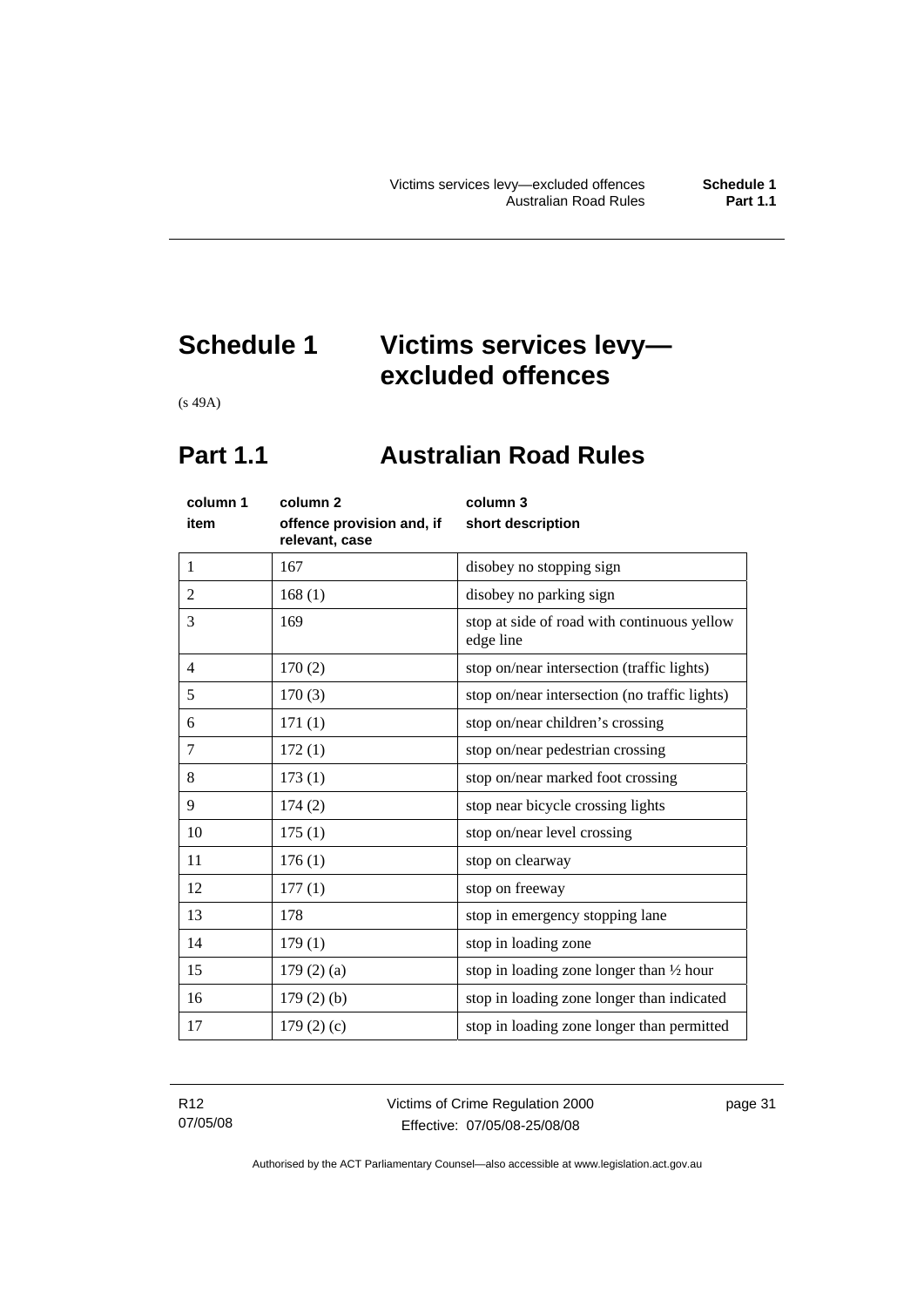#### **Schedule 1** Victims services levy—excluded offences **Part 1.1 Australian Road Rules**

| column 1 | column <sub>2</sub>                                                                     | column 3                                                     |
|----------|-----------------------------------------------------------------------------------------|--------------------------------------------------------------|
| item     | offence provision and, if<br>relevant, case                                             | short description                                            |
| 18       | 180(1)                                                                                  | stop in truck zone                                           |
| 19       | 181(1)                                                                                  | stop in works zone                                           |
| 20       | 182(1)                                                                                  | stop in taxi zone                                            |
| 21       | 183(1)                                                                                  |                                                              |
| 21.1     | for a bus zone in a<br>clearway, transit lane<br>or bus lane                            | stop in bus zone (clearway/transit lane/bus<br>lane)         |
| 21.2     | other than for a bus<br>$\bullet$<br>zone in a clearway,<br>transit lane or bus<br>lane | stop in bus zone (not clearway/transit lane/<br>bus lane)    |
| 22       | 184(1)                                                                                  |                                                              |
| 22.1     | for a minibus zone in<br>a clearway, transit<br>lane or bus lane                        | stop in minibus zone (clearway/transit lane/<br>bus lane)    |
| 22.2     | other than for a<br>minibus zone in a<br>clearway, transit lane<br>or bus lane          | stop in minibus zone (not clearway/transit<br>lane/bus lane) |
| 23       | 185(1)                                                                                  | stop in permit zone                                          |
| 24       | 186(1)                                                                                  | stop in mail zone                                            |
| 25       | 187                                                                                     | stop in/on bus/transit/truck/bicycle/tram<br>lane/tracks     |
| 26       | 188                                                                                     | stop in shared zone                                          |
| 27       | 189(1)                                                                                  | double park                                                  |
| 28       | 190(1)                                                                                  | stop in/near safety zone                                     |
| 29       | 191                                                                                     | stop near obstruction so as to obstruct<br>traffic           |
| 30       | 192(1)                                                                                  | stop on structure                                            |

page 32 Victims of Crime Regulation 2000 Effective: 07/05/08-25/08/08

R12 07/05/08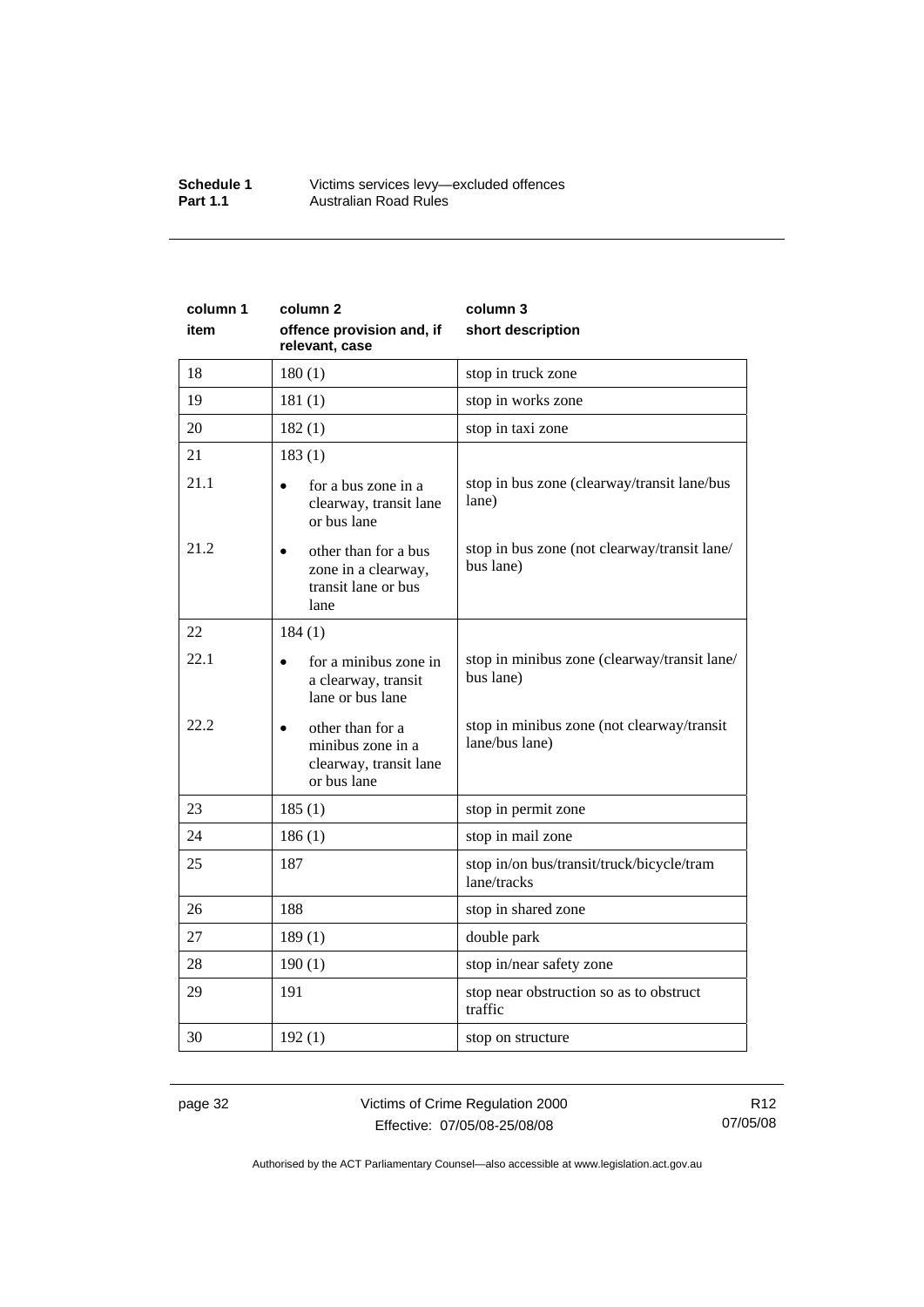| column 1<br>item | column 2<br>offence provision and, if<br>relevant, case | column 3<br>short description                        |
|------------------|---------------------------------------------------------|------------------------------------------------------|
| 31               | 192(2)                                                  | stop in tunnel/underpass                             |
| 32               | 193(1)                                                  | stop on crest/curve outside built-up area            |
| 33               | 194(1)                                                  | stop near fire hydrant/indicator/plug<br>indicator   |
| 34               | 195(1)                                                  | stop at/near bus stop                                |
| 35               | 196(1)                                                  | stop at/near tram stop                               |
| 36               | 197(1)                                                  | stop on path/strip in built-up area                  |
| 37               | 198(1)                                                  | obstruct access to ramp/path/passageway              |
| 38               | 198(2)                                                  | stop on/across driveway/other access<br>to/from land |
| 39               | 199(1)                                                  | stop near postbox                                    |
| 40               | 200(1)                                                  | not stop heavy/long vehicle on road<br>shoulder      |
| 41               | 200(2)                                                  | stop heavy/long vehicle longer than 1 hr             |
| 42               | 201                                                     | disobey bicycle parking sign                         |
| 43               | 202                                                     | disobey motorbike parking sign                       |
| 44               | 203(1)                                                  | stop in parking area for disabled                    |
| 45               | 203A                                                    | stop in slip lane                                    |
| 46               | 205                                                     | park continuously for longer than permitted          |
| 47               | 208(1)                                                  |                                                      |
| 47.1             | by contravening<br>208(2)                               | not parallel park in direction of travel             |
| 47.2             | by contravening<br>208(3)                               | not parallel park near left                          |
| 47.3             | by contravening<br>208(4)                               | not parallel park near road side                     |

R12 07/05/08 page 33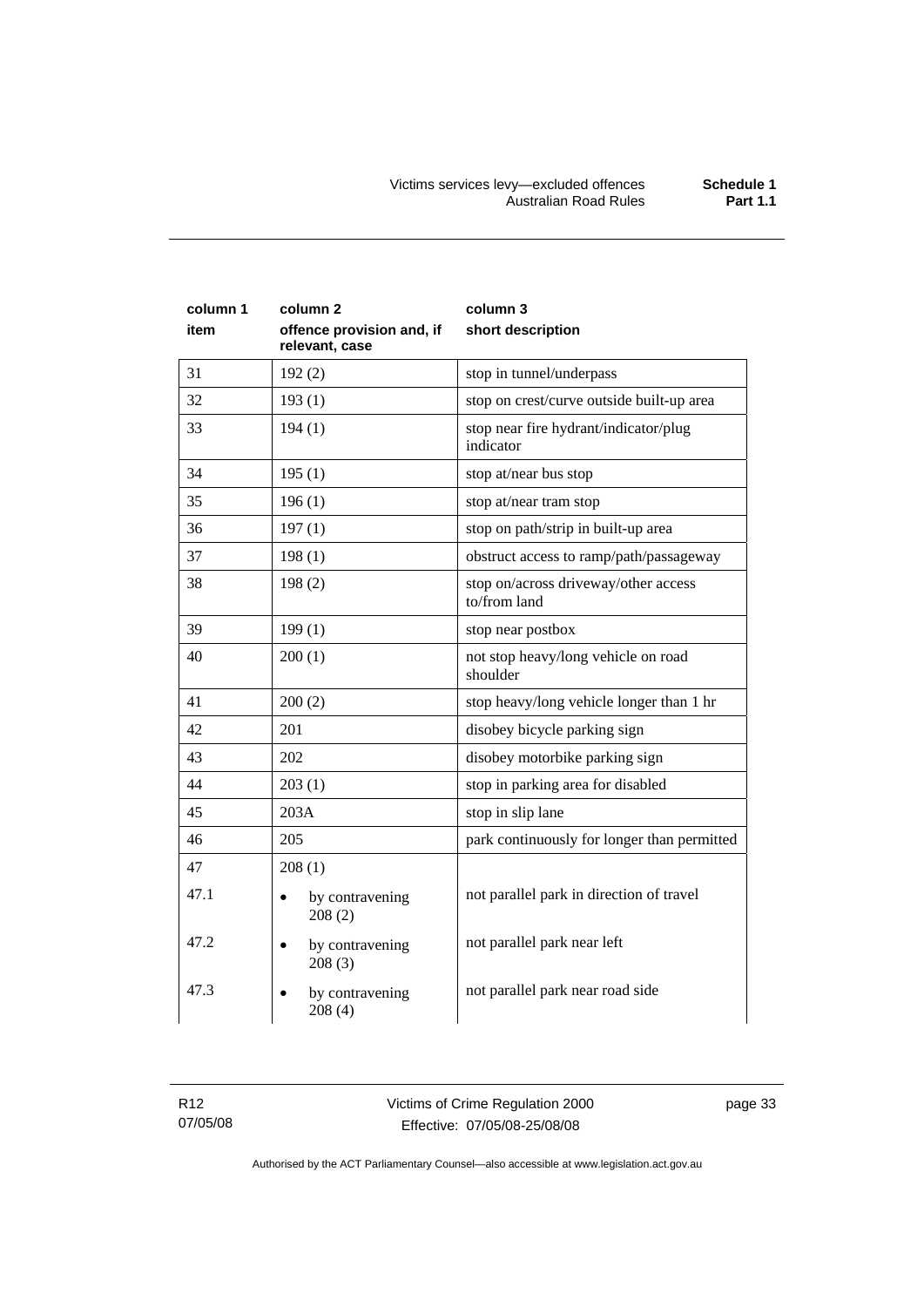#### **Schedule 1** Victims services levy—excluded offences **Part 1.1 Australian Road Rules**

| column 1 | column <sub>2</sub>                         | column 3                                         |
|----------|---------------------------------------------|--------------------------------------------------|
| item     | offence provision and, if<br>relevant, case | short description                                |
| 47.4     | by contravening<br>$\bullet$<br>208(5)      | parallel park close to front/back of vehicle     |
| 47.5     | by contravening<br>208(6)                   | parallel park close to dividing line/strip       |
| 47.6     | by contravening<br>208(7)                   | parallel park close if no dividing line/strip    |
| 47.7     | by contravening<br>208(8)                   | park so as to obstruct vehicles/pedestrians      |
| 48       | 209(2)(a)                                   | not parallel park in direction of travel         |
| 49       | 209(2)(b)                                   | not parallel park near centre of median<br>strip |
| 50       | 209(2)(c)                                   | parallel park close to front/back of vehicle     |
| 51       | 210(1)                                      |                                                  |
| 51.1     | by contravening<br>210(2)(a)                | not park at specified angle                      |
| 51.2     | by contravening<br>210(2)(b)                | not park rear out at specified angle             |
| 51.3     | by contravening<br>210(2A)(a)               | not park at 45° (no angle specified)             |
| 51.4     | by contravening<br>210(2A)(b)               | not park rear out at 45°                         |
| 51.5     | by contravening<br>210(3)(a)                | not park at 90°                                  |
| 51.6     | by contravening<br>$210(3)$ (b) (i)         | not park rear in/front in at 90° as specified    |
| 51.7     | by contravening<br>210(4)(a)(i)             | not park rear in at specified angle              |
| 51.8     | by contravening<br>$210(4)$ (a) (ii)        | not park rear in at 45° (no angle specified)     |

page 34 Victims of Crime Regulation 2000 Effective: 07/05/08-25/08/08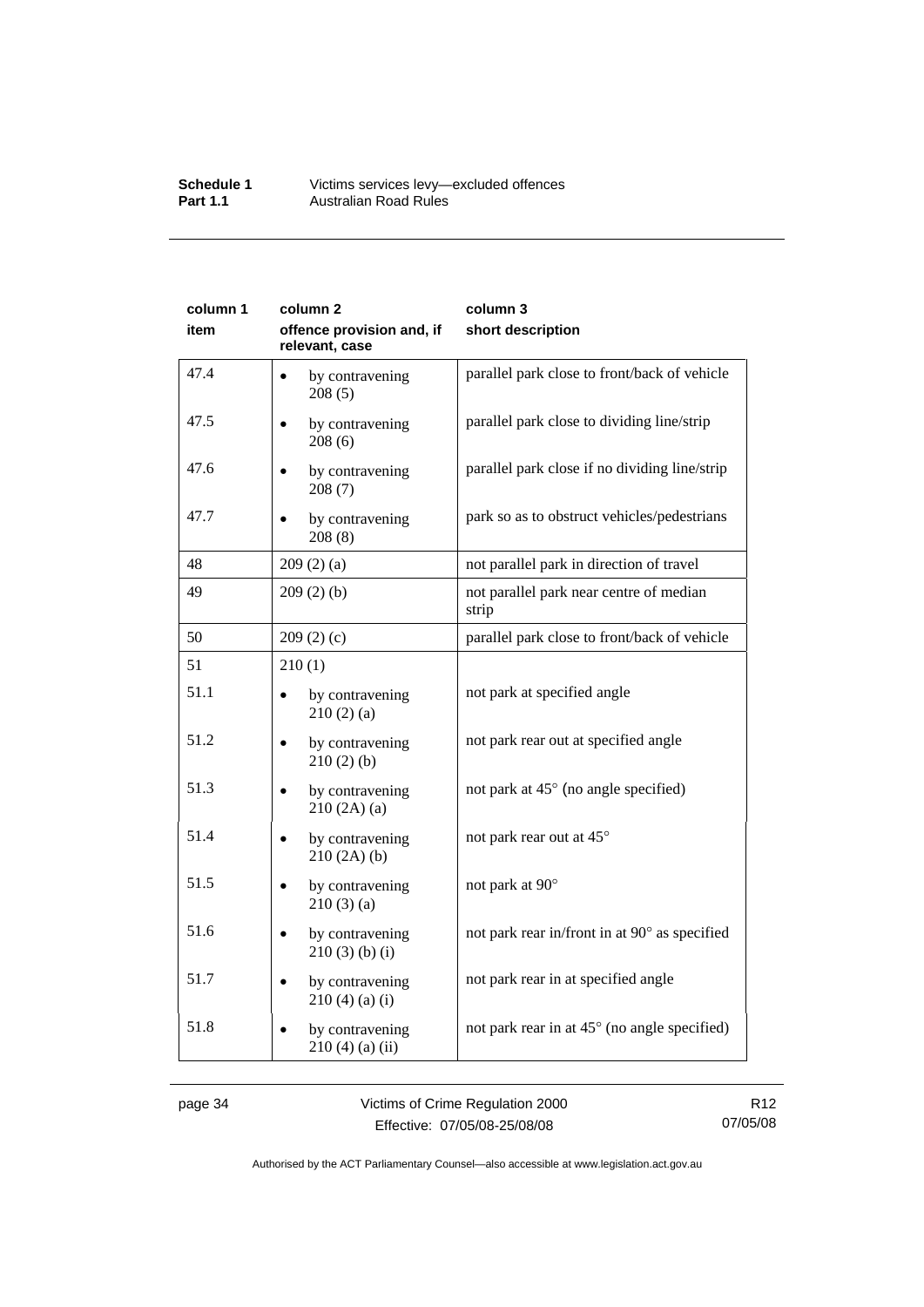| column 1<br>item | column 2<br>offence provision and, if<br>relevant, case | column 3<br>short description        |
|------------------|---------------------------------------------------------|--------------------------------------|
| 52               | 211(1)                                                  | disobey park in bays only sign       |
| 53               | 211(2)                                                  | not park wholly within parking bay   |
| 54               | 211(3)                                                  | use more parking bays than necessary |

R12 07/05/08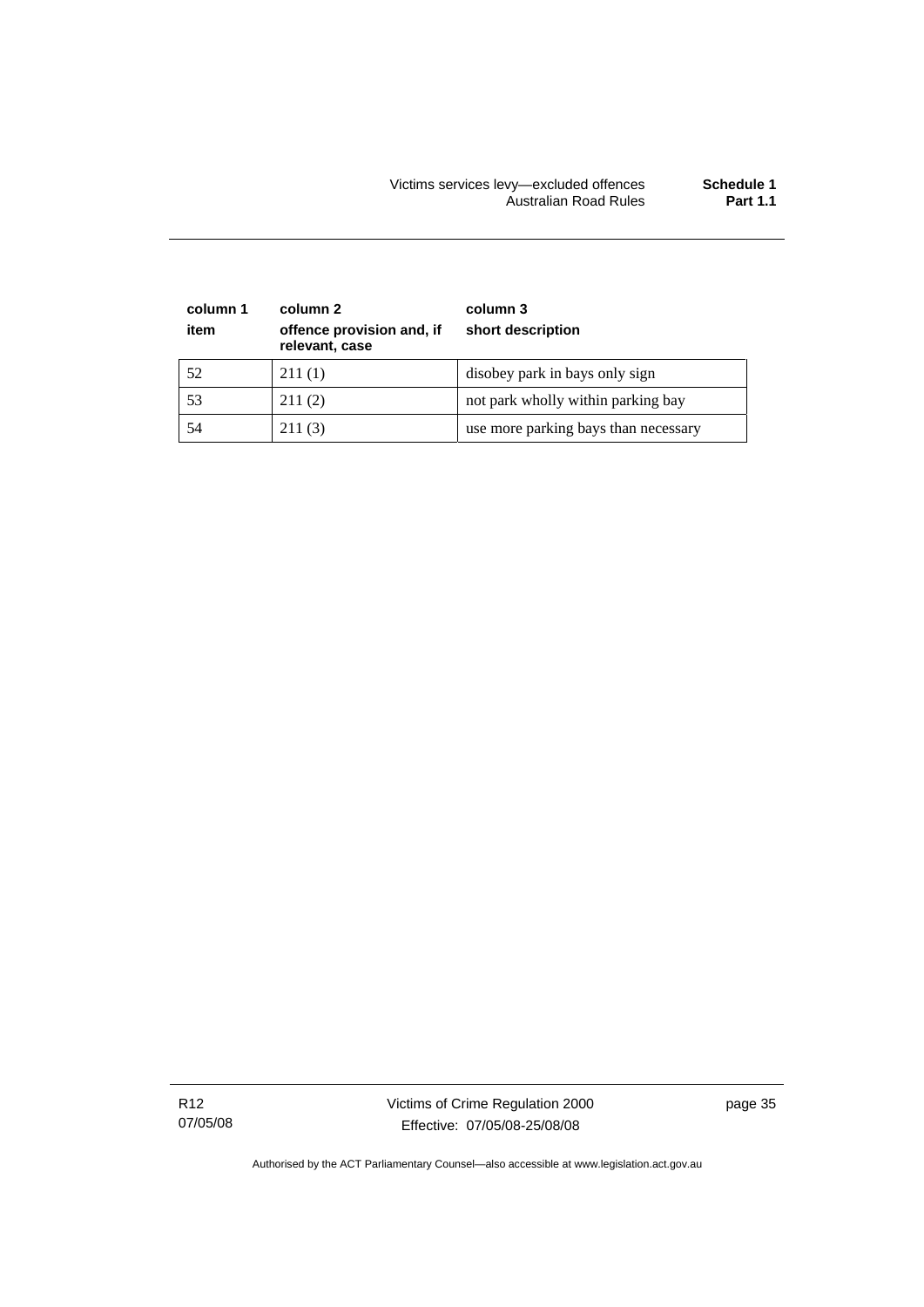## <span id="page-41-0"></span>**Part 1.2** Road Transport (Safety and **Traffic Management) Regulation 2000**

|      | column 1 | column <sub>2</sub>                         | column 3                                                                       |
|------|----------|---------------------------------------------|--------------------------------------------------------------------------------|
| item |          | offence provision and, if<br>relevant, case | short description                                                              |
| 1    |          | 44 (1)                                      | park outside metered space                                                     |
| 2    |          | 44(2)                                       | park in occupied metered space                                                 |
| 3    |          | 44(3)                                       | park not completely in metered space                                           |
| 4    |          | 44A(1)                                      | park without paying meter fee                                                  |
| 5    |          | 44B(1)                                      | park after meter expired                                                       |
| 6    |          | 44B (2)                                     | park for longer than allowed by meter signs                                    |
| 7    |          | 46(2)                                       | park in closed metered space                                                   |
| 8    |          | 49(1)                                       | park outside ticket space                                                      |
| 9    |          | 49(3)                                       | park in occupied ticket space                                                  |
| 10   |          | 49(4)                                       | park not completely in ticket space                                            |
| 11   |          | 49A(1)                                      | park without current/current equivalent<br>ticket displayed/properly displayed |
| 12   |          | 49B(1)                                      | park after ticket expired                                                      |
| 13   |          | 49B(2)                                      | park for longer than allowed by ticket signs                                   |
| 14   |          | 51(3)                                       | park in closed ticket area/space                                               |
| 15   |          | 52 $(2)$ $(a)$                              | display thing falsely resembling parking<br>ticket                             |
| 16   |          | 52(2)(b)                                    | display changed/damaged/defaced parking<br>ticket                              |

page 36 Victims of Crime Regulation 2000 Effective: 07/05/08-25/08/08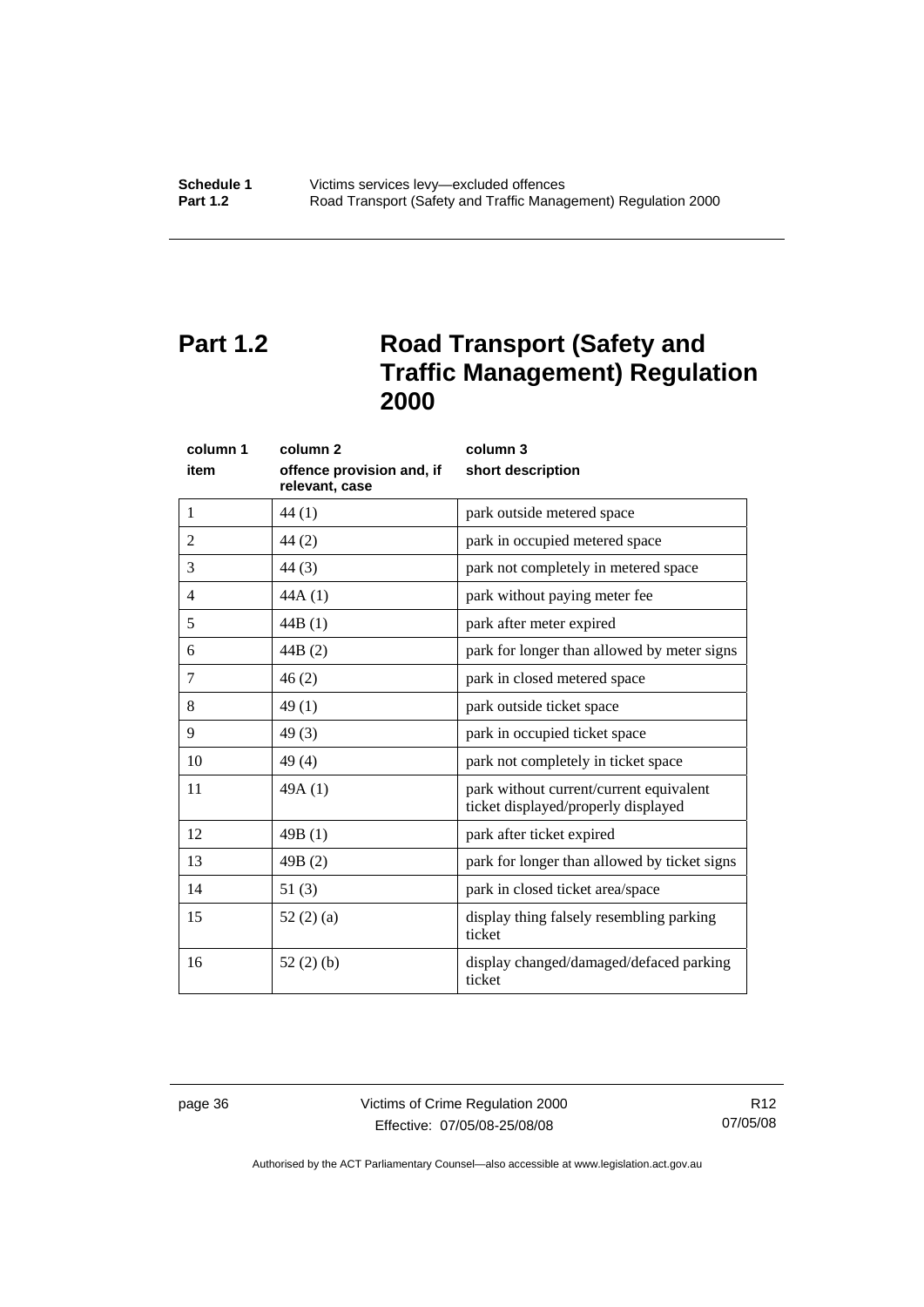| column 1<br>item | column <sub>2</sub><br>offence provision and, if<br>relevant, case         | column 3<br>short description                                                                                                     |
|------------------|----------------------------------------------------------------------------|-----------------------------------------------------------------------------------------------------------------------------------|
| 17               | 57A(1)                                                                     |                                                                                                                                   |
| 17.1             | for a bus zone in a<br>clearway, transit lane<br>or bus lane               | stop public bus in bus zone<br>(clearway/transit lane/bus lane)                                                                   |
| 17.2             | other than for a bus<br>zone in a clearway,<br>transit lane or bus<br>lane | stop public bus in bus zone (not<br>clearway/transit lane/bus lane)                                                               |
| 18               | 57A(3)                                                                     | stop public bus at/near bus stop                                                                                                  |
| 19               | 85(2)                                                                      | park stock truck/enclosed<br>semitrailer/commercial vehicle with<br>height $>$ 3.6m on residential land                           |
| 20               | 86(2)                                                                      | park vehicle/combination with<br>length $> 7.5$ m and GVM $> 4.5$ t on land<br>adjoining residential land longer than<br>1 hour   |
| 21               | 87(2)                                                                      | park commercial vehicle with length $> 6m/$<br>height $> 2.6$ m/GVM $> 3.75$ t on residential<br>land with multi-unit development |

R12 07/05/08 Victims of Crime Regulation 2000 Effective: 07/05/08-25/08/08

page 37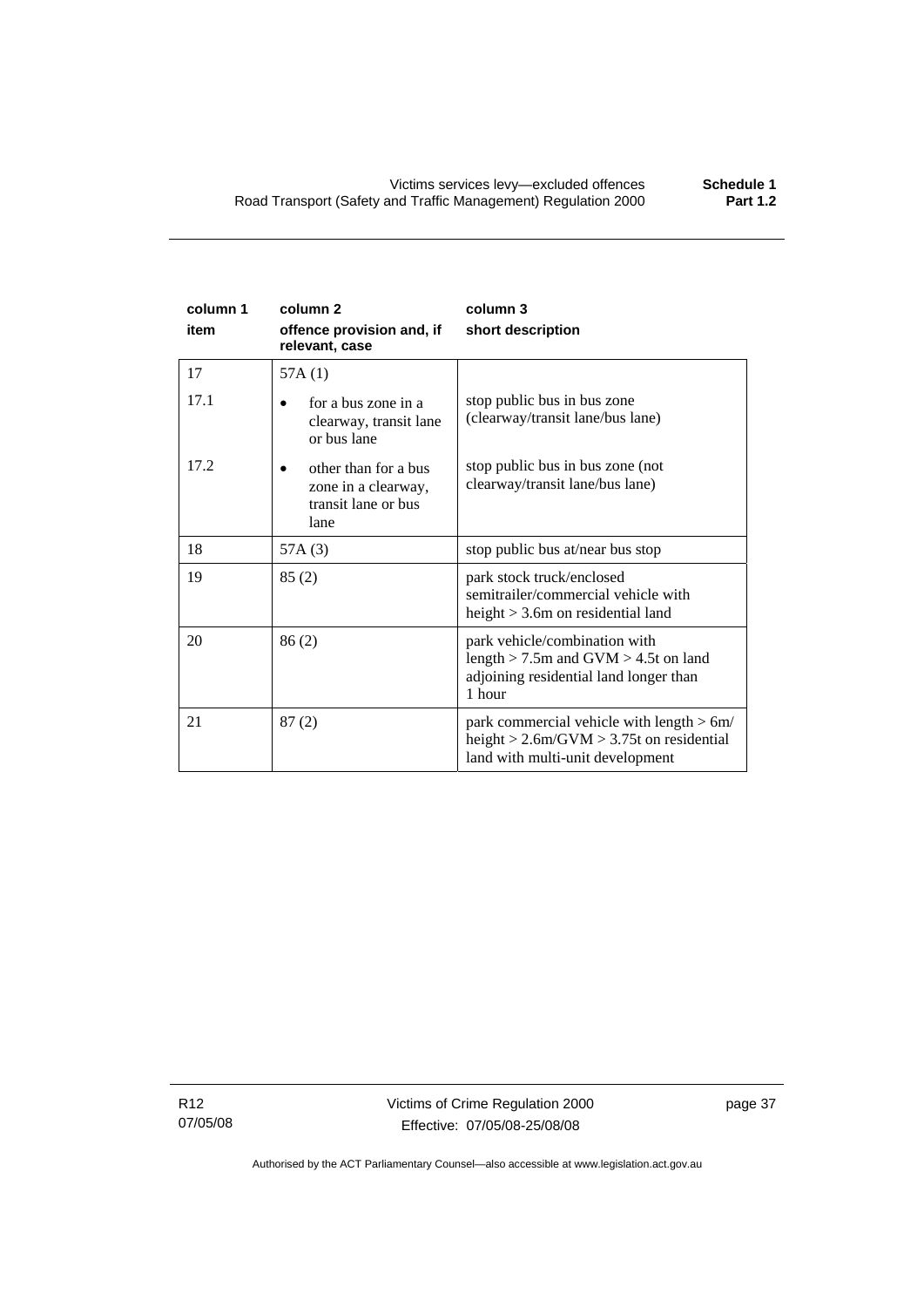<span id="page-43-0"></span>**Schedule 1 Victims services levy—excluded offences**<br>**Part 1.3 Australian National University Act 1991 (C Part 1.3** Australian National University Act 1991 (Cwlth)—Parking and Traffic Statute (No 2) 2007

### **Part 1.3 Australian National University Act 1991 (Cwlth)—Parking and Traffic Statute (No 2) 2007**

| column 1       | column <sub>2</sub><br>column 3             |                                                                                                     |
|----------------|---------------------------------------------|-----------------------------------------------------------------------------------------------------|
| item           | offence provision and, if<br>relevant, case | short description                                                                                   |
| $\mathbf{1}$   | 16(1)                                       | stand or park without voucher displayed                                                             |
| $\overline{2}$ | 16(2)                                       | stand or park after voucher expired                                                                 |
| 3              | 29(3)(a)                                    | park outside marked parking bay                                                                     |
| $\overline{4}$ | 29(3)(b)                                    | park on or across bay road marking                                                                  |
| 5              | 29(4)(a)                                    | park in a way that obstructs other drivers                                                          |
| 6              | 29(4)(b)                                    | park in a way that impedes other drivers                                                            |
| 7              | 29(4)(c)                                    | park in a way that inconveniences other<br>drivers                                                  |
| 8              | 30(3)                                       | park in loading zone                                                                                |
| 9              | 30(4)(a)                                    | park in loading zone after unloading or<br>loading completed                                        |
| 10             | 30(4)(b)                                    | park in loading zone longer than signs<br>indicate                                                  |
| 11             | 31(1)                                       |                                                                                                     |
| 11.1           | in the case of parking<br>a vehicle         | park in area other than road or off-street<br>parking area without permission                       |
| 12             | 32(1)                                       | stop or park other than adjacent to<br>left-hand road boundary                                      |
| 13             | 32(2)                                       | stop or park adjacent to right- hand road<br>boundary other than in accordance with<br>parking sign |
| 14             | 33(1)                                       | park contrary to road marking or parking<br>sign                                                    |

page 38 Victims of Crime Regulation 2000 Effective: 07/05/08-25/08/08

R12 07/05/08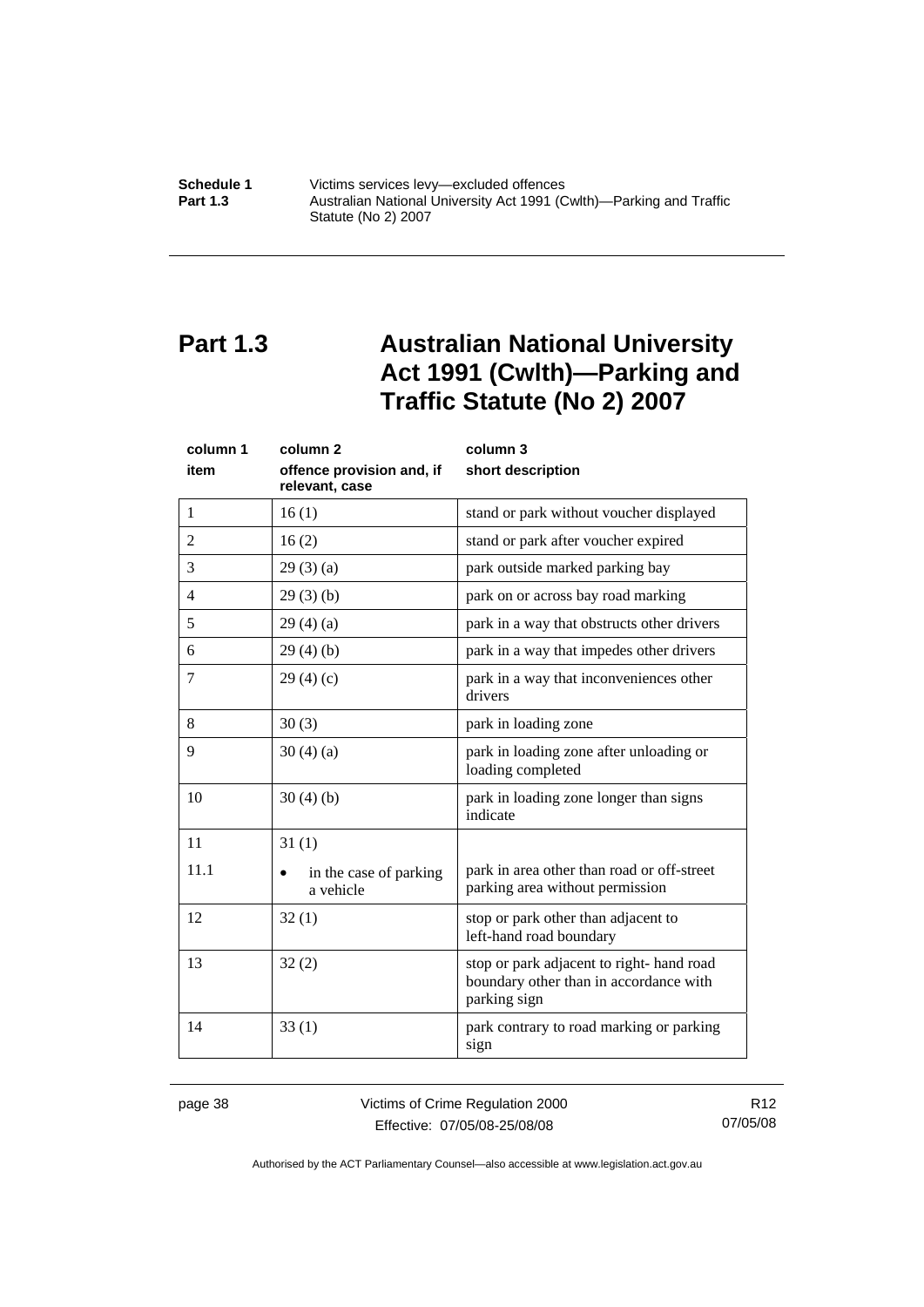Victims services levy—excluded offences **Schedule 1**  Australian National University Act 1991 (Cwlth)—Parking and Traffic Statute (No 2) 2007

| column 1 | column <sub>2</sub>                         | column 3                                                                            |
|----------|---------------------------------------------|-------------------------------------------------------------------------------------|
| item     | offence provision and, if<br>relevant, case | short description                                                                   |
| 15       | 33(2)                                       | stop or park contrary to no stopping sign                                           |
| 16       | 33(3)(a)                                    | stop or park alongside red kerb or barrier                                          |
| 17       | 33(3)(b)                                    | stop or park over red kerb or red part of<br>road                                   |
| 18       | 33(4)                                       | park contrary to no parking sign                                                    |
| 19       | 33(5)(a)                                    | park alongside yellow kerb or barrier                                               |
| 20       | 33(5)(b)                                    | park over yellow kerb or yellow part of<br>road                                     |
| 21       | 33(6)                                       | park adjacent to road side or parking area<br>marked with continuous yellow line    |
| 22       | 33(7)(a)                                    | park contrary to time period indicated on<br>parking sign                           |
| 23       | 33(7)(b)                                    | not park at specified angle indicated on<br>parking sign                            |
| 24       | 33 $(7)$ $(c)$ $(i)$                        | park unauthorised vehicle in authorised<br>vehicle area contrary to parking sign    |
| 25       | 33 $(7)$ $(c)$ $(ii)$                       | park in authorised vehicle area without<br>displaying label                         |
| 26       | 33 $(7)$ $(d)$ $(i)$                        | park in permit parking area without permit                                          |
| 27       | 33 $(7)$ $(d)$ $(ii)$                       | park in permit parking area without<br>displaying permit parking label              |
| 28       | 34(1)                                       | stop or park in bus stop                                                            |
| 29       | 35(1)                                       | park or stop in off-road parking area<br>contrary to no parking or no stopping sign |
| 30       | 35(2)                                       | park or stop in off-road parking area<br>contrary to time period indicated on sign  |
| 31       | 35(3)(a)                                    | park unauthorised vehicle in off-road<br>authorised vehicle area contrary to sign   |

page 39

**Part 1.3**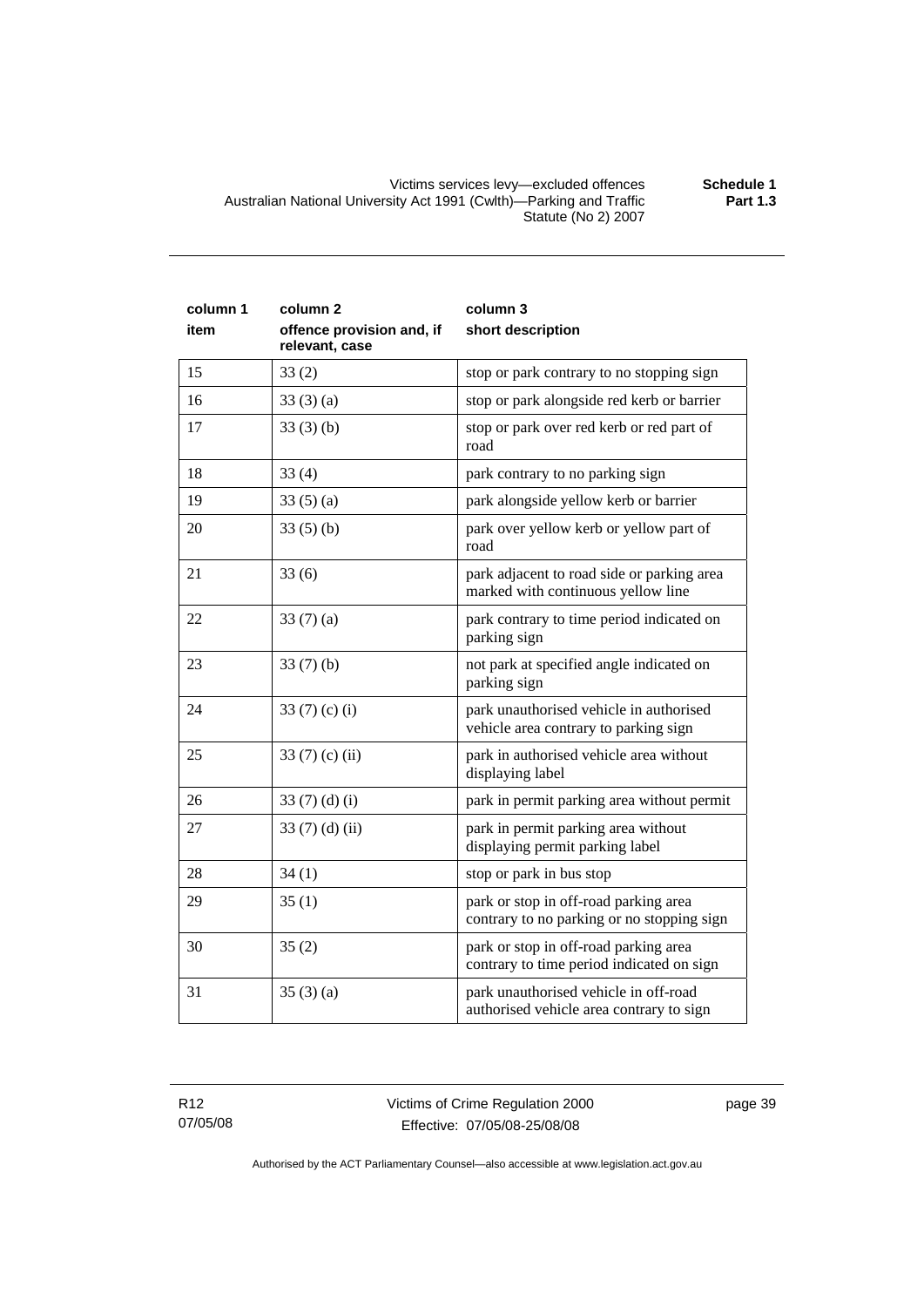| Schedule 1      | Victims services levy—excluded offences                                                    |  |
|-----------------|--------------------------------------------------------------------------------------------|--|
| <b>Part 1.3</b> | Australian National University Act 1991 (Cwlth)—Parking and Traffic<br>Statute (No 2) 2007 |  |

| column 1<br>item | column 2<br>offence provision and, if<br>relevant, case | column 3<br>short description                                                                  |
|------------------|---------------------------------------------------------|------------------------------------------------------------------------------------------------|
| 32               | 35(3)(b)                                                | park in off-road authorised vehicle area<br>without displaying label                           |
| 33               | 35(3)(c)                                                | park in off-road disabled driver vehicle<br>area without displaying valid disability<br>permit |
| 34               | 35(4)                                                   | park in off-road permit parking area<br>without displaying permit parking label                |
| 35               | 36(1)                                                   | stop or park so as to cause<br>danger/obstruction/inconvenience                                |

page 40 Victims of Crime Regulation 2000 Effective: 07/05/08-25/08/08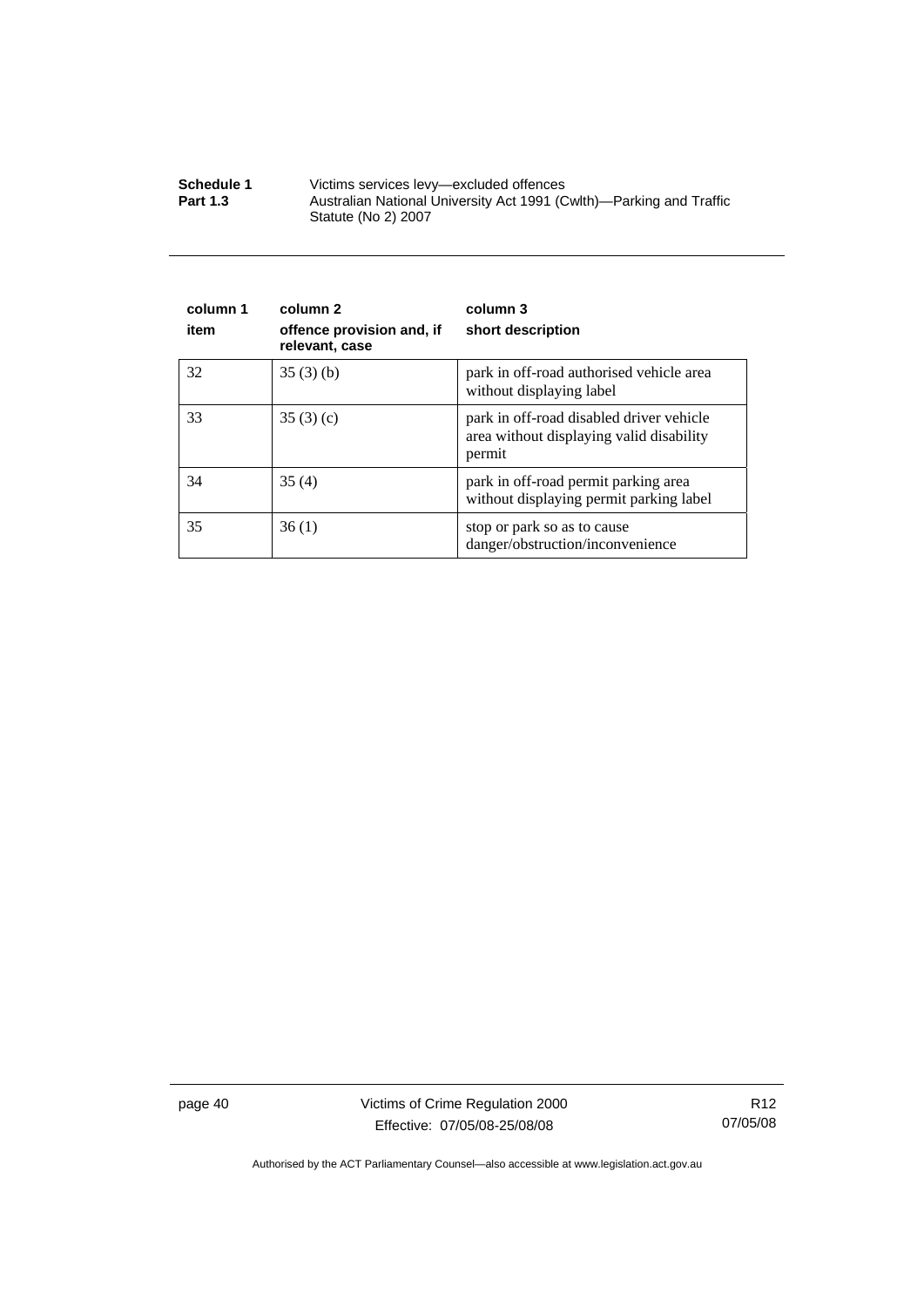### <span id="page-46-0"></span>**Dictionary**

(see s 3)

*Note 1* The Legislation Act contains definitions and other provisions relevant to this Act.

*Note 2* For example, the Legislation Act, dict, pt 1, defines the following terms:

- administrative appeals tribunal
- chief executive
- chief police officer
- dentist
- disallowable instrument
- doctor
- DPP
- entity
- found guilty
- human rights commission
- lawyer
- **Magistrates Court**
- **Minister**
- Supreme Court.
- *Note 3* Terms used in this regulation have the same meaning that they have in the *Victims of Crime Act 1994* (see Legislation Act, s 148). For example, the following terms are defined in the *Victims of Crime Act 1994*, dict:
	- harm
	- victim.

*affected person*, in relation to a reviewable decision—see section 25 (1) (Notice to be given of eligibility decisions).

*AFP member*—see section 8 (1) (a) (ii) (Appointed members of board).

*appointed member*, of the board, means a member of the board other than the coordinator.

| R <sub>12</sub> | Victims of Crime Regulation 2000 | page 41 |
|-----------------|----------------------------------|---------|
| 07/05/08        | Effective: 07/05/08-25/08/08     |         |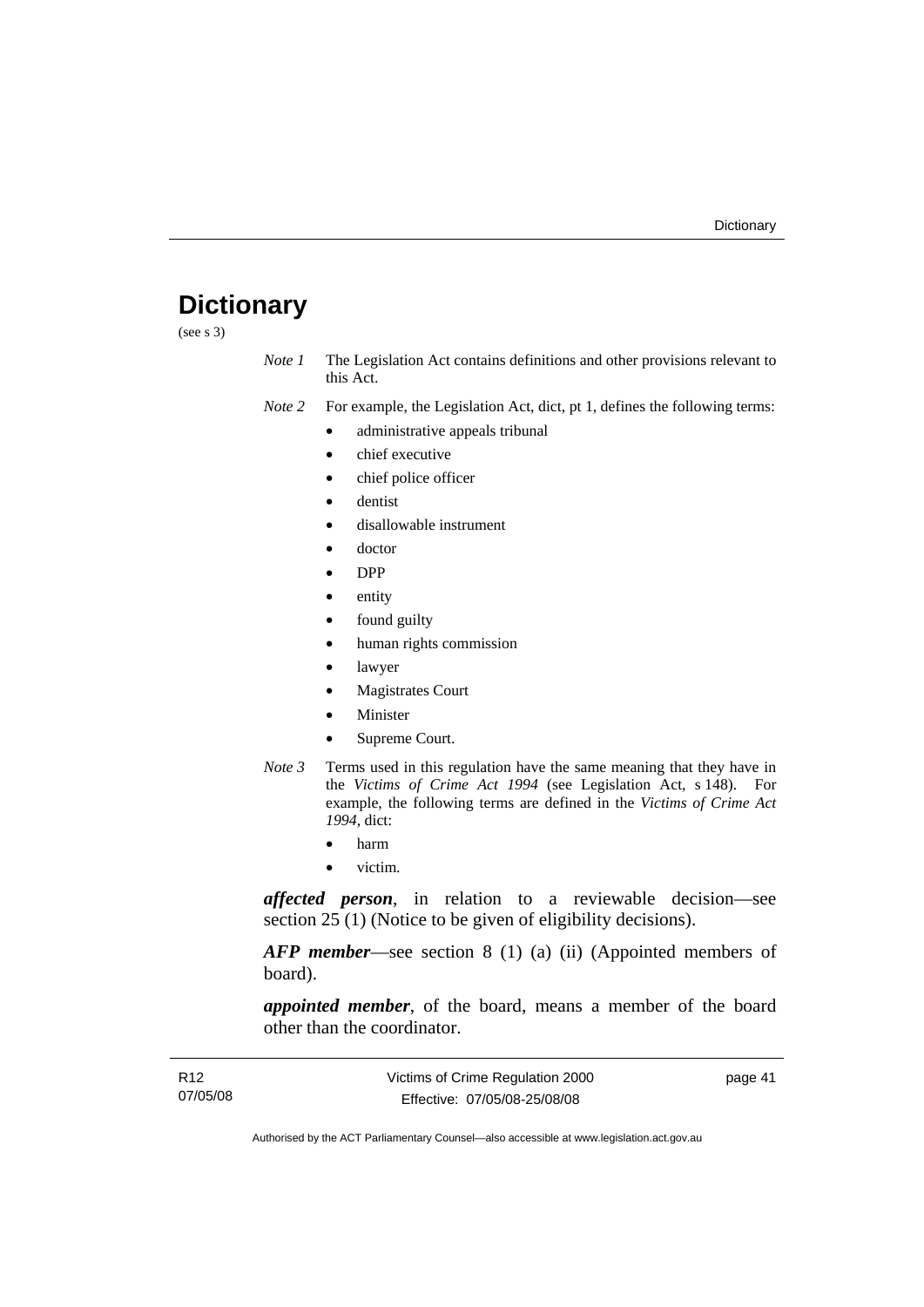*approved service provider* means a person approved as a service provider under section 40 (Approved service providers).

*board* means the Victims Assistance Board.

*chairperson* means the chairperson of the board.

*committee* means the Eligibility Review Committee.

*community support member*—see section 8 (1) (a) (v) (Appointed members of board).

*courts member*—see section 8 (1) (a) (iii) (Appointed members of board).

*deputy chairperson* means the deputy chairperson of the board.

*DPP member*—see section 8 (1) (a) (i) (Appointed members of board).

*eligible victim*—see section 24 (2) (Eligible victims under the victims services scheme).

*health professional* means a person registered under the *Health Professionals Act 2004*.

*health professions member*—see section 8 (1) (e) (Appointed members of board.

*health professions service* means psychiatry, psychology, podiatry, nursing, optometry, physiotherapy, chiropractic or osteopathy.

*independent arbitrator* means a person approved under section 18 (Independent arbitrators).

*indigenous member*—see section 8 (1) (b) (Appointed members of board).

*internal reviewer*—see section 26 (2) (Who may apply for internal review of decisions).

*justice member*—see section 8 (1) (a) (iv) (Appointed members of board).

R12 07/05/08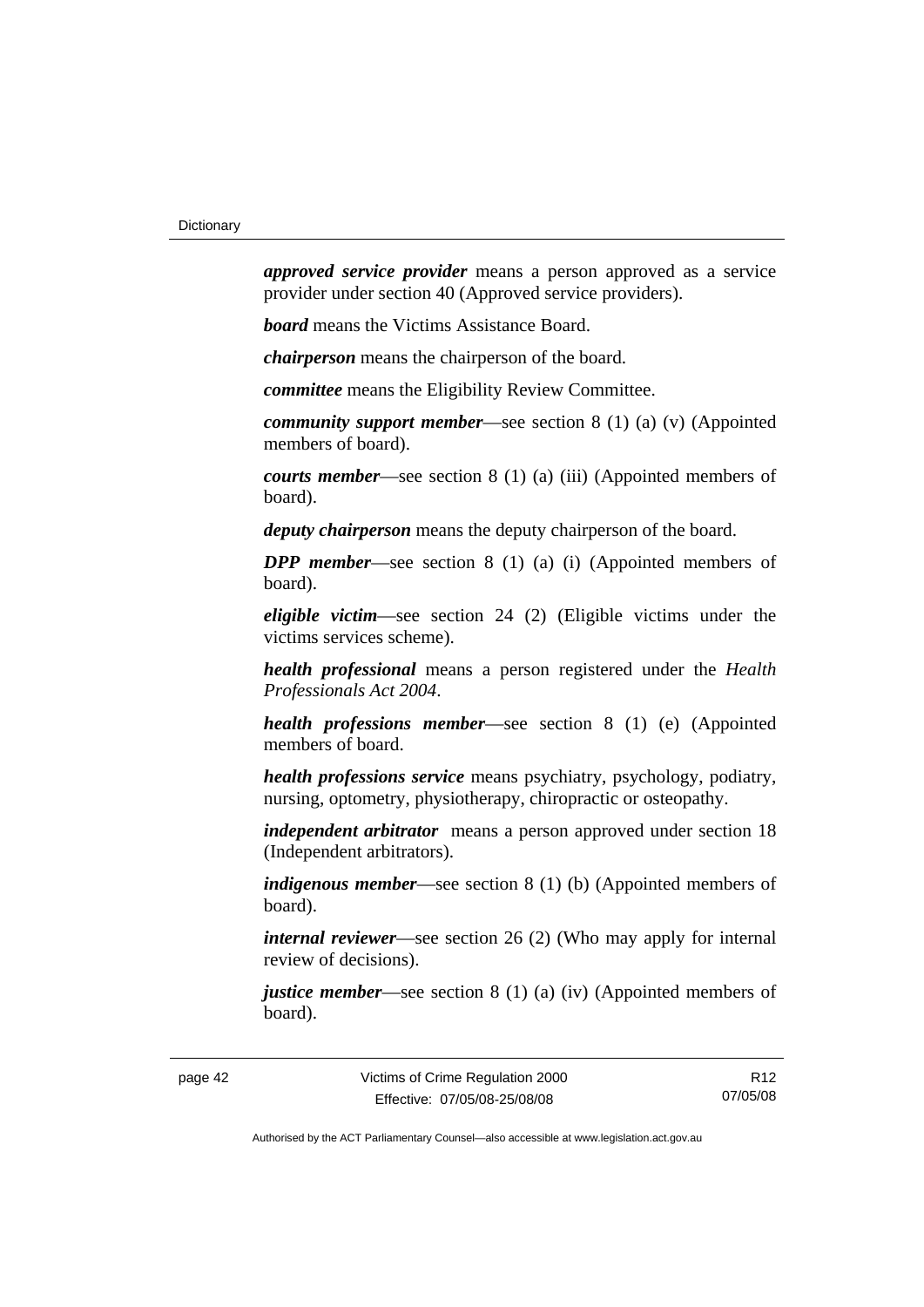*legal profession member*—see section 8 (1) (d) (Appointed members of board).

*manager*, of the responsible service agency, means the person in charge of the agency.

*member* means a member of the board.

*migrant member*—see section 8 (1) (c) (Appointed members of board).

*primary victim*—see the *Victims of Crime (Financial Assistance) Act 1983*, section 9.

*psychiatrist* means a doctor who holds postgraduate qualifications in psychiatry.

*psychiatrist/psychologist member*—see section 8 (1) (g) (Appointed members of board).

*psychologist* means a person registered as a psychologist under the *Health Professionals Act 2004*.

*responsible service agency* means the entity nominated under section 21 (Responsible service agency).

*reviewable decision*—see section 25 (1) (Notice to be given of eligibility decisions).

*serious crime*—see the *Victims of Crime (Financial Assistance) Act 1983*, section 2.

*suspect* means—

- (a) a person whom a police officer suspects on reasonable grounds has committed an offence; or
- (b) a person charged with an offence; or
- (c) a person who has been summonsed to appear before a court in relation to the commission of an offence; or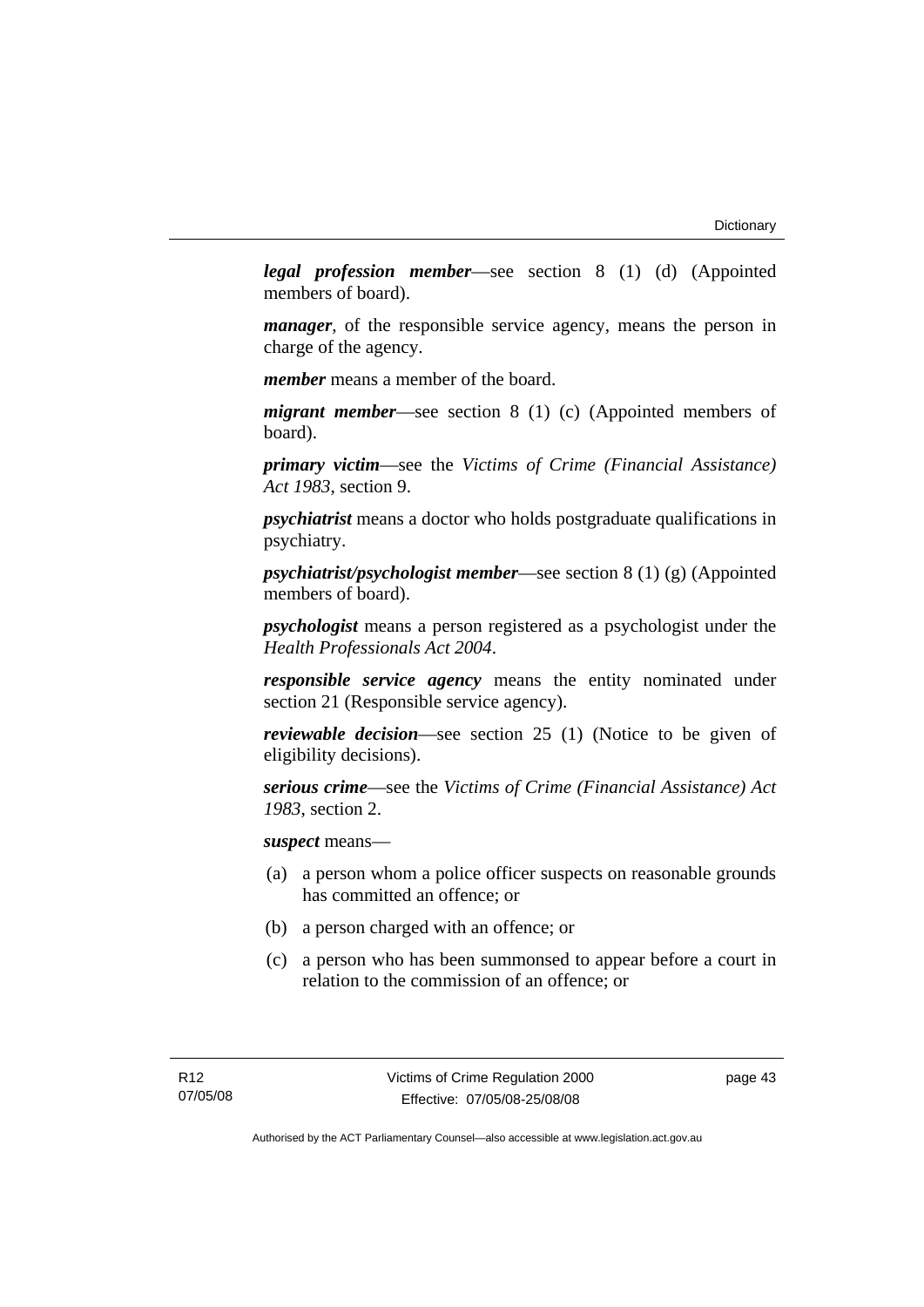(d) a person who has entered into a voluntary agreement to attend court for an offence.

*victims groups member*—see section 8 (1) (f) (Appointed members of board).

*victims services scheme* means the victims services scheme established under section 19 (Victims services scheme).

*youth policy and services member*—see section 8 (1) (a) (vi) (Appointed members of board).

page 44 Victims of Crime Regulation 2000 Effective: 07/05/08-25/08/08

R12 07/05/08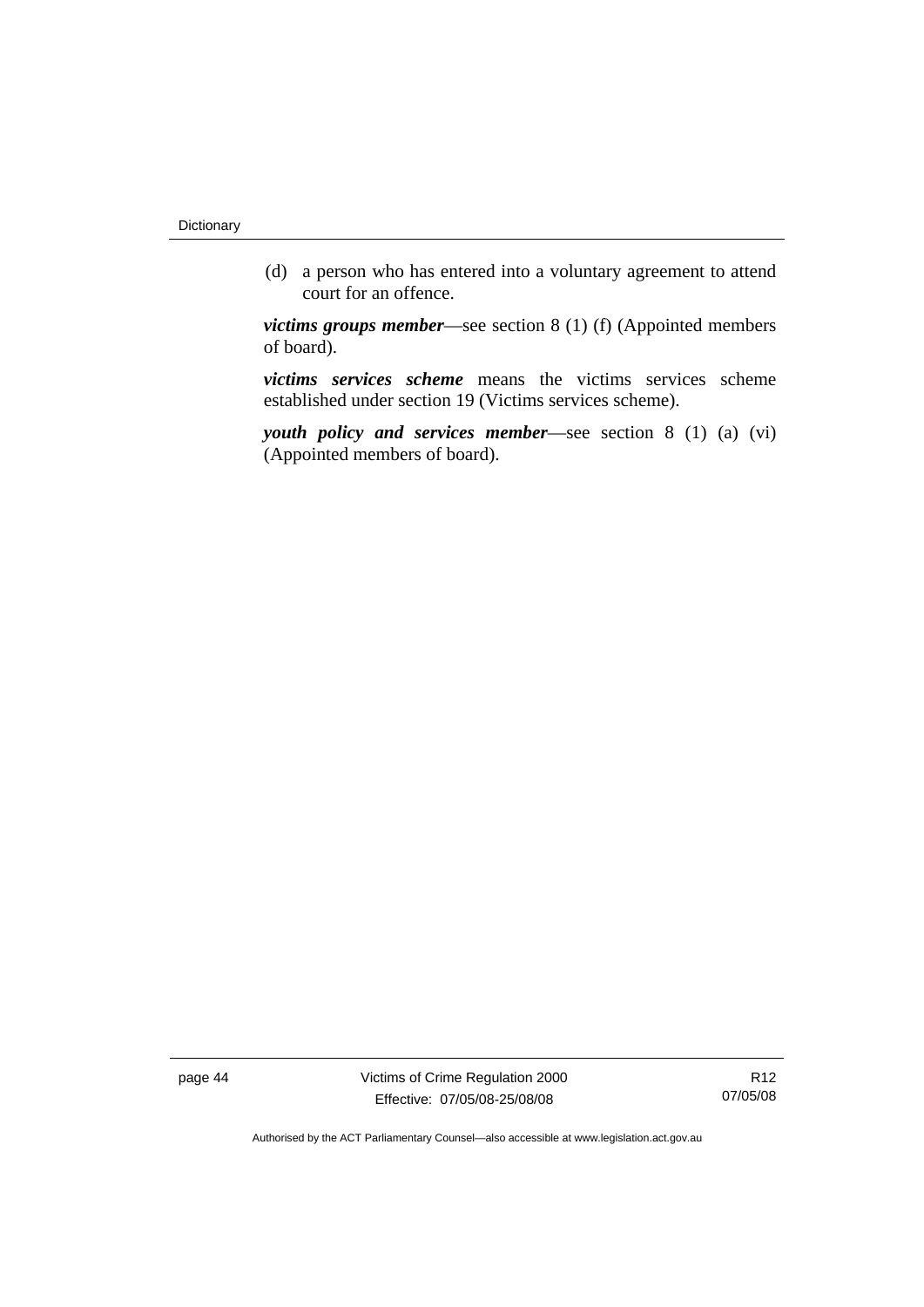### <span id="page-50-0"></span>**Endnotes**

### **1 About the endnotes**

Amending and modifying laws are annotated in the legislation history and the amendment history. Current modifications are not included in the republished law but are set out in the endnotes.

Not all editorial amendments made under the *Legislation Act 2001*, part 11.3 are annotated in the amendment history. Full details of any amendments can be obtained from the Parliamentary Counsel's Office.

Uncommenced amending laws and expiries are listed in the legislation history and the amendment history. These details are underlined. Uncommenced provisions and amendments are not included in the republished law but are set out in the last endnote.

If all the provisions of the law have been renumbered, a table of renumbered provisions gives details of previous and current numbering.

The endnotes also include a table of earlier republications.

| $am = amended$                               | $ord = ordinance$                         |
|----------------------------------------------|-------------------------------------------|
| $amdt = amendment$                           | $orig = original$                         |
| $ch = chapter$                               | $par = paragraph/subparagraph$            |
| $def = definition$                           | $pres = present$                          |
| $dict = dictionary$                          | $prev = previous$                         |
| disallowed = disallowed by the Legislative   | $(\text{prev}) = \text{previously}$       |
| Assembly                                     | $pt = part$                               |
| $div = division$                             | $r = rule/subrule$                        |
| $exp = expires/expired$                      | $remum = renumbered$                      |
| $Gaz = gazette$                              | $reloc = relocated$                       |
| $hdg =$ heading                              | $R[X]$ = Republication No                 |
| $IA = Interpretation Act 1967$               | $RI = reissue$                            |
| $ins = inserted/added$                       | $s = section/subsection$                  |
| $LA =$ Legislation Act 2001                  | $sch = schedule$                          |
| $LR =$ legislation register                  | $sdiv = subdivision$                      |
| $LRA =$ Legislation (Republication) Act 1996 | $sub =$ substituted                       |
| $mod = modified/modification$                | SL = Subordinate Law                      |
| $o = order$                                  | underlining = whole or part not commenced |
| $om = omitted/repealed$                      | or to be expired                          |
|                                              |                                           |

#### **2 Abbreviation key**

R12 07/05/08 Victims of Crime Regulation 2000 Effective: 07/05/08-25/08/08

page 45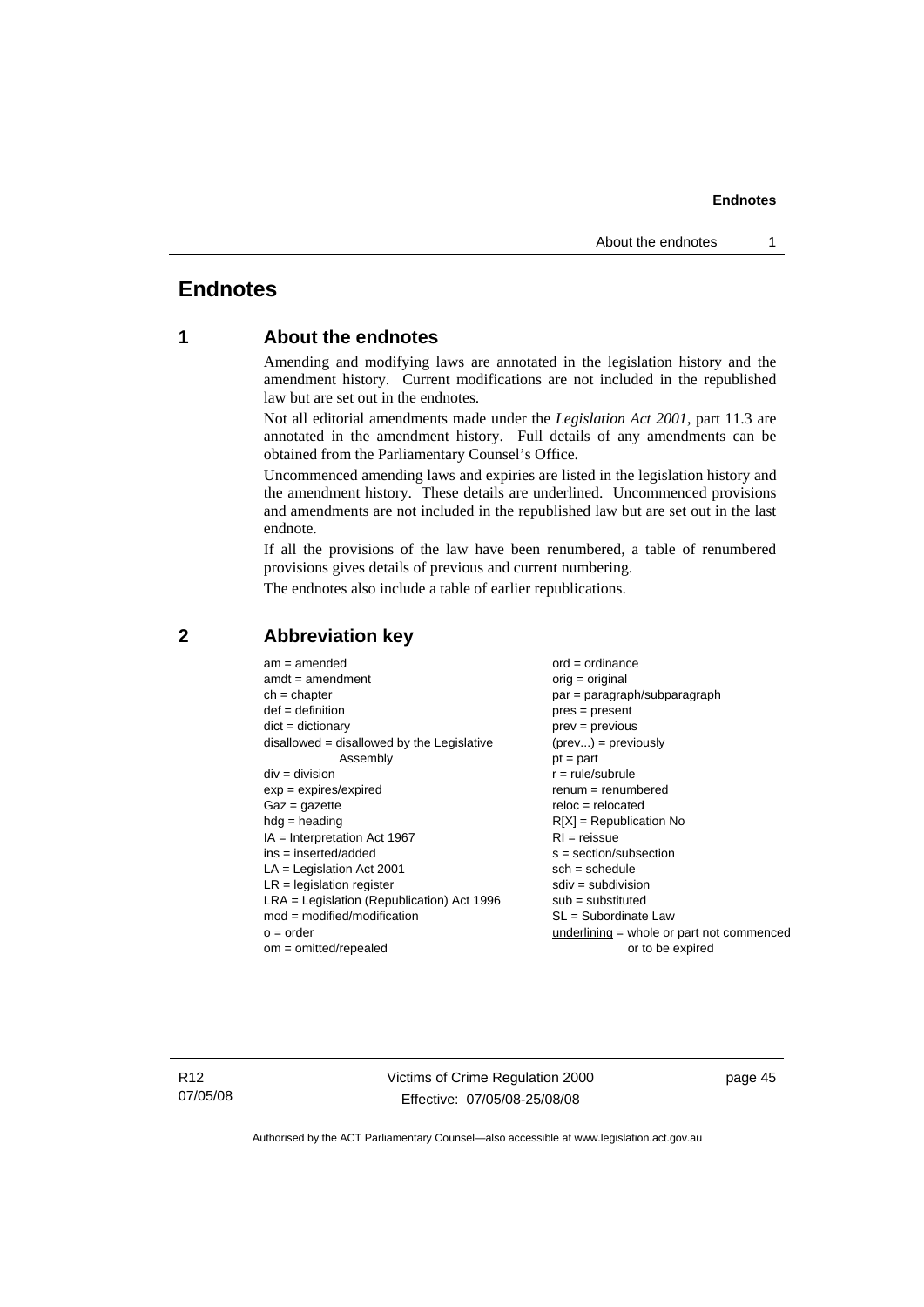<span id="page-51-0"></span>

| 3 | Legislation history |  |
|---|---------------------|--|
|---|---------------------|--|

### **3 Legislation history**

This regulation was originally the *Victims of Crime Regulations 2000*. It was renamed under the *Legislation Act 2001*.

### **Victims of Crime Regulation 2000 No 51**  notified 14 December 2000 (Gaz 2000 No 50) s 1, s 2 commenced 14 December 2000 (IA s 10B) remainder commenced 1 January 2001 (s 2) as amended by **Legislation (Consequential Amendments) Act 2001 No 44 pt 408**  notified 26 July 2001 (Gaz 2001 No 30) s 1, s 2 commenced 26 July 2001 (IA s 10B) pt 408 commenced 12 September 2001 (s 2 and see Gaz 2001 No S65) **Statute Law Amendment Act 2001 (No 2) 2001 No 56 pt 3.53**  notified 5 September 2001 (Gaz 2001 No S65) pt 3.53 commenced 5 September 2001 (s 2 (1)) **Health and Community Care Services (Repeal and Consequential Amendments) Act 2002 No 47 pt 1.4**  notified LR 20 December 2002 s 1, s 2 commenced 20 December 2002 (LA s 75 (1)) pt 1.4 commences 5pm 31 December 2002 (s 2) **Victims of Crime Amendment Regulations 2002 (No 1) SL2002-40**  notified LR 20 December 2002 s 1, s 2 commenced 20 December 2002 (LA s 75 (1)) remainder commenced 21 December 2002 (s 2) **Statute Law Amendment Act 2003 A2003-41 sch 3 pt 3.22**  notified LR 11 September 2003

s 1, s 2 commenced 11 September 2003 (LA s 75 (1)) sch 3 pt 3.22 commenced 9 October 2003 (s 2 (1))

R12 07/05/08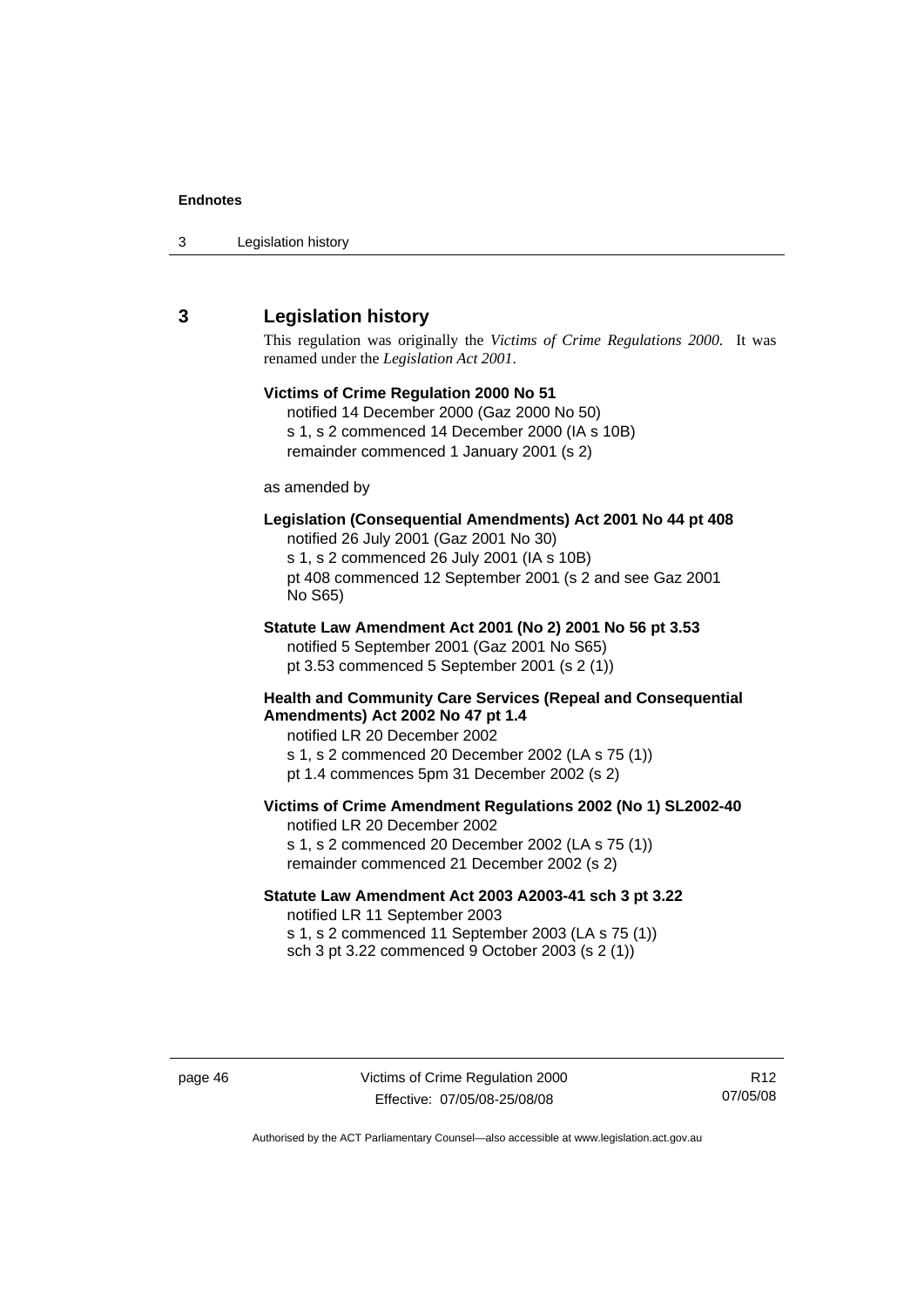#### **Statute Law Amendment Act 2003 (No 2) A2003-56 sch 3 pt 3.29**

notified LR 5 December 2003

s 1, s 2 commenced 5 December 2003 (LA s 75 (1)) sch 3 pt 3.29 commenced 19 December 2003 (s 2)

#### **Health Professionals Legislation Amendment Act 2004 A2004-39 sch 1 pt 1.9**

notified LR 8 July 2004

s 1, s 2 commenced 8 July 2004 (LA s 75 (1))

sch 1 pt 1.9 commenced 7 July 2005 (s 2 and see Health Professionals Act 2004 A2004-38, s 2 and CN2005-11)

#### **Human Rights Commission Legislation Amendment Act 2005 A2005-41 sch 1 pt 1.14 (as am by A2006-3 amdt 1.3)**

notified LR 1 September 2005 s 1, s 2 commenced 1 September 2005 (LA s 75 (1)) sch 1 pt 1.14 commenced 1 November 2006 (s 2 (3) (as am by A2006-3 amdt 1.3) and see Human Rights Commission Act 2005

A2005-40, s 2 (as am by A2006-3 s 4) and CN2006-21)

#### **Human Rights Commission Legislation Amendment Act 2006 A2006-3 amdt 1.3**

notified LR 22 February 2006

s 1, s 2 commenced 22 February 2006 (LA s 75 (1))

amdt 1.3 commenced 23 February 2006 (s 2)

*Note* This Act only amends the Human Rights Commission Legislation Amendment Act 2005 A2005-41

#### **Victims of Crime Amendment Regulation 2006 (No 1) SL2006-61**

notified LR 21 December 2006

s 1, s 2 commenced 21 December 2006 (LA s 75 (1)) remainder commenced 1 January 2007 (s 2)

#### **Victims of Crime Amendment Act 2007 A2007-44 sch 1 pt 1.3**  notified LR 13 December 2007

s 1, s 2 commenced 13 December 2007 (LA s 75 (1)) sch 1 pt 1.3 commenced 20 December 2007 (s 2)

#### **Victims of Crime Amendment Regulation 2007 (No 1) SL2007-40**  notified LR 17 December 2007

s 1, s 2 commenced 17 December 2007 (LA s 75 (1)) remainder commenced 20 December 2007 (s 2 and see A2007-44 s 2)

R12 07/05/08 page 47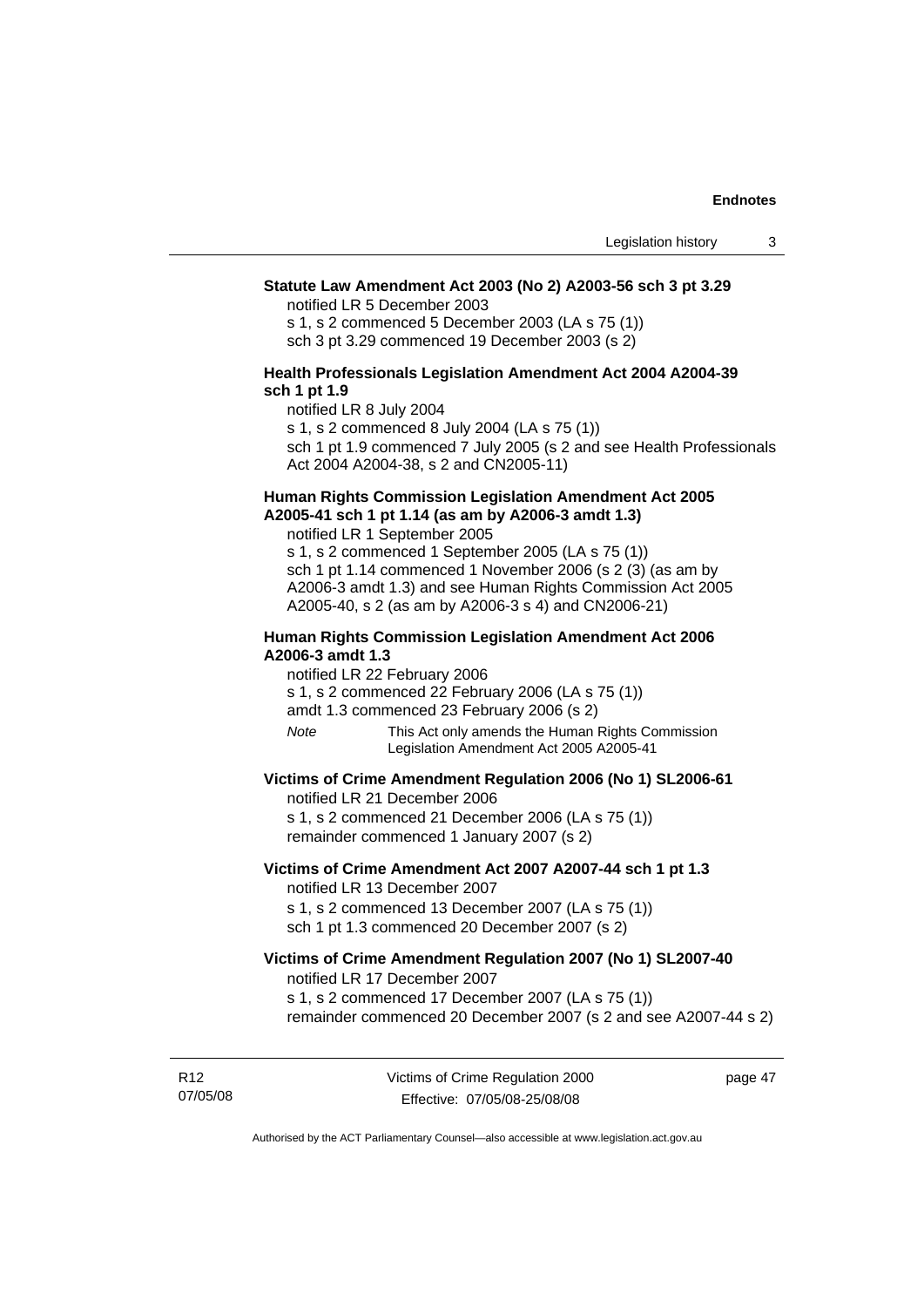<span id="page-53-0"></span>4 Amendment history

**Justice and Community Safety Legislation Amendment Act 2008 A2008-7 sch 1 pt 1.21**  notified LR 16 April 2008 s 1, s 2 commenced 16 April 2008 (LA s 75 (1)) sch 1 pt 1.21 commenced 7 May 2008 (s 2) **4 Amendment history Name of regulation**  s 1 am R7 LA **Commencement**  s 2 om Act 2001 No 44 amdt 1.4234 **Dictionary**  s 3 am Act 2001 No 44 amdt 1.4235 **Notes**  s 4 am Act 2001 No 44 amdt 1.4236 **Functions**  s 6 am 2002 No 40 s 4; pars renum R3 LA (see 2002 No 40 s 5) **Membership of board**  s 7 am A2003-41 amdt 3.489 **Appointed members of board**  s 8 am Act 2001 No 44 amdt 1.4237, amdt 1.4238; 2002 No 40 s 6; A2003-41 amdt 3.490, amdt 3.491; A2003-56 amdt 3.279 **Duration of appointment**  s 11 am Act 2001 No 44 amdt 1.4238; 2002 No 40 s 7; A2003-41 amdt 3.492 **Term of appointment to be included in instrument of appointment etc**  s 12 om A2003-41 amdt 3.493 **Responsible service agency**  s 21 am Act 2002 No 47 amdt 1.33; SL2006-61 s 4 **Responsible service agency—obligations**  s 23 am A2007-8 amdt 1.79 **Eligible victims under the victims services scheme**  s 24 am A2003-41 amdt 3.494 **How contact hours are provided**  s 37 am A2003-41 amdt 3.495 **Criteria for approval**  s 41 am A2007-8 amdt 1.79

page 48 Victims of Crime Regulation 2000 Effective: 07/05/08-25/08/08

R12 07/05/08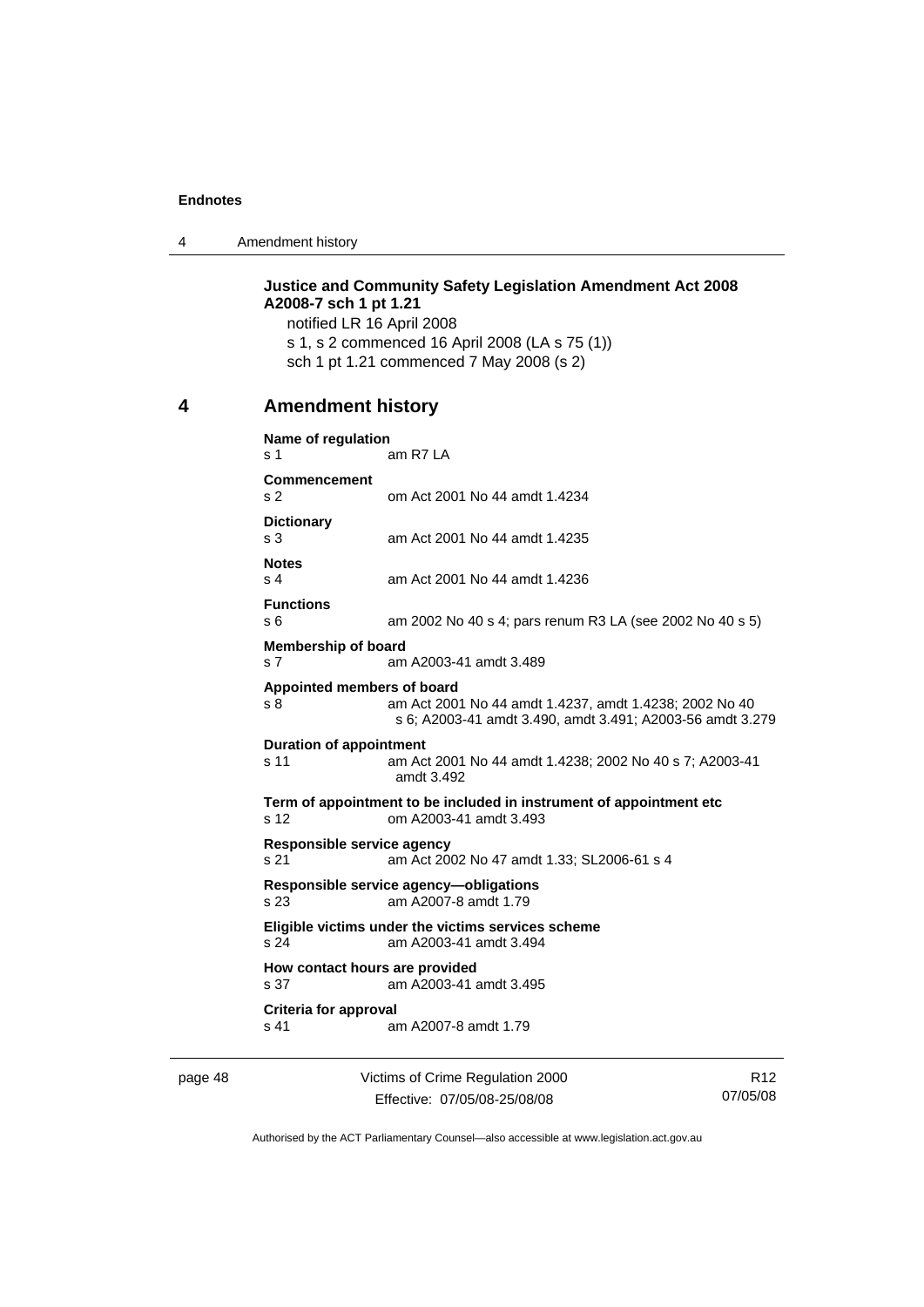|                             | <b>Suspension of approval</b><br>s <sub>42</sub> | am A2005-41 amdt 1.127, amdt 1.128                                                                                                                                      |         |
|-----------------------------|--------------------------------------------------|-------------------------------------------------------------------------------------------------------------------------------------------------------------------------|---------|
|                             | <b>Cancellation of approval</b><br>s 43          | am 2002 No 40 s 8; pars renum R3 LA (see 2002 No 40 s 9)                                                                                                                |         |
|                             | Annual reporting authority<br>s 49               | am 2002 No 40 s 10                                                                                                                                                      |         |
|                             | s 49A                                            | Victims services levy-excluded offences<br>ins A2007-44 amdt 1.5                                                                                                        |         |
|                             | s 50                                             | Determination of fees for services provided by approved service providers<br>sub Act 2001 No 44 amdt 1.4239                                                             |         |
|                             | <b>Approved forms</b><br>s 51                    | sub Act 2001 No 44 amdt 1.4239<br>am A2003-41 amdt 3.496                                                                                                                |         |
|                             | <b>Modification of regulation</b><br>pt 5 hdg    | exp 1 July 2001 (s 57)<br>ins A2004-39 amdt 1.40<br>exp on the day the Health Professionals Act 2004, s 136<br>expires (s 55)                                           |         |
|                             | <b>Application of pt 5</b><br>s 52               | exp 1 July 2001 (s 57)<br>ins A2004-39 amdt 1.40<br>exp on the day the Health Professionals Act 2004, s 136<br>expires (s 55)                                           |         |
|                             | s 53                                             | Dictionary, definition of health professional<br>om R1 (LRA)<br>ins A2004-39 amdt 1.40<br>exp on the day the Health Professionals Act 2004, s 136<br>expires (s 55)     |         |
|                             | s 54                                             | Dictionary, definition of psychologist<br>exp 1 July 2001 (s 57)<br>ins A2004-39 amdt 1.40<br>exp on the day the Health Professionals Act 2004, s 136<br>expires (s 55) |         |
|                             | Expiry of pt 5<br>s 55                           | exp 1 July 2001 (s 57)<br>ins A2004-39 amdt 1.40<br>exp on the day the Health Professionals Act 2004, s 136<br>expires (s 55)                                           |         |
|                             | <b>Existing entitlements</b><br>s 56             | exp 1 July 2001 (s 57)                                                                                                                                                  |         |
| R <sub>12</sub><br>07/05/08 |                                                  | Victims of Crime Regulation 2000<br>Effective: 07/05/08-25/08/08                                                                                                        | page 49 |

Authorised by the ACT Parliamentary Counsel—also accessible at www.legislation.act.gov.au

Effective: 07/05/08-25/08/08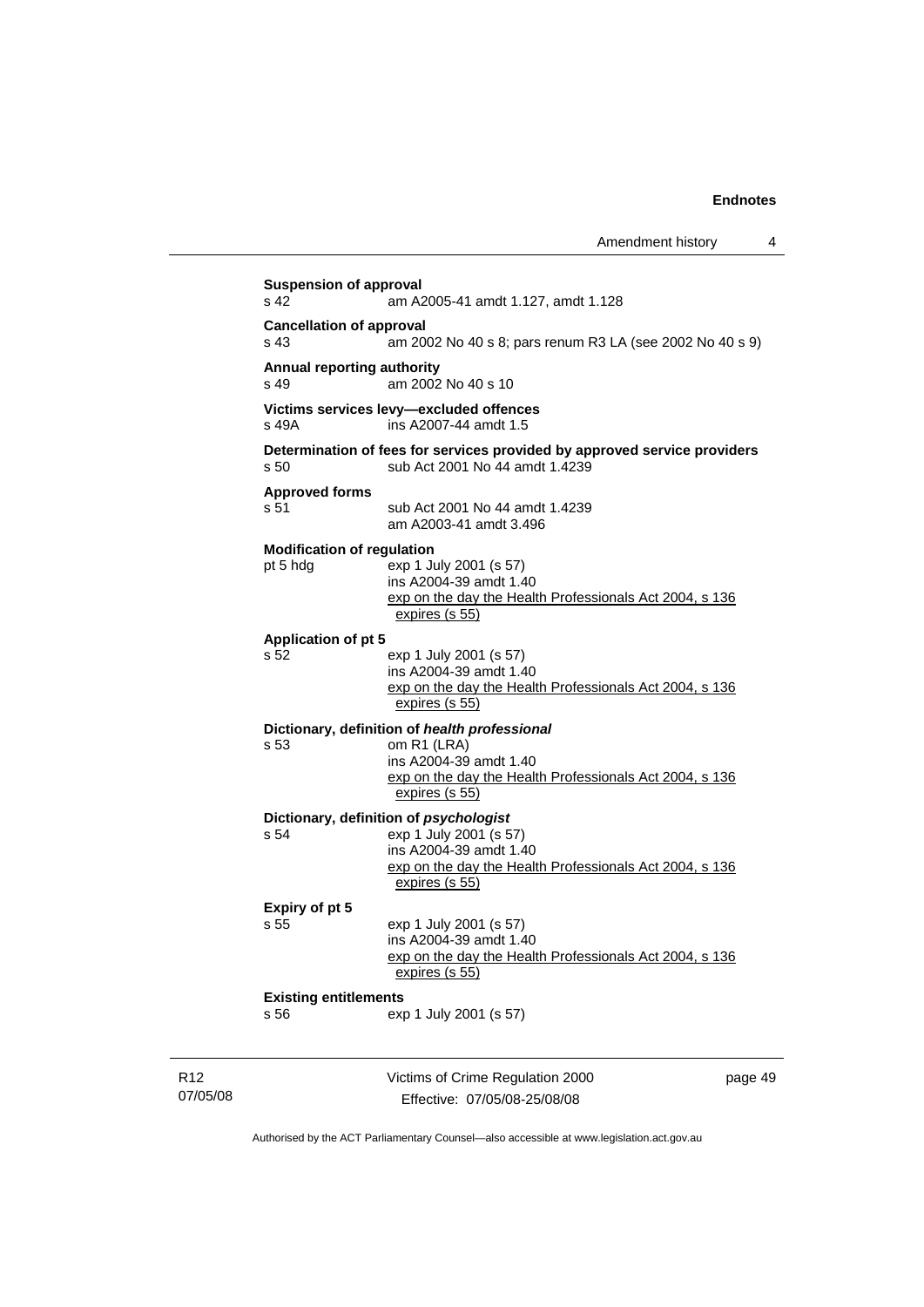4 Amendment history

### **Expiration of pt 5**

exp 1 July 2001 (s 57)

**Victims services levy—excluded offences**  sch 1 ins A2007-44 amdt 1.6

**Australian Road Rules**  ins A2007-44 amdt 1.6

#### **Road Transport (Safety and Traffic Management) Regulation 2000**  sch 1 pt 1.2 ins A2007-44 amdt 1.6

sub SL2007-40 s 4

#### **Australian National University Act 1991 (Cwlth)—Parking and Traffic Statute (No 2) 2007**

| sch 1 pt 1.3 | ins A2007-44 amdt 1.6 |  |
|--------------|-----------------------|--|
|              |                       |  |

**Dictionary** 

dict am A2003-41 amdt 3.497; A2005-41 amdt 1.129, amdt 1.130 def *community support member* ins 2002 No 40 s 11 def *harm* om A2003-41 amdt 3.498 def *health member* om 2002 No 40 s 12 def *health professional* sub A2004-39 amdt 1.41 def *health professions Act* om A2004-39 amdt 1.41 def *psychologist* sub A2004-39 amdt 1.42 def *the Act* om Act 2001 No 56 amdt 3.892 def *victim* om A2003-41 amdt 3.499 def *youth policy and services member* ins 2002 No 40 s 11

page 50 Victims of Crime Regulation 2000 Effective: 07/05/08-25/08/08

R12 07/05/08